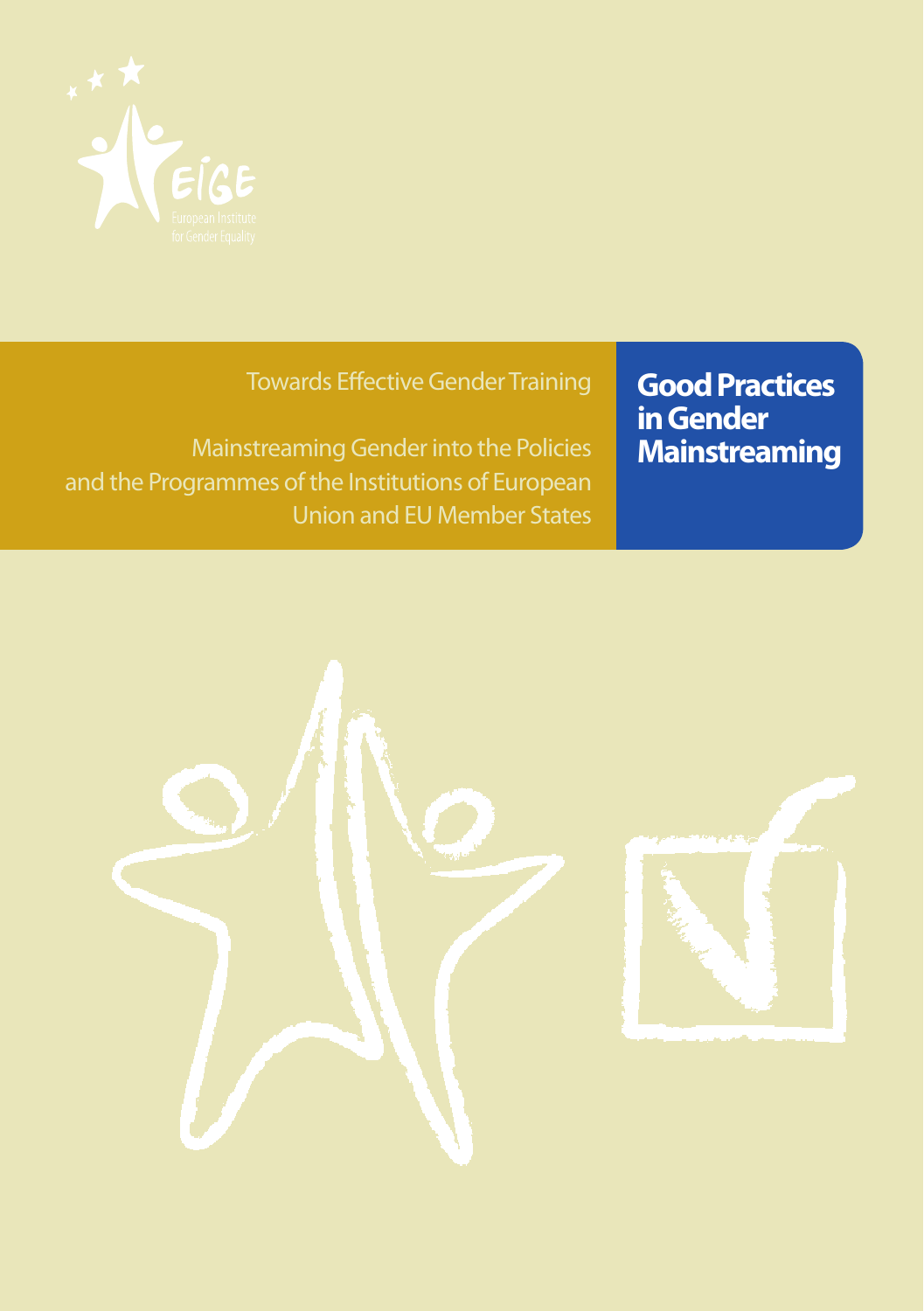This publication intends to present EIGE's approach to collect, process and disseminate good practices in gender mainstreaming.

The document is the result of the contribution provided by EIGE's thematic network on Gender Mainstreaming and Expert's Forum members, EIGE's staff as well as from the findings of the Second Ex-Ante Evaluation of EIGE and the "Study on the use of "good practice" as a tool for mainstreaming gender into the policies and programmes of the Institutions of European Union and EU Member States", commissioned to the Fondazione Giacomo Brodolini (FGB).

EIGE's work on collection and dissemination of good practices in gender mainstreaming aims

to strengthen the implementation of gender mainstreaming strategy to support gender equality policies and at the same time intends to increase the awareness about the potential of such experiences in terms of reduction of gender inequalities.

Neither EIGE nor any person acting on its behalf may be held responsible for the use pertaining the information contained in this publication.

The work has been coordinated by Barbara Limanowska, Senior Gender Mainstreaming Expert, with the contribution of the EIGE's team, Ana Sofia Fernandes, Jesper S. Hansen, Indre Mackeviciute, Maurizio Mosca, Santiago Moran, Jurgita Peciuriene and Sandra Pfleger.

More information on the European Union is available on the Internet (http://europa.eu).

Cataloguing data can be found at the end of this publication.

ISBN 978-92-9218-019-5 doi: 10.2839/24110

© European Institute for Gender Equality, 2011 Reproduction is authorised provided the source is acknowledged.

Printed in Italy

#### **Europe Direct is a service to help you find answers to your questions about the European Union.**

#### **Freephone number(\*): 00 800 6 7 8 9 10 11**

(\*) Certain mobile telephone operators do not allow access to 00 800 numbers or these calls may be billed.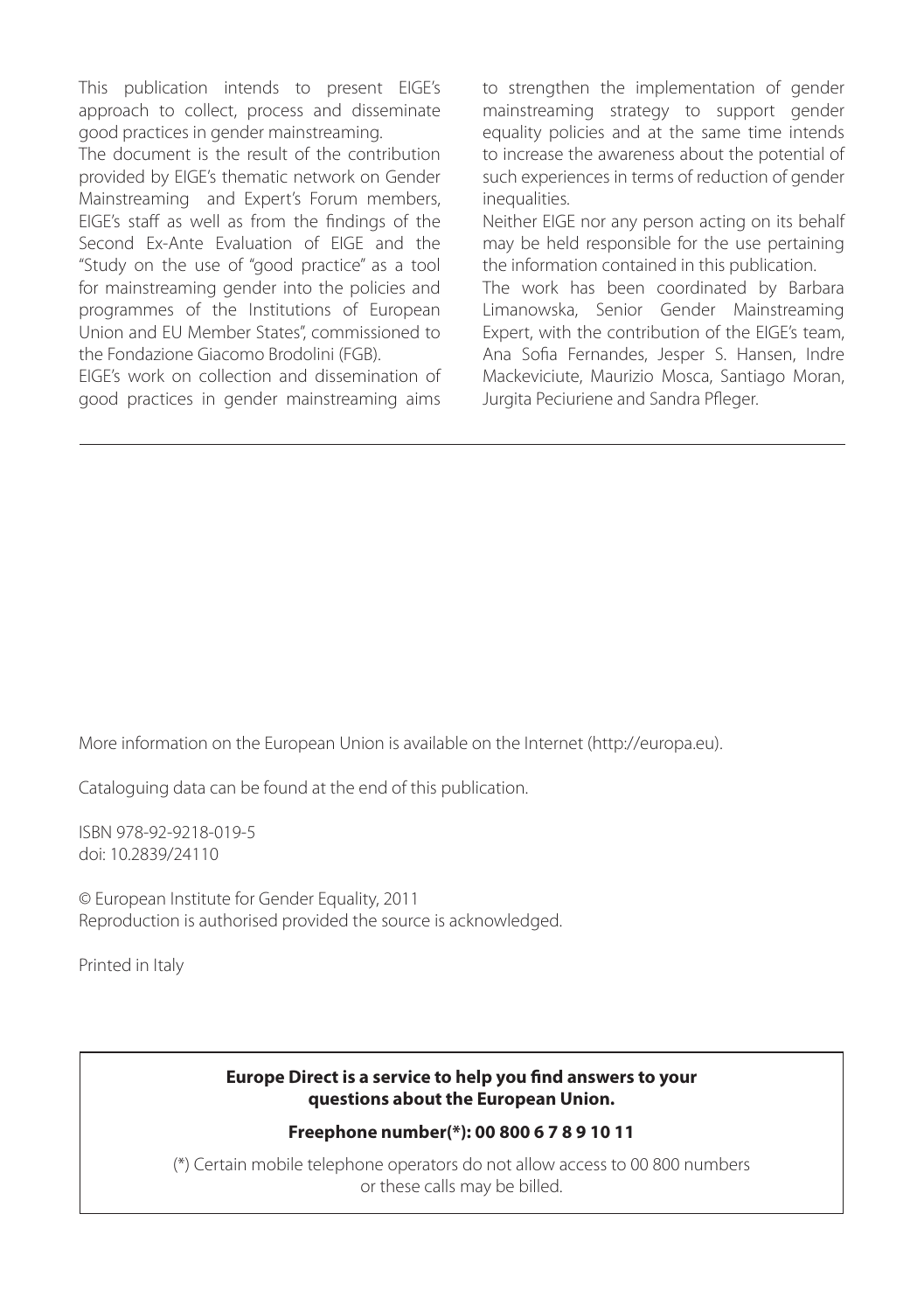## **Foreword**

In compliance with the Regulation establishing the European Institute for Gender Equality (EIGE), the Institute has started working with selected methods and tools, which were considered and acknowledged as good practices in the field of gender mainstreaming and the promotion of gender equality. In 2011 EIGE collected basic information on the gender mainstreaming tools and methods in the Member States and will focus its further work on selected methods and tools (M&T), and on Good Practices (GP) in gender mainstreaming on:

1. the priority areas selected by the Presidencies of the Council of the European Union;

2. the development of standards and objective criteria for the classification of "good practices" in gender mainstreaming;

3. the development of a systematic approach to gender training as one of the important tools for gender equality and gender mainstreaming.

To support the implementation of the Commission Strategy for Equality between Women and Men 2010-2015, and to increase the capacity of various stakeholders and users by collecting, processing and offering coordinated access to gender training, the Institute will work on the transfer of knowledge in gender mainstreaming and gender equality, and will also promote existing training methods. It will map the gender mainstreaming training provided in the Member States, facilitate effective links between the policy makers, the research community and experts providing training and it will promote discussion on standards for gender training.

EIGE will also focus on the development of a comprehensive approach to good practices, including a set of criteria to identify certain methods and tools as good practices. The good practices identified will be processed and made available on-line through the Resource and Documentation Centre of the Institute.

As part of the Institute's work, the collection and dissemination of good practices, tools and methods will support effective gender equality policies and gender mainstreaming strategies and their positive influence on EU's social development.

> Virginija Langbakk Director The European Institute for Gender Equality (EIGE)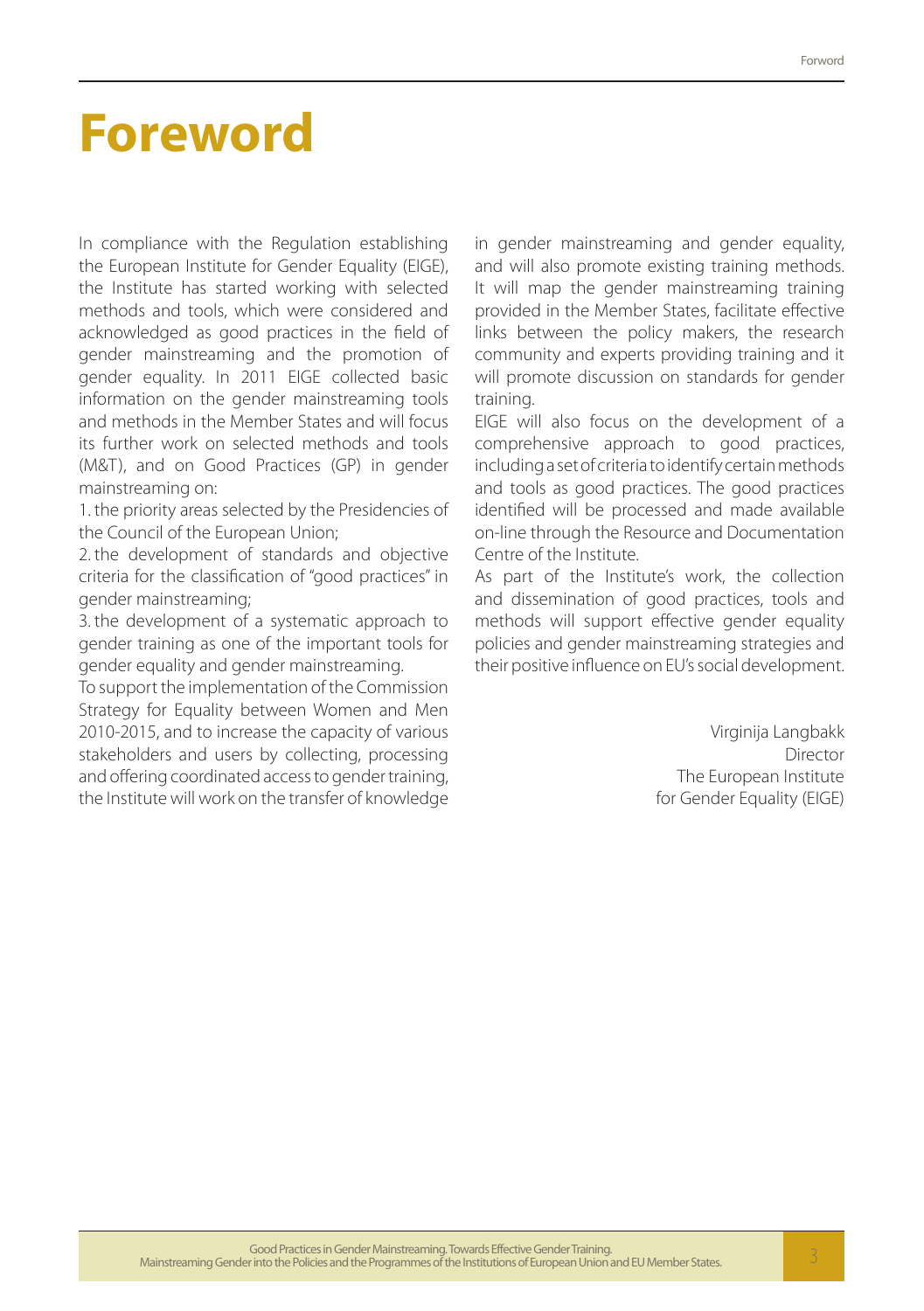The European Institute for Gender Equality is an autonomous body of the European Union, established to contribute to and strengthen the promotion of gender equality, including gender mainstreaming in all Community policies and the resulting national policies, and the fight against discrimination based on sex, and to raise EU citizens' awareness of gender equality. Further information can be found at www.eige.europa.eu.

#### **European Institute for Gender Equality**

Švitrigailos g. 11M LT-03228 Vilnius Lithuania

Telephone: +370 5 239 4107 Fax: +370 5 239 2163 Email: eige.sec@eige.europa.eu www.eige.europa.eu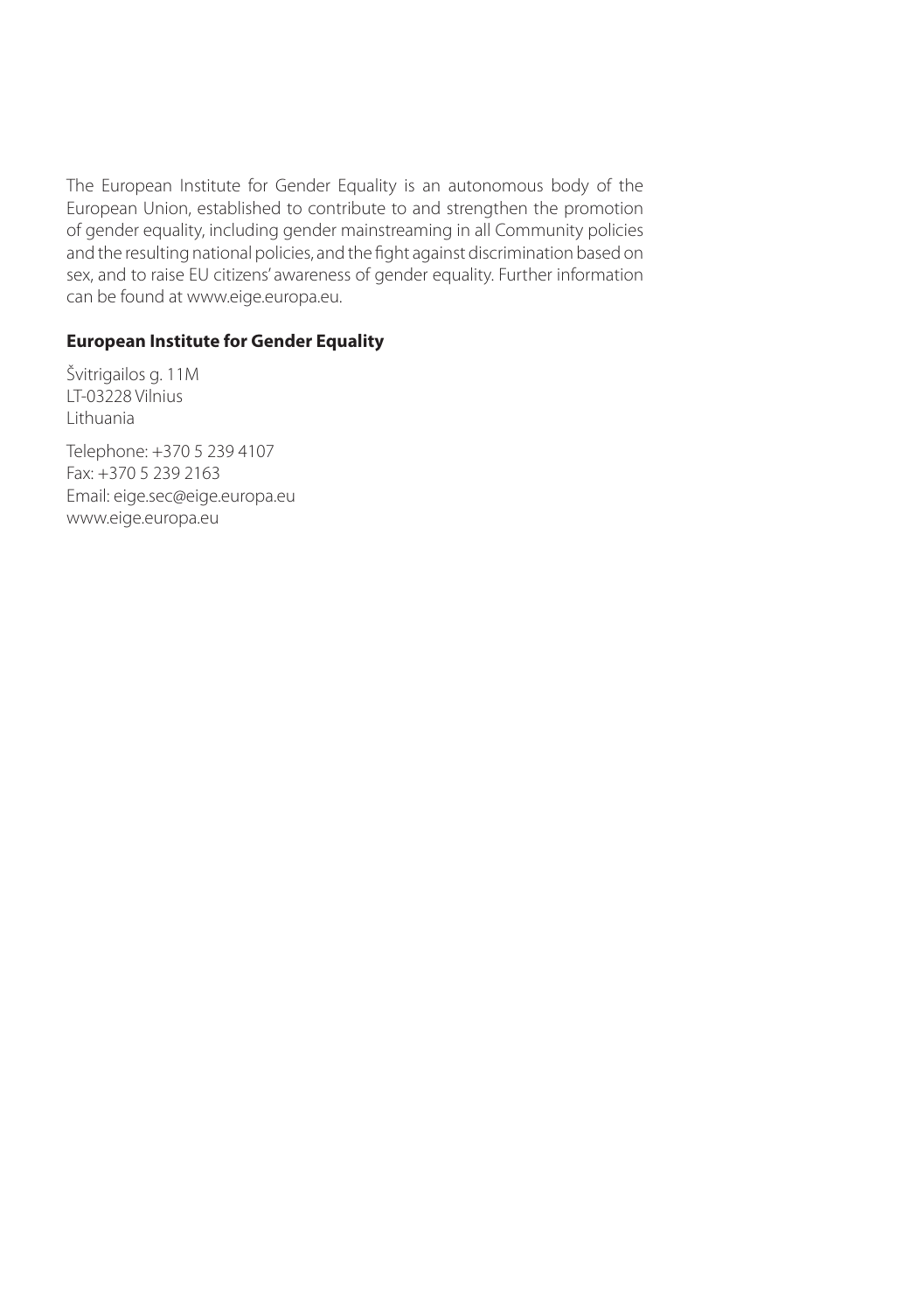# **Contents**

| Training for local authorities by the Swedish Association of Local Authorities and Regions       |  |
|--------------------------------------------------------------------------------------------------|--|
|                                                                                                  |  |
| Capacity Development and Training for Gender Mainstreaming and Gender Equality eLearning         |  |
|                                                                                                  |  |
| G+ Program: A methodology for using public budgeting to improve gender equality  28              |  |
| Internal Training and Toolkit on Mainstreaming gender equality in EC Development Cooperation  31 |  |
|                                                                                                  |  |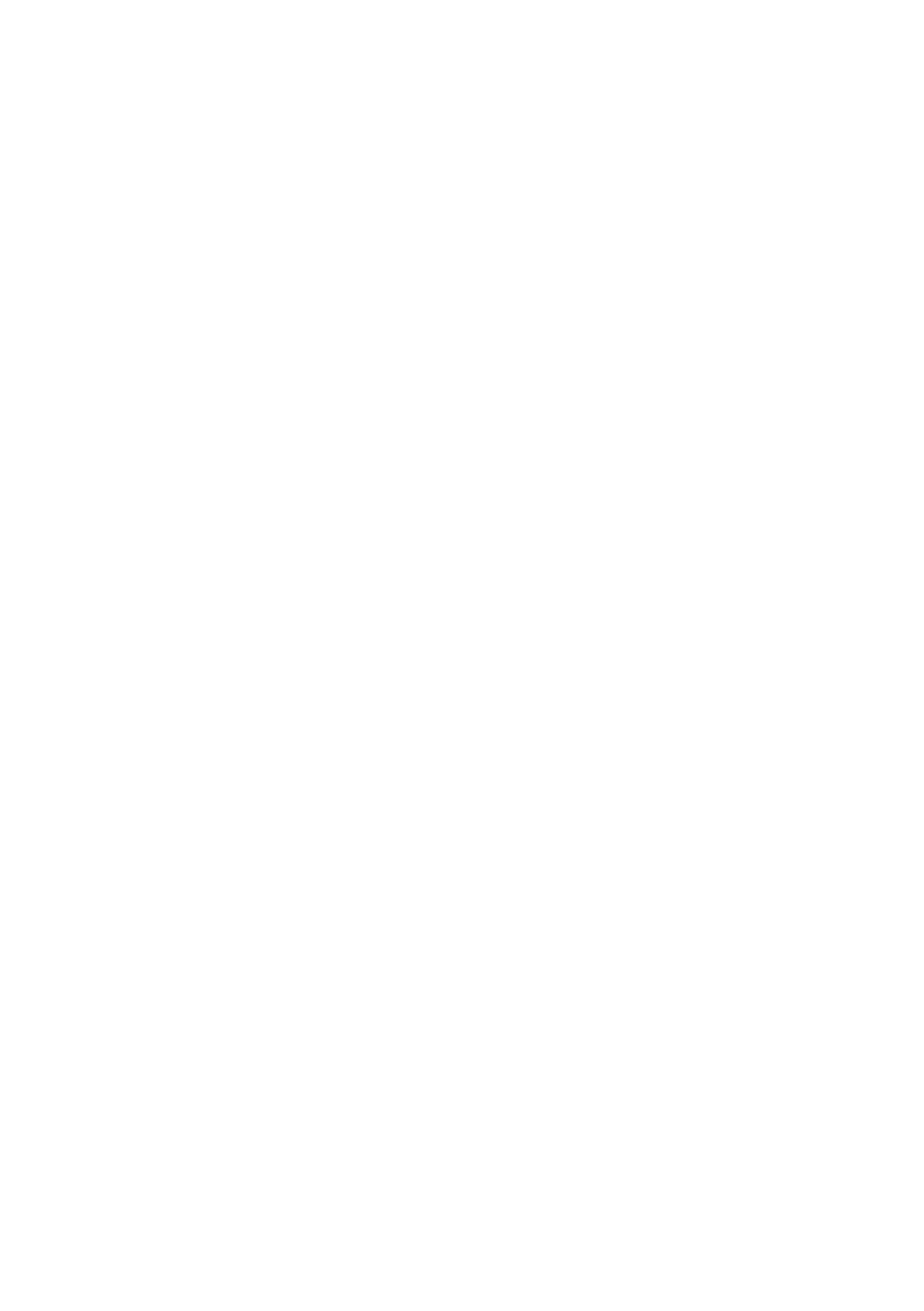# **Introduction**

Recent findings from the study, "Second Ex-Ante Evaluation of EIGE focusing on the Institute's specific objectives and operations: Final Report", Commissioned by EIGE, revels that most Member States that have gender equality strategies take dual approach: the gender equality/action plan includes both separate thematic equality actions and cross cutting intervention.

The study faced and highlighted some key challenges: - across the EU the type of identified initiatives very significantly in their purpose, scope and objective, suggesting the very different level of implementation of gender mainstreaming between EU Member States;

- Evaluation evidence is absent almost in all cases;

- Contact details at institutional level are often not available;

- Information about initiatives are often found in secondary sources.

The outcome of the study provides the basis for further work on gender mainstreaming as a strategy to support and promote gender equality within European Union and Member States. EIGE will further develop the outcome of this study.

The paper is the result of contributions provided by EIGE's thematic network on Gender Mainstreaming, by Expert's Forum members and experts, EIGE's staff as well and the previous mentioned Ex-Ante study and from the findings of the **"Study on the use of "good practice" as a tool for mainstreaming gender into the policies and programmes of the Institutions of European Union and EU Member States"**, commissioned to the Fondazione Giacomo Brodolini (FGB).

The study has tried to identify examples of good practices in five Member States, chosen for the peculiarities in their approaches to gender mainstreaming (Austria, Spain, Poland, Sweden and the UK)<sup>1</sup> and within the work of the European Commission. It has identified 29 examples of good practices in implementation of 3 policy areas:

Entrepreneurship and Development cooperation; Employment and Social Inclusion; Gender Equality Policy.

Particular attention was devoted to gender training, especially to training of internal staff and of strongly involved stakeholders, as an important tool for gender mainstreaming. The Study has therefore identified several efficient gendertraining programmes.

The results of the study are:

1. Suggestions for building up an operational definition of good practices of gender mainstreaming.

2. A methodology for identifying, describing and analysing existing Gender mainstreaming good practices.

3. Suggestions on collecting good practices within the work of EIGE in support of European institutions and Member States.

4. A collection of case studies of good practices in gender mainstreaming.

5. A collection of case studies of gender training.

The results of this Study will support the process of the methodology development to be carried out in 2011/2012 and was presented to EIGE's stakeholders at a conference in Brussels on 28<sup>th</sup> November 2011. The conference did address the European Commission, the Member States, the European Parliament and other interested organisations, where the identified good practices in gender training are presented and discussed. By 2012, EIGE will have developed a comprehensive approach to good practices. A set of criteria will be developed and applied to identify certain methods and tools as good practices. EIGE will make good practices available online, engage in analysis and facilitate the sharing of information on effective methods and initiatives.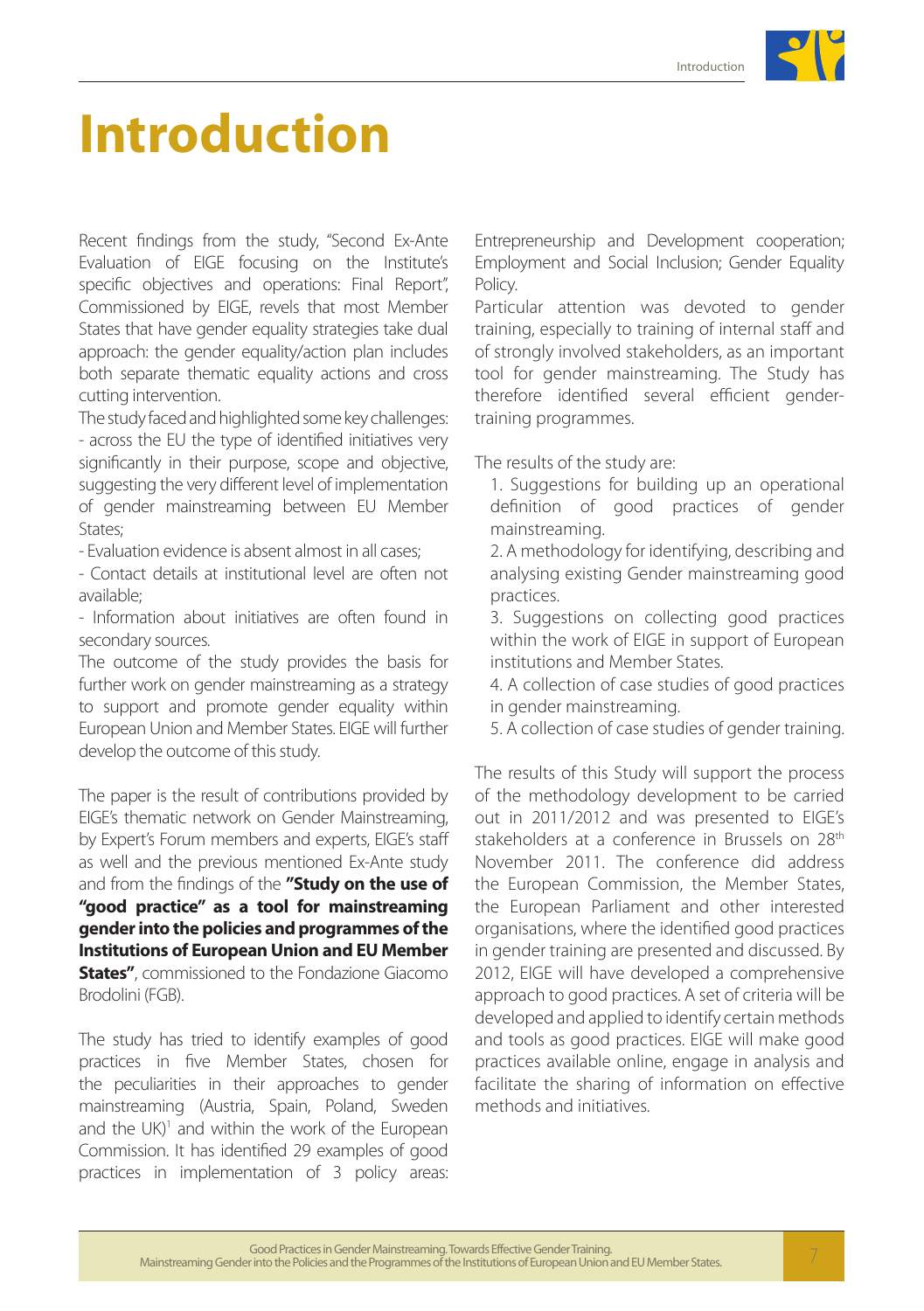

## **Conceptualisation of gender mainstreaming**

Gender mainstreaming has become an increasingly important issue within the political agenda of the EU, which has expressed its commitments to the implementation of this strategy in many documents. The importance of gender mainstreaming is also widely recognised by almost all EU Member States who have been undertaking efforts to put this strategy into practice.

This paper utilizes the **definition of Gender mainstreaming** developed by the Council of Europe:

*"Gender mainstreaming is the (re)organisation, improvement, development and evaluation of policy processes, so that a gender equality perspective is incorporated in all policies at all levels and at all stages, by the actors normally involved in policymaking"* (Council of Europe 1998: 12).

Gender Mainstreaming is not a goal in itself but a strategy to achieve equality between women and men. It is also a process of change/transformation which implies that all actors involved in policymaking integrate **gender equality concerns**  – meaning the systematic consideration of the differences between the conditions, situations and needs of women and men, of the relations existing between them, and of the impact of policies on the concrete situation of women or men – **in the planning, implementation, monitoring and evaluation of** all policies, programmes and activities so that both sexes can influence, participate in, and benefit equitably from all interventions. The main goal of gender mainstreaming is that both sexes may enjoy equal visibility, empowerment and participation in all spheres of public and private life.

Gender mainstreaming is not an isolated exercise, such as the adoption of specific measures to redress long lasting imbalances between women and men but, rather, **an integral part of common policies** 

**and of the policy cycle, which addresses the structural character of gender inequality. The starting point for mainstreaming is a policy which already exists**. The policy process is then reorganised so that the actors usually involved know how to incorporate a gender perspective in their current activities, and gender equality as a goal is reached.

"Gender Mainstreaming is a gender equality strategy that aims to transform organisational processes and practices by eliminating gender biases in existing routines, involving the regular actors in this transformation process" (Benschop & Verloo, 2006:19).

Nevertheless, the promotion of gender equality calls for the use of a dual strategy, therefore gender mainstreaming needs to be complemented by specific policies and actions targeted to address specific gender gaps or challenges.

## **Conceptualisation of good practices in gender mainstreaming**

**Good practices** are often used for promoting gender equality and sharing experiences on mainstreaming gender into the policies and programmes of the Institutions of the EU and EU Member States.

Different terms such as "good practices", "lessons learned", "best practices", "learning practices" and "promising practices" are often used interchangeably. After comparing definitions and sources for the other terms, a "good practice" could be broadly defined as a practice that, upon evaluation, demonstrates success, has produced an impact which is reputed good, and can be replicated.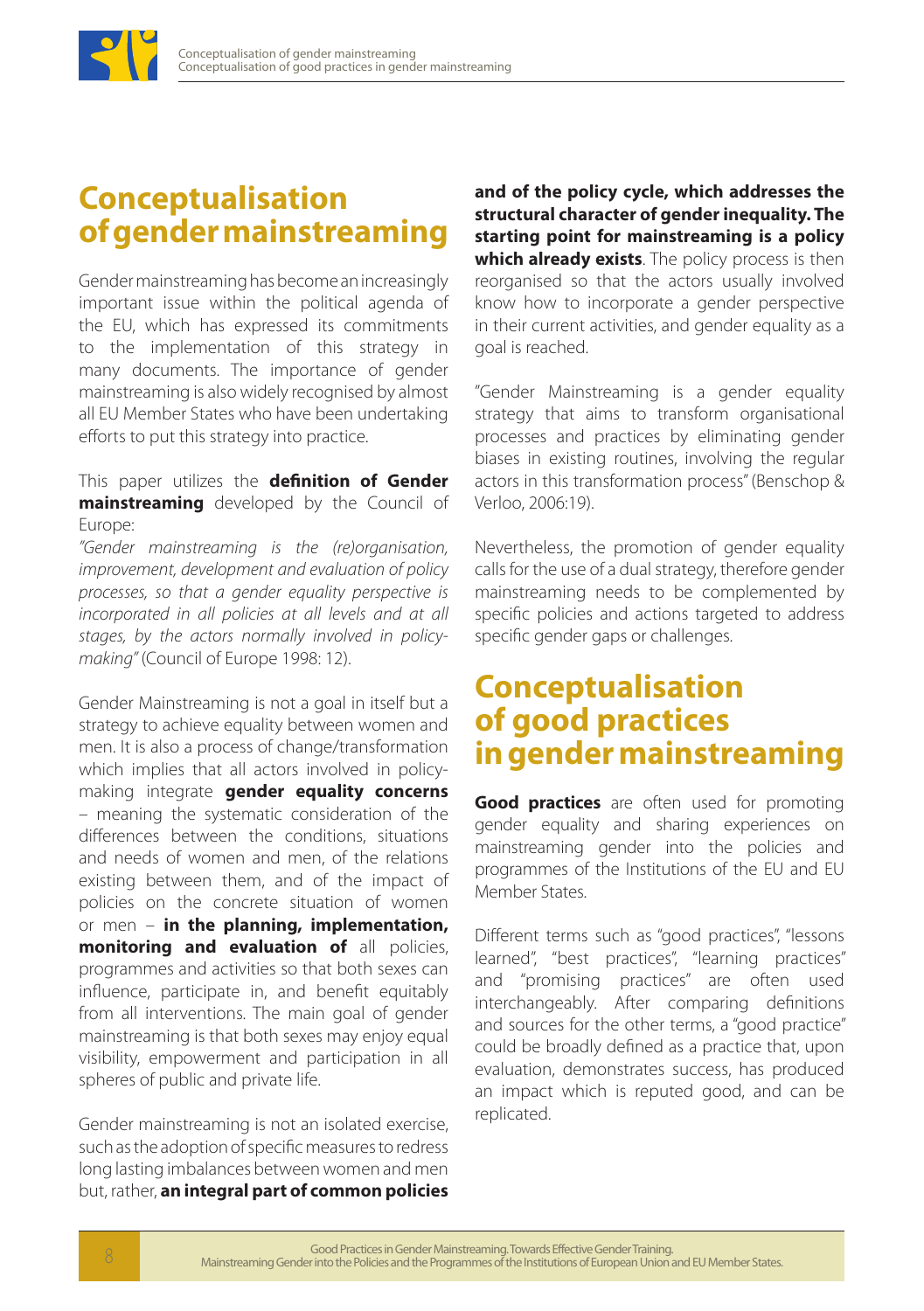

|                         | <b>Definition</b>                                                                                                                                                                                                                                                                                                                                                                                                | <b>Source</b>                                                         |
|-------------------------|------------------------------------------------------------------------------------------------------------------------------------------------------------------------------------------------------------------------------------------------------------------------------------------------------------------------------------------------------------------------------------------------------------------|-----------------------------------------------------------------------|
| Good<br>practice        | Any collection of specific methods that produce results that are in<br>harmony with the values of the proponents of those practices.                                                                                                                                                                                                                                                                             | FAO, 2005                                                             |
|                         | A good practice is one that meets at least two of the following criteria:<br>leads to an actual change, has an impact on the policy environment,<br>demonstrates an innovative or replicable approach, or demonstrates<br>sustainability.                                                                                                                                                                        | UN Inter-Agency<br>Committee on<br>Women and Gender<br>Equality, 1999 |
|                         | Examples of adaptation that perform well under the circumstances in<br>which they were implemented.                                                                                                                                                                                                                                                                                                              | EEA, 2009                                                             |
|                         | An action or a set of actions that, based on quantitative and/or<br>qualitative evidence, has been demonstrated to have had a positive<br>and tangible impact on a given protection issue, problem or challenge,<br>thus resulting in enhanced protection of and respect for the rights of<br>persons of concern.                                                                                                | IASC, 2000                                                            |
|                         | The formal and structured process of searching for those practices<br>which lead to superior or excellent performance, the observation and<br>exchange of information about those practices, and the adaptation and<br>implementation of those practices into one's own organisation.                                                                                                                            | Meade, 1994                                                           |
|                         | Initiatives (e.g. actions, methodologies, methods, projects, processes,<br>techniques, strategies, development plans) which have proved<br>successful and have the potential to be transferred from one geographic<br>area or region, to another.                                                                                                                                                                | www.winnet8.eu                                                        |
|                         | Good Practices are well documented and assessed programming<br>practices that provide evidence of success/impact and which are<br>valuable for replication, scaling up and further study.                                                                                                                                                                                                                        | <b>UNICEF</b><br>(www.unicef.org)                                     |
| Learning<br>practice    | The use of a method, tool, technology etc. which is generally regarded<br>as 'practices which are good for learning', i.e. practices which either<br>achieve their own objectives and/or have a beneficial impact on<br>their environment, or (and more importantly) provide useful learning<br>experiences which are likely to stimulate creativity, ingenuity and self<br>reflexivity on the part of the user. | <b>BEEP</b><br>(Best e-Europe<br>Practices)                           |
| <b>Best</b><br>practice | Planning or operational practices that have proven successful in<br>particular circumstances and which are "used to demonstrate what<br>works and what does not and to accumulate and apply knowledge<br>about how and why they work in different situations and contexts.                                                                                                                                       | <b>UNFPA, 2004</b>                                                    |
|                         | Best practices have four common characteristics: they are innovative;<br>they make a difference; they have a sustainable effect; and they have<br>the potential to be replicated and to serve as a model for generating<br>initiatives elsewhere.                                                                                                                                                                | <b>UNESCO, 1994</b>                                                   |
|                         | A best practice is a specific action or set of actions exhibiting quantitative<br>and qualitative evidence of success together with the ability to be replicated<br>and the potential to be adapted and transferred. Best practices represent the<br>"Gold Standard" of activities and tools that can be implemented to support<br>program objectives.                                                           | <b>USAID</b>                                                          |
| Promising<br>practice   | A promising practice is a specific action or set of actions exhibiting<br>inconclusive evidence of success or evidence of partial success. It may or may<br>not be possible to replicate a promising practice in more than one setting.                                                                                                                                                                          | <b>USAID</b>                                                          |

#### *Table 1.1 Operational definitions*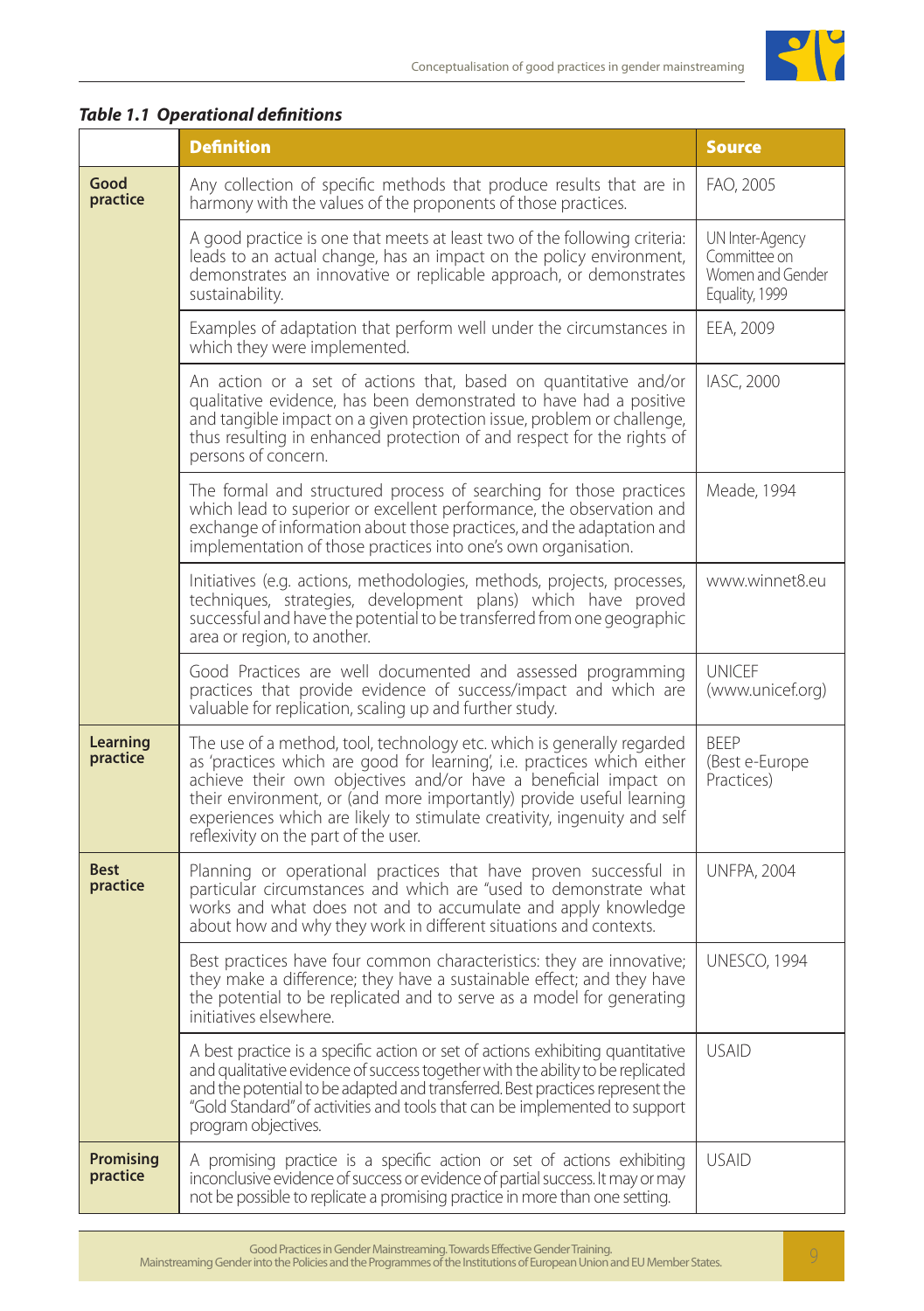

Even though sometimes the terms referred above are used as synonymous, there is a basic distinction between the concept of "best" practices - implying that there is a "best" way of delivering policies and obtaining results - and the other concepts, including "good" practices, which imply that there is no hierarchy of methods, and that each situation requires a different approach.

Apart from these differences, they all indicate positive examples of some practice or approach which produces results which are deemed valuable. They all offer ideas about what "works well".

Examples of good practice in gender mainstreaming should document **how gender equality concerns were made central** to policymaking, legislation, resource allocation, planning, implementation, monitoring and evaluation of projects and programs. They should, if possible, also document the **transformative aspect of gender mainstreaming** - the impact that consideration of gender equality aspects has in terms of changes to goals, strategies, actions and outcomes, leading to increasing equality between women and men.

A good practice in gender mainstreaming should be any procedure that not only **"works well"** in terms of actions, methods, strategy but that **is part of a wider strategy for gender mainstreaming**. Therefore, a good practice in gender mainstreaming should reflect the broad range of activities/initiatives undertaken by relevant actors in support of the gender mainstreaming approach/strategy. At the same time, it should also stress the **long-lasting effect of gender mainstreaming objectives**.

Since the long term objective of gender mainstreaming is that gender equality concerns will pervade all policies, programmes and activities, documenting good practice in gender mainstreaming should entail **recording positive steps made towards achieving gender equality**. Although the policy, project or activity may not yet be perfect from a gender equality perspective, it is

still possible, and important, to record positive steps in the right direction. Therefore, good practices should be considered also **those that manage** to transform the situation towards better policies and towards gender equality. This concept has important operational consequences: criteria and indicators used to identify, assess and select good practices should be able to **capture incremental improvements**.

A good practice is not necessarily exhaustive or perfect. Rather it can represent an **available solution to a specific problem in light of available resources and the working environment in a given context**. Therefore, good practices developed in countries/ fields/organisations where gender equality is less widespread and where policy conditions are less developed, face more difficulties, have a particular value both for countries in similar conditions and for countries in better conditions, since organisations and people striving to implement gender mainstreaming may be forced to be particularly creative and careful in building better policies more resilient.

The definition of what constitutes a good practice in gender mainstreaming may also be supported by literature<sup>2</sup> asserting some basic principles of successful gender mainstreaming and some prerequisites:

- A top-down approach with clear political will and allocation of adequate resources;
- The formulation of viable gender equality objectives on the basis of gender analysis;
- • Appropriate implementing of arrangements at all levels (planning, management, monitoring, control and evaluation);
- Strategies that bring on board people from the whole system – the responsibility for gender mainstreaming is system-wide;
- The availability of relevant knowledge and expertise to people operating at all levels in a system;
- Women's balanced participation in decisionmaking.

The concept of "Good practice in gender mainstreaming" should thereby refer to: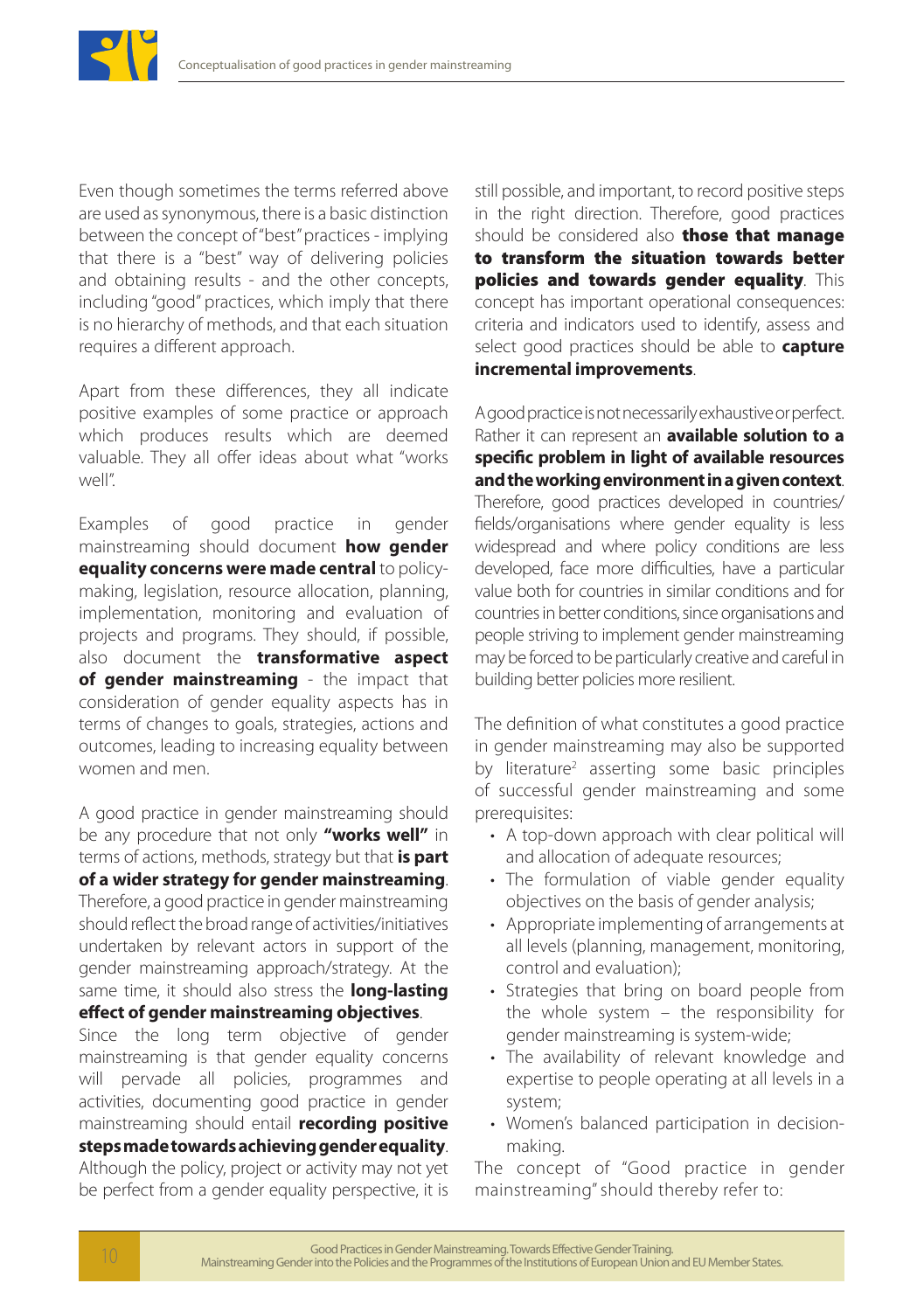

*"any experience/initiative displaying techniques, methods or approaches which function in a way, and produce effects and results coherent with the definition of gender mainstreaming, which are considered to be particularly effective in delivering gender mainstreaming as a transformative strategy, and, therefore, deserving to be disseminated and proposed to other organisational contexts".*

**Can good practices be considered tools for gender mainstreaming?** The Council of Europe distinguishes three broad categories of techniques and tools for gender mainstreaming: **analytical**, such as statistics, surveys, cost-benefit analyses, guidelines and gender impact assessment methods; **educational**, such as awarenessraising, training courses, manuals and leaflets, and **consultative and participatory** techniques and tools such as steering groups, think tanks, databases, conferences, seminars and hearings. An analysis of the tools used for implementing gender mainstreaming leads to the conclusion that most tools have multiple uses (for example, statistics disaggregated by sex are useful as educational tools or in forming the basis of consultation, as well as for analytical uses) and that the process of implementation of gender mainstreaming calls for the simultaneous use of different tools.

Good practices in gender mainstreaming are not as such a tool for gender mainstreaming but examples and good practices that can be used in all the tools. For instance, training materials can use good practices to show that gender mainstreaming is not beyond the possibilities of a given country or organisation, but that in similar situations it was possible to achieve greater gender equality. Good practices can also be seen as a technique to disseminate knowledge and therefore be a part of an educational and/or consultative/participatory process. In addition, examples of good practice in gender mainstreaming might illustrate that it is possible to make breakthroughs in gender equality by integrating a gender equality perspective into the policy spectrum and, secondly, they show the various ways in which it has been done – and can,

therefore, be done again.

Although good practices are not per se a tool for gender mainstreaming, EIGE's work on collection, processing and dissemination of tools, methods and good practices intends to support European Institutions, Member States and stakeholders in the implementation of gender mainstreaming strategies and gender equality policies.

## **Criteria for assessment of good practices in gender mainstreaming**

There is no universally accepted definition of a good practice in gender mainstreaming. Without establishing criteria, and without careful assessment of each practice and of its effects and features, views about whether a practice is good are essentially subjective.

The "Study" suggested and tested a methodology for 1. Identifying, 2. Assessing and 3. Describing good practices in gender mainstreaming which includes:

- 1. A set of assessment criteria for evaluating good practice exsemples. These criteria should be reasonably flexible and should be further usable both through self-assessment and through further in-depth analyses.
- 2. A description template/format that can help to describe good practices in a comparable way.

For the purpose of the Study a preliminary definition of "good practice" included an action that:

- 1. **Works well**
- 2. Could be replicated elsewhere (**transferability**) and/or
- 3. Is good for learning how to think and act appropriately.

This preliminary definition of good practice has been cross checked with the operational definition of good practice in gender mainstreaming and

Good Practices in Gender Mainstreaming. Towards Effective Gender Training. Mainstreaming Gender into the Policies and the Programmes of the Institutions of European Union and EU Member States. 11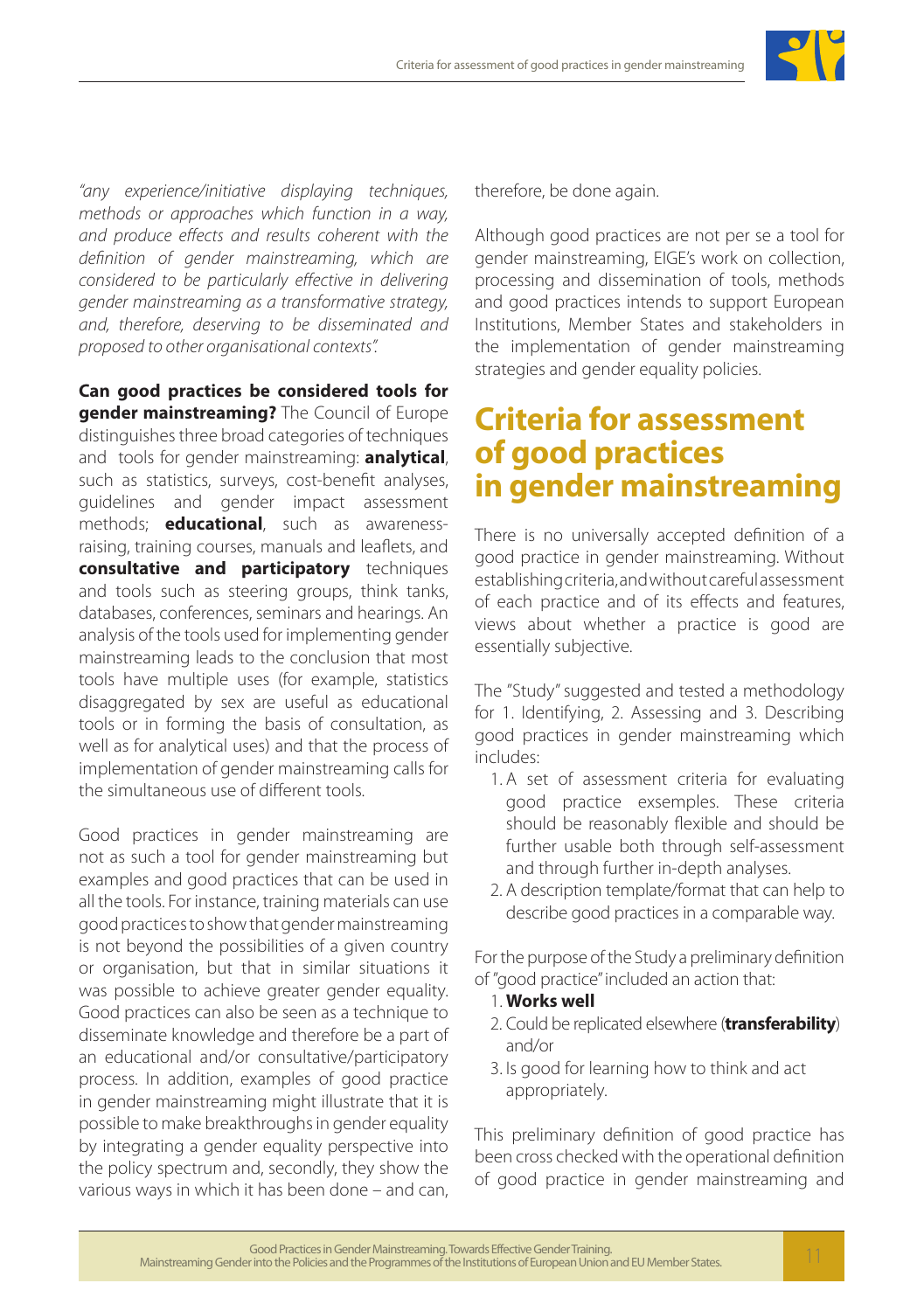

then it has been broken down into criteria and further into questions that have been associated to subcriteria and indicators.

**"Works well" refers to the capacity of the initiative to improve gender equality in the specific country/area/sector**. The focus is on the **transformative nature of gender mainstreaming**: the initiative must have engendered or potentiated better policies, a positive alteration of gender relations in the specific context and/or a transformation of the organisational processes and practices with the full engagement of the actors involved in policymaking, in order to reach gender equality. The assessment of whether a good practice in gender mainstreaming "works well" means analysing an activity which has been operational for a long enough time to have already **produced** effects<sup>3</sup> that can be observed and demonstrated.

- A practice that "works well" involves:
- a. the outcomes the initiative has produced:

a good practice in gender mainstreaming "works well" if it redresses the gender disparity in access to goods, services, status, decision-making and opportunities, if it rectifies unbalances in power, if it expands the subjective and objective range of choices legally, socially, and psychologically available to both men and women, or if it breaks gender stereotypes, norms, and patterns; b. Groups and organisations which are instrumental to produce the outcomes (those who are responsible for policy making at all levels, those who are responsible for the organisation of work, etc.); c. the conditions under which – and the limits within which – it works: the specific initial conditions, the political backing it has managed to obtain, the policy environment and interfering factors which have intervened during programming, implementation or evaluation.

An initiative that "works well" should have objectives that are consistent with the Gender Mainstreaming Strategy and priorities as well as with a gender-sensitive appraisal of the beneficiaries' problems, needs and priorities,

taking into account the available resources and the situation and national/international policy environment in a given context; should reach or contribute to reach the objectives set; should be conducive to potentiate and increase gender equality in the immediate, medium– or long–term, as an effect of the initiative undertaken; should produce results using the minimum amount of resources; should create conditions to ensure its continuation or the permanence of the results/ transformation it has produced toward better policies and towards gender equality even after the intervention has ceased.

In order to be considered an initiative that "works well", it is not necessary that the good practice is concluded since its duration may have been extended, or it may have an indefinite time span, (e.g. in the case of rules or legal requirements, such as gender budgeting). Many of the good practices identified are still operating.

**Transferability** refers to the potential of reproducing some features of the good practice in other contexts, giving new ideas which can be used in practice for increasing gender equality. It refers also to the possibility of identifying the conditions which contributed for the success, the context in which it has taken place, the mechanisms that produced the outcomes<sup>4</sup> and the resources mobilised. However, transferability cannot be assessed in abstract terms: it is only possible to know whether a practice is transferable on the basis of evidence that it has, indeed, been transferred. In order to assess transferability it is therefore essential to find evidence that features of the "good practice" have been transferred elsewhere and to analyze the constitutive elements of that practice. **In conclusion, assessing transferability means to explore**:

1. Actual *replication or spin-off effects, including to other target groups and sectors*. 2. Factors contributing to produce *the success* of the initiative and main obstacles to overcome. 3. *Potential/ constraints* to moving forward.

Good practices facilitate **learning** and generate

Good Practices in Gender Mainstreaming. Towards Effective Gender Training. <sup>12</sup> Mainstreaming Gender into the Policies and the Programmes of the Institutions of European Union and EU Member States.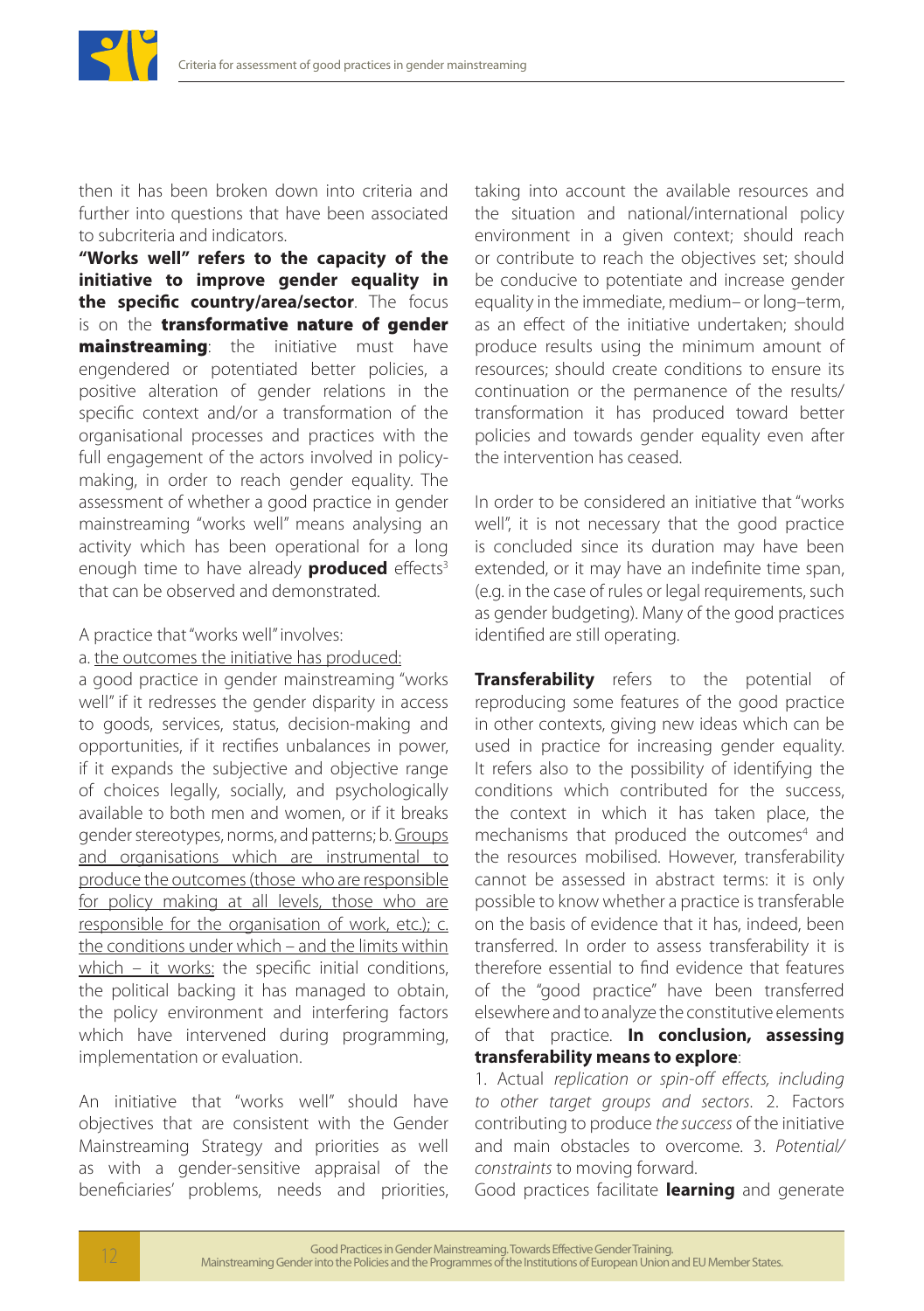

valuable lessons and innovative examples that are of relevance to a potential dissemination and transferability in other contexts. Good practices in gender mainstreaming should provide knowledge and concepts that can be used to develop new thinking about gender equality and gender mainstreaming, both in addition to inspiring new actions or changes to existing actions (transfer of features of the good practice) and in cases when a transfer is not viable. Assessing the learning potential of an initiative means to explore the conditions under which it has achieved its effects (as for transferability), its innovative features and any lessons learned from the implementation and evaluation of the good practice.

Additional criteria for assessing good practices (Relevance, Efficiency, Effectiveness, Impact, European Added Value and Sustainability) are in the process to be further developed.

Although the information necessary for the identification of good practices derived from the key criteria set in the methodological framework, we must acknowledge that, in general, more exhaustive criteria are to be met with more detailed and complex information. Identification and assessment are in fact not a simple matter of supplying data: **information must contain – or allow for – elements of evaluation**. Thus a discrepancy may occur between the information required and the information effectively available, which may prove less refined, exhaustive or homogeneous than desired.

The key criteria and the methodological framework resulting from the Study have allowed identifying, assessing and describing a large number of very diverse good practices in gender mainstreaming cases selected in different countries. The good practices selected and contained in the Study have been categorised according to its main type of gender-mainstreaming action/objective, methods and tools adopted<sup>5</sup> and main gender mainstreaming results.

*In conclusion, assessing and presenting good* 

*practices in gender mainstreaming should not only seek to evaluate progress and the impact achieved by the practice itself, but rather to track striking and sustainable examples which can be used to inspire those involved in formulating, implementing and evaluating gender mainstreaming policies. Good practices exsamples could also be useful to encourage an increased commitment to the effective implementation of gender mainstreaming and strategies, by showcasing practices that are working and yielding positive outcomes, even though they might not be entirely feasible in other contexts.*

## **Rationale for the choice of gender training**

Gender mainstreaming implies that all actors involved in policy-making integrate **gender equality concerns in the planning, implementation, monitoring and evaluation of** all policies, programmes and activities. It also means that gender expertise is organised into the policy process by including gender expertise as a normal requirement for policy-makers (Council of Europe, 1998:12). It is therefore an organisational strategy devised to bring a gender perspective to all aspects of an institution's policies and activities through building gender capacity and accountability.

For most of these actors who are not gender equality experts, the integration of a gender equality perspective in their current thematic work practices and in the routines of their organisation is a new approach requiring the development of new capacities.

A gender mainstreaming strategy requires that decision-makers and public servants share the goal of increasing gender equality, that they are aware of the mechanisms reproducing inequalities in general and in particular in the field in which they operate, and that they possess the skills and the power to modify the public interventions for which they are responsible.

Actors normally involved in policy processes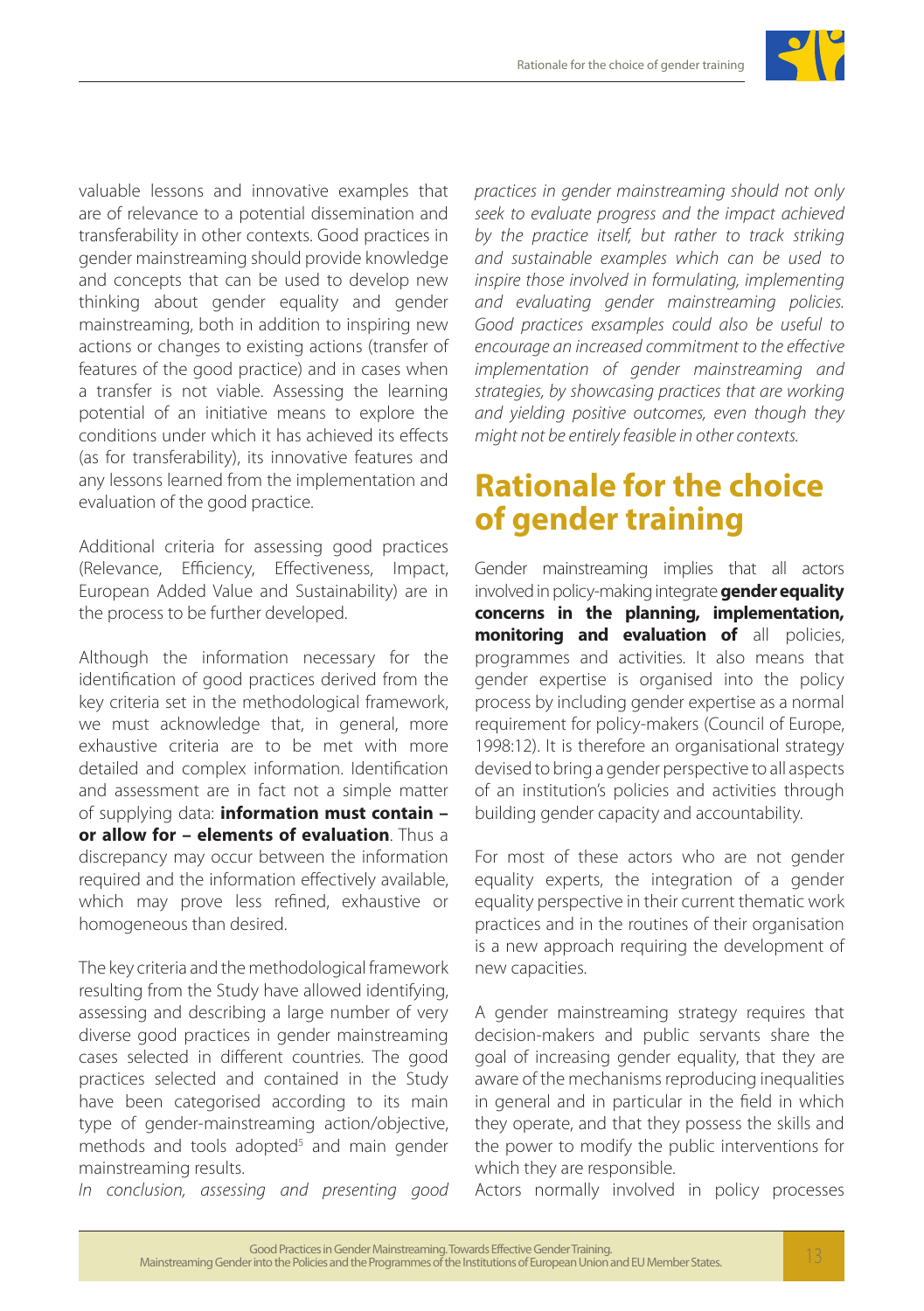

have therefore to develop sensitivity to gender issues and commitment to gender equality, but they also have to learn how to put gender mainstreaming into practice and how to integrate it into their work and routines. Those who have to apply gender mainstreaming into very specific aspects of the policy process and who need to use specific tools and techniques, such as gender impact assessment, have to be able to understand precisely the implications of gender, to detect gender issues and to formulate concrete answers to them. They must know how to analyse and assess the possible impact of a policy decision on women and men and how to address genderspecific barriers, which might exist in policy or social contexts.

**Gender training is an important tool for gender mainstreaming since it builds capacities that aim directly at providing people with awareness, knowledge, and practical skills and, indirectly, at motivating them for implementing gender mainstreaming and, therefore, gender equality**.

The definition of gender training utilized for the purposes of this paper is the following one:

*Gender training is the training (1) planned, organised or/ and commissioned by public institutions; (2) targeted at public personnel, and (3) aimed at facilitating the incorporation of a gender equality perspective in all policies and at all levels and at all stages of the policy*making process<sup>6</sup> (Council of Europe 1998).

Gender training relies on a modification in people's self-perceptions, way of relating to others, beliefs, problem-setting and problem-solving skills, competences and knowledge. This modification, in turn, may influence organisational and people's behaviour. Nevertheless, **gender training courses may differ greatly in terms of aims**<sup>7</sup>  **and content. They may aim at**:

- developing participants' self-awareness by engaging them in a transformative process and utilizing reflexivity<sup>8</sup>: *transformative or reflexivity training;*
- improving participants' knowledge by delving

into conceptual issues; by providing new intellectual tools to solve old problems with new lenses: *knowledge-based training;*

• teaching people how to utilize tools such as gender impact assessments, procedures, or indicators: *competence-based training.*

**The various types of training are not mutually exclusive**. Trainings may include both transformative and knowledge-and competence-based features. Also there is no "best" content for gender mainstreaming training. As with the strategy, logistics, and other features of training, (the content of training depends on the context, the characteristics of potential trainees); on the purpose of the training, the organisational culture, and the task the training has to perform within that specific organisation.

**Training is an "enabling" tool**: it does not, in and of itself, provide people with incentives to actually implement what they have learned, nor does it provide them with the necessary power. In order to be effective, gender training must be secured at top levels and integrated with other tools within the implementation process of gender equality policies and gender mainstreaming strategies of the organisation/public sector. Literature<sup>9</sup> and the evidence collected by FGB, (e.g. the cases of UNESCO, ILO and of the World Bank and the mainstreaming efforts by the central and the local governments in Sweden, the training within the Women in Councils in Northern Ireland, and the training connected with the Gender Budgeting in Andalusia, Spain) show that training works when it is connected with a commitment to mainstreaming gender within the organisation/ public service.

The gender mainstreaming training strategy refers to organisation-wide decisions about who accesses gender training and how, whether gender training is mandatory, the logistics, the time-frames, the existence of targets (and how they are set and followed up) and evaluation.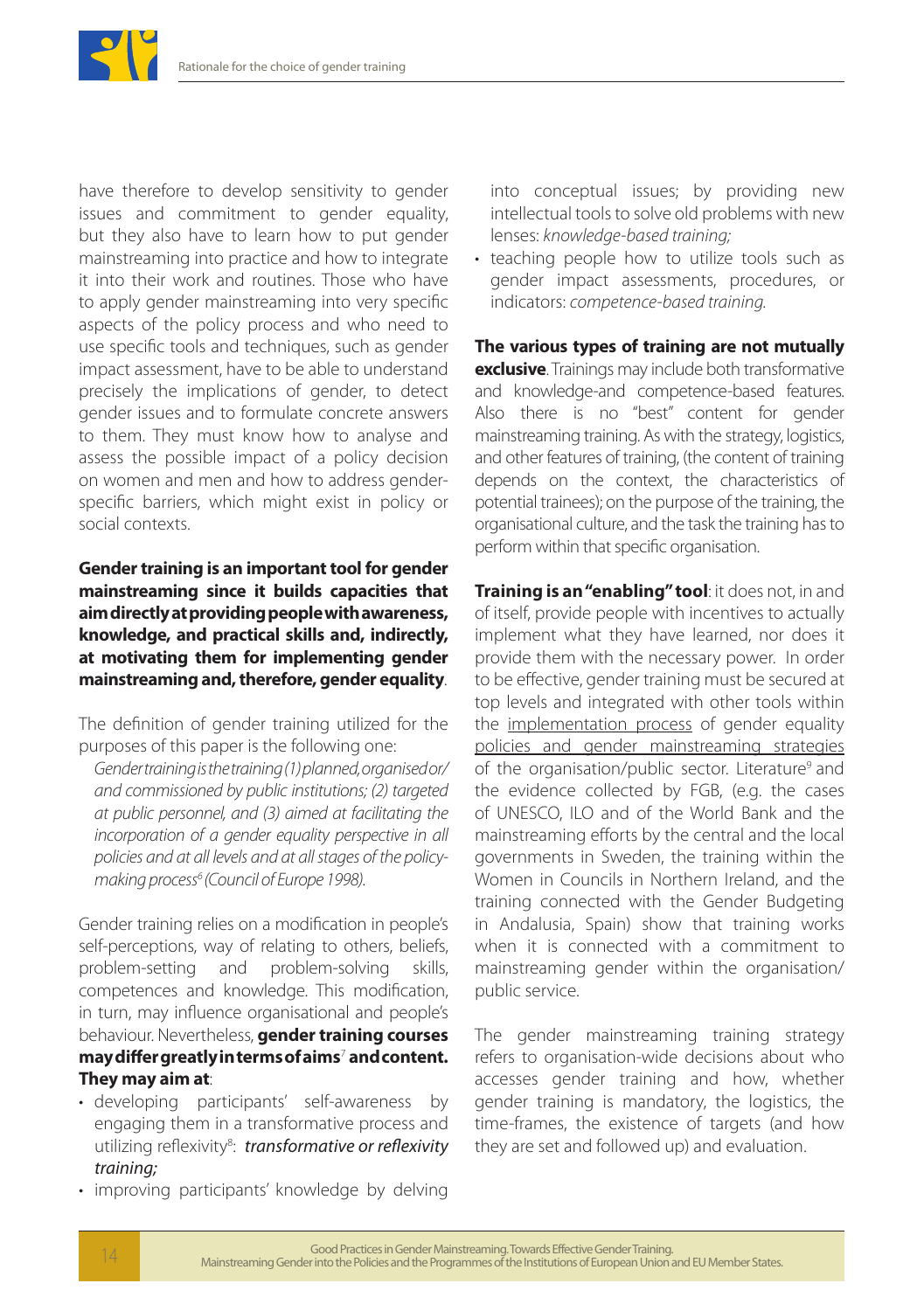

## **Justification for the choice of the 6 good practices in gender training**

Gender training is one of the key tools to support behaviour and organizational change. For this reason, the Study focused on good practices in gender training and on organisations which have created training strategies and activities which the evidence collected indicates are promising – good examples of how governments, European Institutions, and international organisations train their staff in adopting a gender equality perspective in their day-to-day work.

Six examples of good practices of training for gender mainstreaming have been selected. They are a subset of the good practices analysed for the Study in five Member States (Austria, Spain, Poland, Sweden and the UK) and within the work of the European Commission, and target public servants. It is impossible, especially when working on gender mainstreaming, to confine to European institutions and countries. Relevant knowledge and experiences have also been accumulated elsewhere-in international organisations and in other countries. The cases examined for this study clearly show that Europe needs to look out of its borders. For example, we refer to UNESCO for a particularly interesting training strategy, while the training and gender awareness raising initiative in Andalusia was inspired by a similar initiative in Uruguay.

The good practices in gender training were checked against the set of criteria proposed for identifying and assessing good practices in gender mainstreaming: 1. "work well"; 2. show features which may be applicable to other contexts (transferability) and 3. provide valuable lessons and insights which might be useful to others and add to the understanding of how gender mainstreaming can be implemented (learning).

The premise adopted was that the evaluation criteria for identifying and assessing good practices in gender training are not intrinsically different from those used for other tools, although **the focusing on training called for further exploring the constitutive elements of the good practices**, with a special focus on the criteria of *relevance* and *effectiveness*, in order to reach an explanation of the chosen target groups, strategy, and methods and tools which have been adopted.

**The six good practices are presented using a standardised** format, which relies on the criteria described above. The format was adapted to specifically apply to training, thus focusing on the main success factors. The selected good practices are further analysed focusing on common features, in order to consolidate information and focus on transferability and learning opportunities.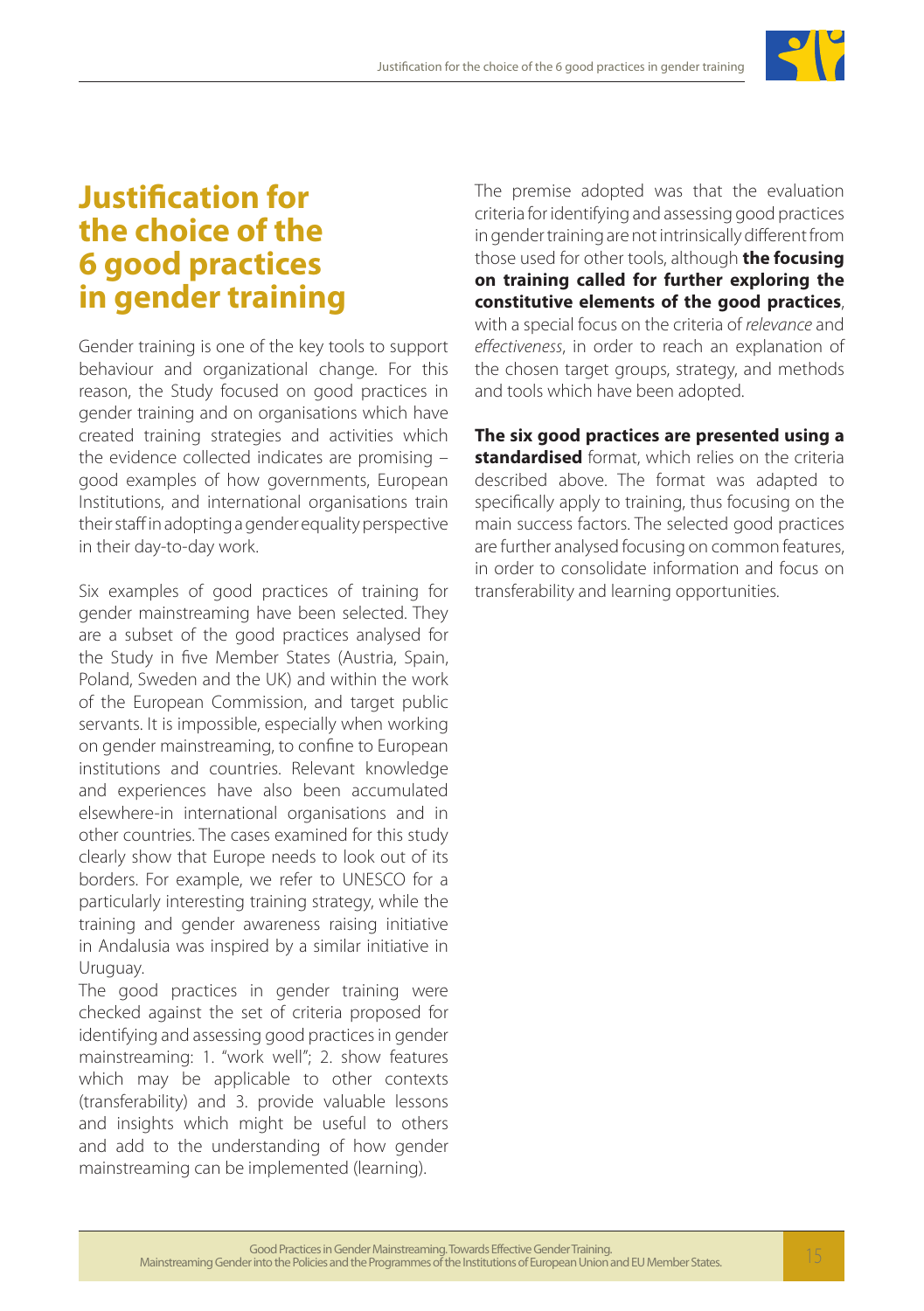# **Six good practices in gender training**

### Gender Agent

 $\mathbf{C}$ 

#### *Background and general information*

| Name of the<br>Organisation | Provincial government of Styria (Austria)                                                                                                                                                                                                                                                                                                                                                                                                                                                                                                                                                                                                                                                                                                                                                                                                                                                                                                                                                                                                                                         |
|-----------------------------|-----------------------------------------------------------------------------------------------------------------------------------------------------------------------------------------------------------------------------------------------------------------------------------------------------------------------------------------------------------------------------------------------------------------------------------------------------------------------------------------------------------------------------------------------------------------------------------------------------------------------------------------------------------------------------------------------------------------------------------------------------------------------------------------------------------------------------------------------------------------------------------------------------------------------------------------------------------------------------------------------------------------------------------------------------------------------------------|
| Timelines                   | A proposal for installing the project was brought into the provincial government of Styria in August<br>2007. The decision for the adoption of the project "Gender Agents" was made on 11 September 2007.<br>The seminar started 10 January 2008 - the certificates were awarded in a ceremony on 9 July 2009.                                                                                                                                                                                                                                                                                                                                                                                                                                                                                                                                                                                                                                                                                                                                                                    |
| Overview                    | The complete project to implement GM – and therefore the training for Gender Agents as a part of<br>the project – was commissioned by the State Government. Responsibility lay with the Minister for<br>Women's Issues.<br>The qualification for "Gender Agents" is a certified seminar of 12 days duration that intends to support<br>gender-mainstreaming processes throughout the legislative level in the Austrian province of Styria<br>(many executives of public organisations and managers of private businesses have already attended<br>the training).<br>The seminar was provided for representatives and employees of the parties of the provincial parliament.<br>Training lasts 11/2 years, with modules every two months, and ends with the certificate of "Gender<br>Agent". It aims to enhance gender-mainstreaming processes throughout the legislative level in the<br>Austrian province of Styria.<br>The seminar was embedded in a wider 3-year strategy to implement Gender Mainstreaming/Gender<br>Budgeting in the Styrian government and administration. |

#### *Evaluation criteria*

| <b>1. "WORKS WELL"</b>             |                                                                                                                                                                                                                                                                                                                                                                                                                                                                                                                                                                                                                                                                                                                                                                                                                                                                                                                                                         |  |
|------------------------------------|---------------------------------------------------------------------------------------------------------------------------------------------------------------------------------------------------------------------------------------------------------------------------------------------------------------------------------------------------------------------------------------------------------------------------------------------------------------------------------------------------------------------------------------------------------------------------------------------------------------------------------------------------------------------------------------------------------------------------------------------------------------------------------------------------------------------------------------------------------------------------------------------------------------------------------------------------------|--|
| (Gender<br>Equality)<br>Objectives | Raising awareness on gender issues in political work and projects.<br>Implementation of projects with a focus on gender equality.                                                                                                                                                                                                                                                                                                                                                                                                                                                                                                                                                                                                                                                                                                                                                                                                                       |  |
| Target<br>groups                   | People in leading positions who are expected to be able to change organisational structures, equal<br>opportunities officers. The training helped in developing procedures to change the working climate<br>and gender equality in institutions.<br>Focus on political departments, offices - members of the provincial parliament, political advisors, etc.<br>A first meeting with people interested was held in November 2007 to make decisions about curricula<br>and the final concept.<br>There have been 10 participants; all of whom attended all modules.                                                                                                                                                                                                                                                                                                                                                                                      |  |
| Methods<br>and tools<br>used       | Understanding GM as an organisational process.<br>Finding tailor-made solutions (elaborated during the training) to implement GM in organisation/<br>structure – especially in leading positions, consulting, training, creation of a gender equality<br>infrastructure in organisation/government, awareness raising, networking, supporting women's<br>employability.<br>Training modules:<br>• Gender Mainstreaming Strategy (3 days)<br>Implementation of GM in the Organisational Context (2 days)<br>Instruments for Diagnosis, Analysis, Process Design, Monitoring (1 day)<br>$\bullet$<br>Role and function of Gender Agents in the Regional Parliament (1 day)<br>$\bullet$<br>Gender-fair Performance, both Internally and Externally (1 day)<br>$\bullet$<br>• Equality between Women and Men in the Legislature (1 day)<br>Gender Budgeting for Gender Agents (1 day)<br>$\bullet$<br>Coaching in Practice, Individual Agreements (2 days) |  |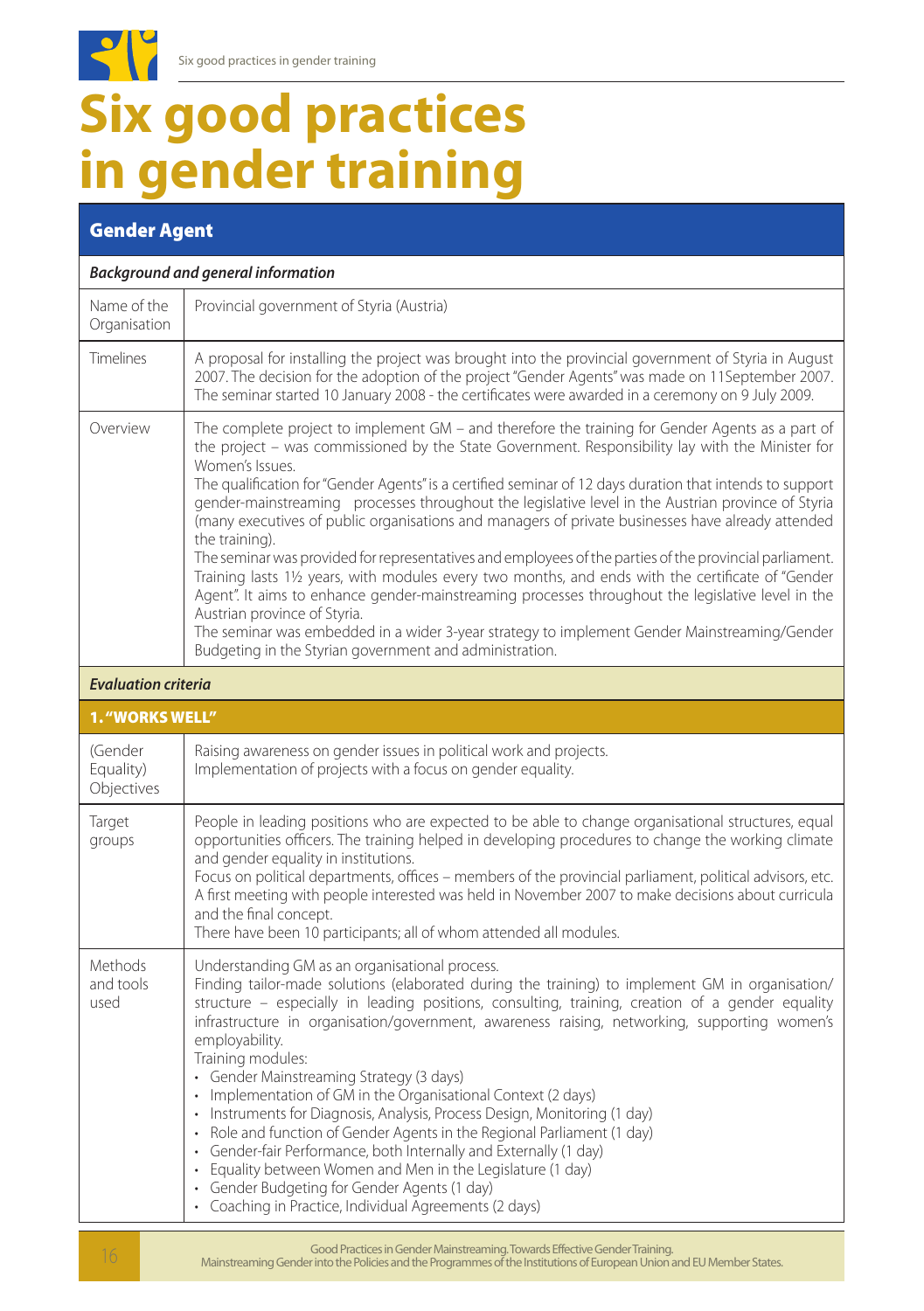

| Gender<br>equality<br>results (long<br>term and<br>short term).<br>Outcome/<br>specific<br>changes as<br>an actual<br>result of the | There was a great consensus for the need for GM: Gender Agent as a "tool" has been widely accepted<br>and "Gender" has become a topic on all political agendas at provincial level.<br>• Change in the approach to/perception of gender issues/gender mainstreaming;<br>• Enhancing gender mainstreaming capacity within the organisation/institution;<br>• Gender Mainstreaming is now regarded as a tool for professional personnel policy which has direct<br>effects on the<br>organisational structure of e.g. a department;<br>• Equal-Opportunity officers have been installed;<br>• Increased gender equality in the broader community.                                                                                                                                                                                                                                                                                                                                        |  |
|-------------------------------------------------------------------------------------------------------------------------------------|----------------------------------------------------------------------------------------------------------------------------------------------------------------------------------------------------------------------------------------------------------------------------------------------------------------------------------------------------------------------------------------------------------------------------------------------------------------------------------------------------------------------------------------------------------------------------------------------------------------------------------------------------------------------------------------------------------------------------------------------------------------------------------------------------------------------------------------------------------------------------------------------------------------------------------------------------------------------------------------|--|
| process/<br>activity                                                                                                                |                                                                                                                                                                                                                                                                                                                                                                                                                                                                                                                                                                                                                                                                                                                                                                                                                                                                                                                                                                                        |  |
| Evaluation<br>of good<br>practice.                                                                                                  | At the end of each training module, trainers run internal evaluation.                                                                                                                                                                                                                                                                                                                                                                                                                                                                                                                                                                                                                                                                                                                                                                                                                                                                                                                  |  |
| Ways in<br>which<br>the good<br>practice/<br>activity<br>could<br>have been<br>improved                                             | The initial objectives were the permanent implementation of GM into institutional structures $>$ e.g.<br>an implementation of committees assessing and controlling GM however, this objective was not met.                                                                                                                                                                                                                                                                                                                                                                                                                                                                                                                                                                                                                                                                                                                                                                             |  |
| Plans to<br>gather<br>financial<br>resources<br>and/or<br>institutional<br>arrangements                                             | The parliament decided on 9 June 2009 to set up a working group "gender mainstreaming" in the State<br>Parliament of Styria, which ensures, under the control of presidents, the implementation and further<br>development of gender mainstreaming.                                                                                                                                                                                                                                                                                                                                                                                                                                                                                                                                                                                                                                                                                                                                    |  |
| <b>TRANSFERABILITY</b>                                                                                                              |                                                                                                                                                                                                                                                                                                                                                                                                                                                                                                                                                                                                                                                                                                                                                                                                                                                                                                                                                                                        |  |
| Success<br>factors                                                                                                                  | The training reacted to the needs of the participants, developed strategies to deal with GM in day-to-<br>day work and helped to reflect the (gender-biased) organisational structure.<br>Trainers are still available for participants.                                                                                                                                                                                                                                                                                                                                                                                                                                                                                                                                                                                                                                                                                                                                               |  |
| Main<br>obstacles                                                                                                                   | Participants came from four different political fractions, the training ended shortly before elections,<br>after the elections: only half of the participants were still in office. Consequently there has been<br>no further institutionalisation and no committee carrying the matters/learned strategies further or<br>controlling and evaluating them.<br>Gender Agent explicitly focuses on the target group: managerial staff and persons in leading positions.<br>Therefore, they were those addressed; the programme has not covered other potential participants.<br>Due to the fact that not all participants took part in the training on a voluntary basis, it was sometimes<br>hard to motivate and sensitize them.<br>People who took part, were interested but not in a position to implement change.<br>If people were not able to understand "Gender" on a meta-level it was difficult to overcome the<br>emotional stage of not wanting to reflect own gender roles. |  |
| Actual<br>replication<br>or spin-off<br>effects                                                                                     | Each political department did adopt a Gender Mainstreaming Agenda.<br>The Styrian government chose the Gender Agent Training as the implementation programme for<br>Gender Mainstreaming in political institutions and structures.                                                                                                                                                                                                                                                                                                                                                                                                                                                                                                                                                                                                                                                                                                                                                     |  |

Good Practices in Gender Mainstreaming. Towards Effective Gender Training. Mainstreaming Gender into the Policies and the Programmes of the Institutions of European Union and EU Member States. 17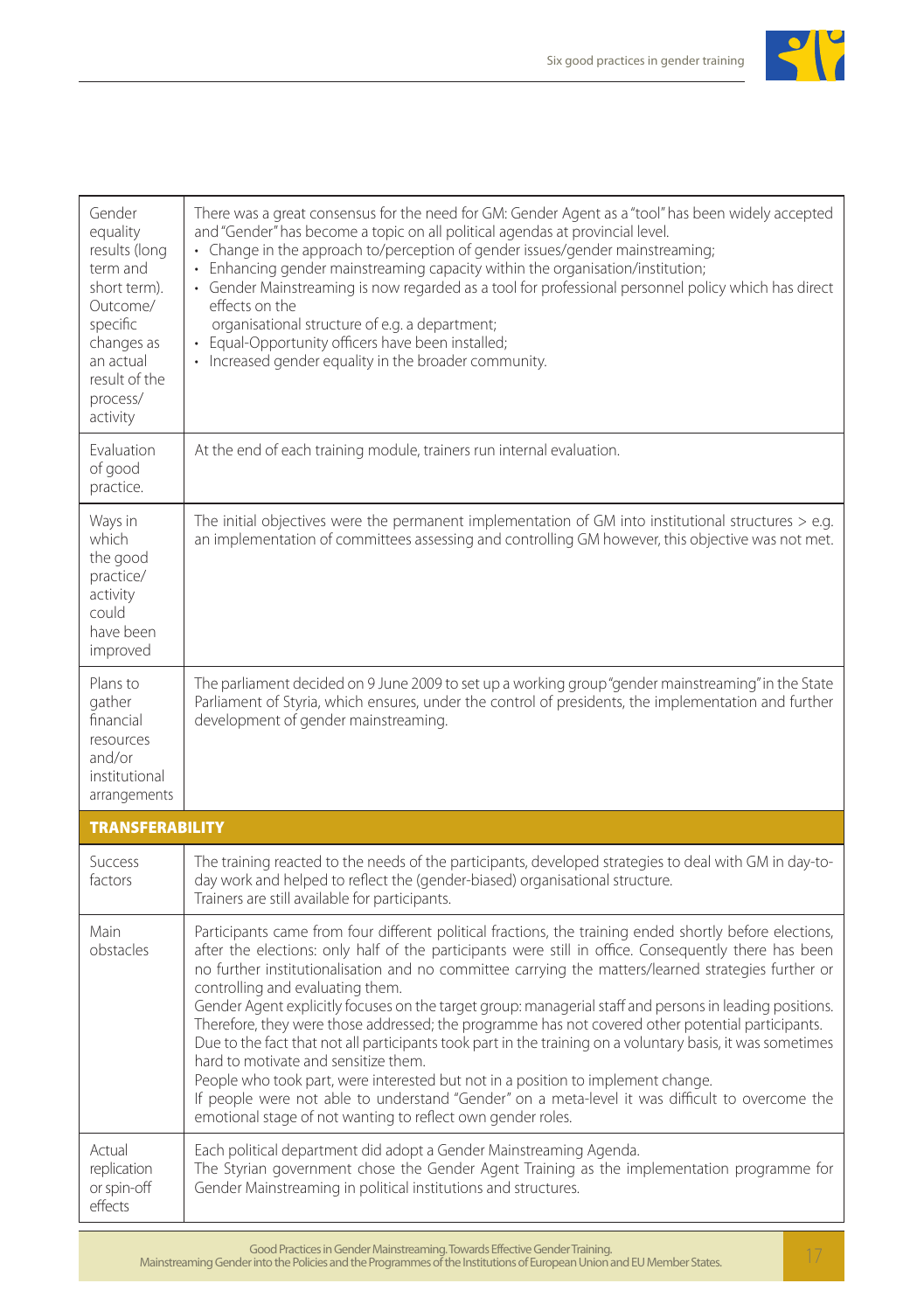

| <b>LEARNING</b>                        |                                                                                                                                                                                                                                                                                                                                                                                                                                                                                                                                                                                                                                                                           |
|----------------------------------------|---------------------------------------------------------------------------------------------------------------------------------------------------------------------------------------------------------------------------------------------------------------------------------------------------------------------------------------------------------------------------------------------------------------------------------------------------------------------------------------------------------------------------------------------------------------------------------------------------------------------------------------------------------------------------|
| Lessons<br>learned from<br>the process | Gender equality gathers different perspectives and leads to common understanding on how important it<br>is to promote gender mainstreaming and to remove gender inequalities in decision-making as well as in<br>public/private organisations.<br>When dealing at the political levels, working on gender equality gives the opportunity to bring people and<br>approaches together, uniting goals and targets, instead of fighting for different objectives.<br>Through the learning, empowerment and awareness process, participants - decision makers - might be<br>made aware of the inequalities determined by the development of a gender-blind political approach. |
| Sources                                |                                                                                                                                                                                                                                                                                                                                                                                                                                                                                                                                                                                                                                                                           |
| Contacts                               | Mr. Manfred Kainz (ÖVP), mkainz@tcm-international.at<br>Mrs. Claudia Klimt-Weithaler (KPÖ) claudia.klimt-weithaler@stmk.gv.at<br>Trainers <sup>.</sup><br>Heide Cortolezis, heide.cortolezis@arcade.or.at<br>Dorothea Sauer dorothea.sauer@arcade.or.at                                                                                                                                                                                                                                                                                                                                                                                                                   |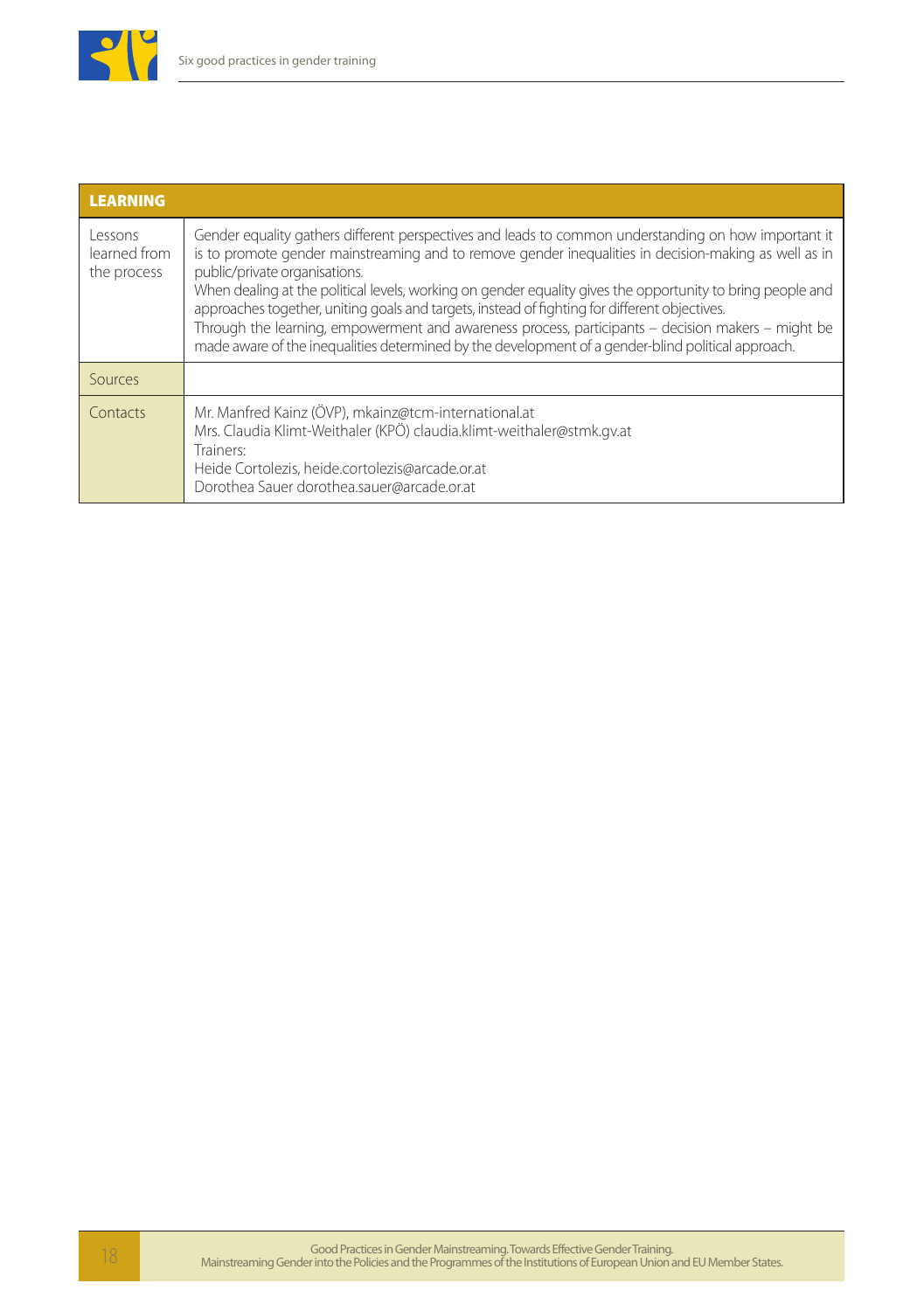

### 'Gender in EU-funded research and innovation' Toolkit and Training activities

#### *Background and general information*

| Funding<br>authority                                                                                                                                        | European Commission DG Research and Innovation (DG RTD).                                                                                                                                                                                                                                                                                                                                                                                                                                                                                                                                                                                                                                                                                                                                                                                                                                                                                                                                                                                                                                                                                                                                                                                                                                                              |
|-------------------------------------------------------------------------------------------------------------------------------------------------------------|-----------------------------------------------------------------------------------------------------------------------------------------------------------------------------------------------------------------------------------------------------------------------------------------------------------------------------------------------------------------------------------------------------------------------------------------------------------------------------------------------------------------------------------------------------------------------------------------------------------------------------------------------------------------------------------------------------------------------------------------------------------------------------------------------------------------------------------------------------------------------------------------------------------------------------------------------------------------------------------------------------------------------------------------------------------------------------------------------------------------------------------------------------------------------------------------------------------------------------------------------------------------------------------------------------------------------|
| Contractors                                                                                                                                                 | Yellow Window Management Consultants, in consortium with Genderatwork and Engender                                                                                                                                                                                                                                                                                                                                                                                                                                                                                                                                                                                                                                                                                                                                                                                                                                                                                                                                                                                                                                                                                                                                                                                                                                    |
| Timelines                                                                                                                                                   | 2009 - 2010 and 2011 - 2013                                                                                                                                                                                                                                                                                                                                                                                                                                                                                                                                                                                                                                                                                                                                                                                                                                                                                                                                                                                                                                                                                                                                                                                                                                                                                           |
| Overview                                                                                                                                                    | DG RTD wants to build capacity for the integration of gender aspects into research and on how to<br>promote gender equality in research and innovation within the Seventh Framework Programme (FP7)<br>through the Gender Toolkit and one-day training sessions.<br>The toolkit and training package provide practical tools to integrate gender aspects into FP7 research,<br>including both equal opportunities for women and men researchers in project teams and the gender<br>dimension of research and innovation.<br>The training and the toolkit are integrated: training sessions are based on the toolkit. The toolkit<br>comprises an overall introduction to gender and research and shows how gender is interwoven with<br>all aspects of research. It examines in pragmatic terms how the gender dimension of research content<br>contributes to excellence in research and analyses case studies based on concrete examples drawn<br>from nine specific research fields: health; food, agriculture and biotechnology; nano-sciences, materials<br>and new production technologies; energy; environment; transport; socio-economic sciences and<br>humanities; science in society and specific activities of international cooperation.<br>The initiative is funded under the FP7 Capacities programme. |
| <b>Evaluation criteria</b>                                                                                                                                  |                                                                                                                                                                                                                                                                                                                                                                                                                                                                                                                                                                                                                                                                                                                                                                                                                                                                                                                                                                                                                                                                                                                                                                                                                                                                                                                       |
| 1. "WORKS WELL"                                                                                                                                             |                                                                                                                                                                                                                                                                                                                                                                                                                                                                                                                                                                                                                                                                                                                                                                                                                                                                                                                                                                                                                                                                                                                                                                                                                                                                                                                       |
| (Gender<br>Equality)<br>Objectives                                                                                                                          | The objective is to assist all actors involved in FP7 research projects in understanding gender<br>implications in their field and in promoting gender equality in their projects. More specifically, the<br>initiative aims at raising awareness, building capacity and strengthening advocacy skills for integrating<br>gender considerations in research and innovation.                                                                                                                                                                                                                                                                                                                                                                                                                                                                                                                                                                                                                                                                                                                                                                                                                                                                                                                                           |
| Target<br>groups                                                                                                                                            | Target groups are researchers (in particular potential applicants and coordinators, and partners<br>of projects funded under the FP7), National Contact Points (NCP) covering EU Member States and<br>Associated Countries, DG Research and Innovation staff, research advisors and national authorities.                                                                                                                                                                                                                                                                                                                                                                                                                                                                                                                                                                                                                                                                                                                                                                                                                                                                                                                                                                                                             |
| Methods<br>and tools<br>used                                                                                                                                | The training is free of charge for participants. It is delivered by external contractors in one-day sessions<br>held at the locations of interested host organisations (usually universities) throughout Europe. The<br>morning session deals with gender in research. In the afternoon, specific research fields are addressed<br>through practical exercises.<br>The training combines cognitive (knowledge-based) and inductive (experience-based) elements.<br>Workshops are interactive. Each session includes practical exercises in small groups and case studies<br>based on actual EU-funded research projects.                                                                                                                                                                                                                                                                                                                                                                                                                                                                                                                                                                                                                                                                                              |
| Gender<br>equality<br>results (long<br>term and<br>short term).<br>Outcome/<br>specific<br>changes as<br>an actual<br>result of the<br>process/<br>activity | The Final Report submitted to the EC at the end of the first series of training sessions (2010) gives an<br>overview of the main types of impact that the project has produced:<br>Increased awareness of gender issues:<br>• Understanding of gender as a social construct and of the difference between sex and gender<br>• Understanding that gender equality is more than a women's issue<br>• Distinction between equal opportunities and gender relevance of research topics<br>• Considering gender equality in research contributes to the quality of the research<br>Increased capacity to integrate gender in research contents:<br>• Consideration of gender issues throughout the research cycle<br>• Better insights into the relevance of gender for the specific research domains<br>Capacity to distinguish between sex and gender issues and to see how they interrelate<br>$\bullet$<br>Practical understanding of how research and innovation can be made gender-sensitive                                                                                                                                                                                                                                                                                                                         |

Good Practices in Gender Mainstreaming. Towards Effective Gender Training. Mainstreaming Gender into the Policies and the Programmes of the Institutions of European Union and EU Member States. 19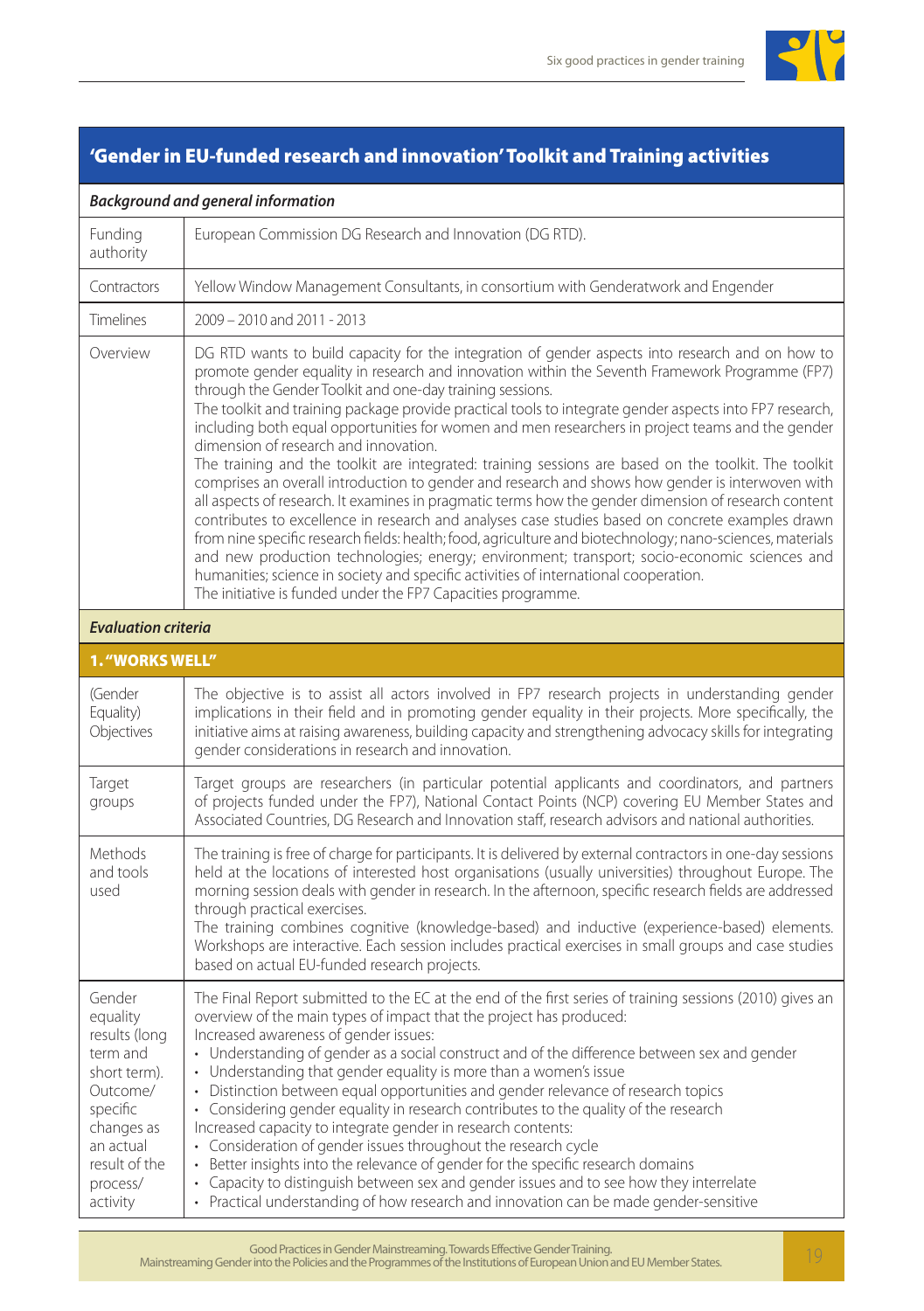

|                                                                                         | Increased capacity for more gender balance:<br>• Gender balance pursued in project teams<br>• Efforts for gender balance in events (speakers)<br>Increased capacity to convince others (advocacy skills):<br>• Which arguments to use<br>• How to address and overcome resistance<br>• How to ask the right questions<br>Multiplier effects:<br>• Within project teams<br>• To other researchers<br>• To colleagues in research/university departments<br>• To students, through classes and lectures given<br>• By advising potential research and innovation project promoters<br>• National authorities transferring or exploring the possibility to transfer the initiative to the national<br>level                                                                                                                                                                                                                                                                                                                                           |
|-----------------------------------------------------------------------------------------|----------------------------------------------------------------------------------------------------------------------------------------------------------------------------------------------------------------------------------------------------------------------------------------------------------------------------------------------------------------------------------------------------------------------------------------------------------------------------------------------------------------------------------------------------------------------------------------------------------------------------------------------------------------------------------------------------------------------------------------------------------------------------------------------------------------------------------------------------------------------------------------------------------------------------------------------------------------------------------------------------------------------------------------------------|
| Evaluation<br>methods<br>adopted                                                        | Internal Evaluation based on ex-ante and exit questionnaire for participants; short report by trainers;<br>and ex-post feedback from participants.                                                                                                                                                                                                                                                                                                                                                                                                                                                                                                                                                                                                                                                                                                                                                                                                                                                                                                 |
| Plans to<br>gather<br>financial<br>resources<br>and/or<br>institutional<br>arrangements | The Commission, given the success of the initiative and the high number of requests for trainings,<br>decided to continue to offer gender trainings to the research and innovation community. It is planned<br>to run a second series of training sessions between March 2011 and March 2013.                                                                                                                                                                                                                                                                                                                                                                                                                                                                                                                                                                                                                                                                                                                                                      |
| <b>TRANSFERABILITY</b>                                                                  |                                                                                                                                                                                                                                                                                                                                                                                                                                                                                                                                                                                                                                                                                                                                                                                                                                                                                                                                                                                                                                                    |
| Actual<br>replication<br>or spin-off<br>effects                                         | The EC decided to continue the initiative and launched a second series of training sessions.<br>National research authorities in France, Norway and Spain have expressed an interest in exploring the<br>transferability of the format to their contexts.<br>In Spain, some regional governments have launched research support programmes, which integrate<br>a gender perspective very similar to the approach taken by FP6 and FP7.<br>Participants who also teach reported realising a) that it is important to make students aware of the<br>relevance of gender in their fields, b) that curricula and teaching methods are gender blind and/or<br>gender biased and c) that this needs to be, and can be addressed.                                                                                                                                                                                                                                                                                                                         |
| <b>LEARNING</b>                                                                         |                                                                                                                                                                                                                                                                                                                                                                                                                                                                                                                                                                                                                                                                                                                                                                                                                                                                                                                                                                                                                                                    |
| Lessons<br>learned from<br>the process                                                  | Training works best when it is a part of a gender mainstreaming strategy, which enjoys support from<br>top managers and utilises other tools. Offering gender training to the research community, while there<br>is no apparent place for "gender" in the proposal evaluation procedure sends a contradictory message,<br>especially since in FP6 there was a requirement for a "Gender Action Plan" in research project proposals.<br>Evidence from this training suggests that systematically offering gender training to evaluators and<br>all EC project officers may help develop a stronger approach to gender in FP7. In the FP7 guide for<br>applicants there is a chapter on gender, which is dealt with in the negotiation stage.<br>The project experience confirms that gender trainings should not be offered on an ad hoc basis,<br>but should be available on a permanent basis to all actors involved: researchers, evaluators, national<br>contact points, EC project officers, and ideally also members of programme committees. |
|                                                                                         |                                                                                                                                                                                                                                                                                                                                                                                                                                                                                                                                                                                                                                                                                                                                                                                                                                                                                                                                                                                                                                                    |

Good Practices in Gender Mainstreaming. Towards Effective Gender Training. <sup>20</sup> Mainstreaming Gender into the Policies and the Programmes of the Institutions of European Union and EU Member States.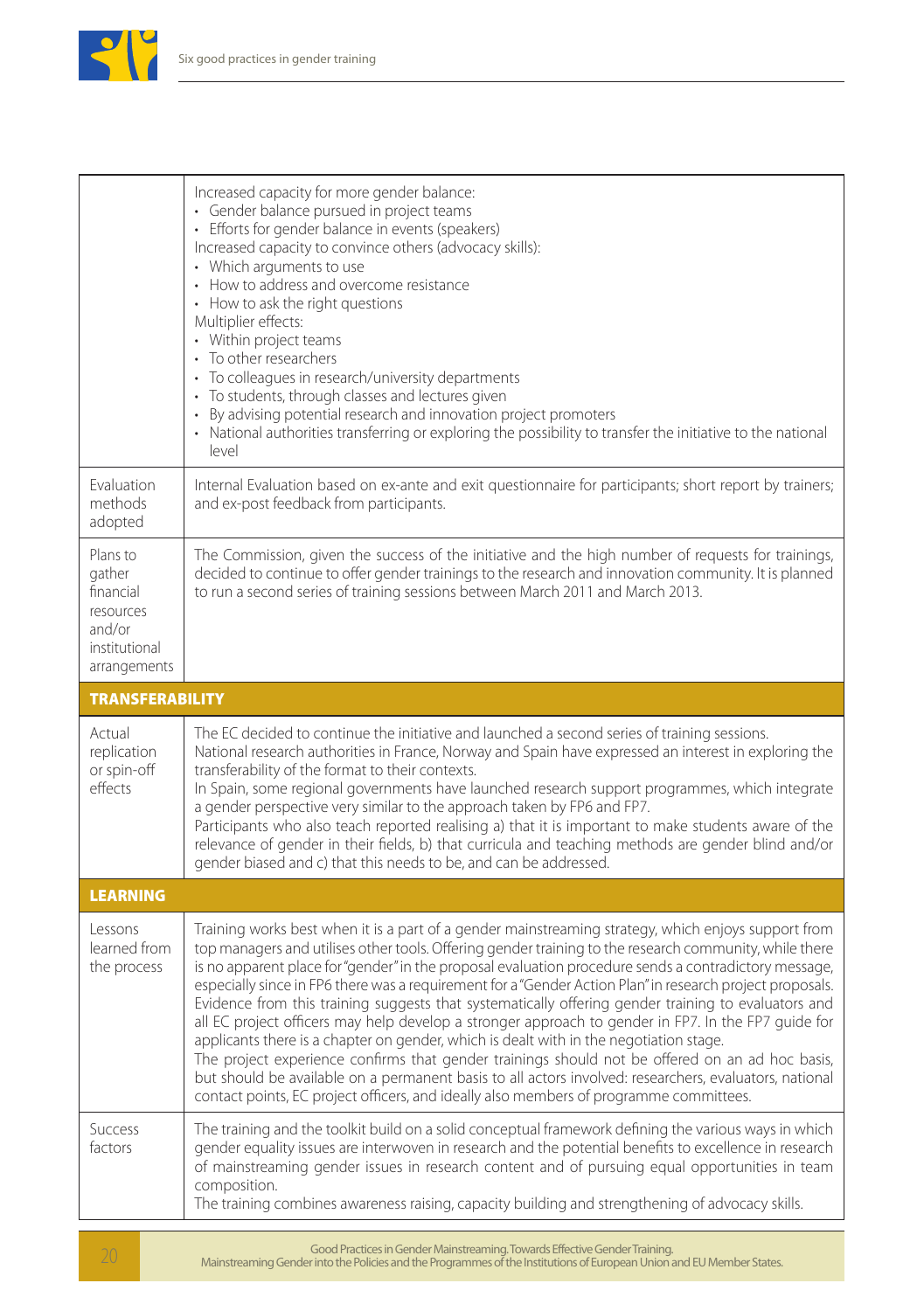

|                   | The core team responsible for delivering the training co bines experience in gender training in<br>different policy domains with expert knowledge on gender mainstreaming in general and in the<br>research domain (in particular on the nine research fields covered). Trainers have proven capable of<br>dealing with resistances.<br>The format emphasizes the balance between theory and practice, individual and group sessions,<br>integrating interactive and dynamic techniques (exercises, role plays, discussions). It offers practical<br>examples, providing facts and arguments to sustain the message and to avoid an interpretation of<br>making "ideological" claims.<br>Participation in a session takes place on a voluntary basis. This means that those who attend are willing<br>to learn about gender in research and innovation, which allows for faster learning.<br>The training project answers a real need: the large number of requests from organisations wishing to<br>host a training session shows that there is interest in the project. |
|-------------------|---------------------------------------------------------------------------------------------------------------------------------------------------------------------------------------------------------------------------------------------------------------------------------------------------------------------------------------------------------------------------------------------------------------------------------------------------------------------------------------------------------------------------------------------------------------------------------------------------------------------------------------------------------------------------------------------------------------------------------------------------------------------------------------------------------------------------------------------------------------------------------------------------------------------------------------------------------------------------------------------------------------------------------------------------------------------------|
| Main<br>obstacles | The number of people reached through the trainings is still only a fraction of the total of people who<br>are professionally active in research and innovation in Europe.<br>There is a significant discrepancy between the number of registrations and the actual number of<br>participants, which is a consequence of the fact that the training is offered for free.<br>Getting the NCPs on board: it has been difficult to convince NCP correspondents at the European<br>Commission to organise gender training for the NCPs. This observation relates to the difficulty to<br>sensitise those who do not perceive the need for increased gender-awareness and capacity.                                                                                                                                                                                                                                                                                                                                                                                             |
| Sources           | http://www.yellowwindow.be/genderinresearch/index.html                                                                                                                                                                                                                                                                                                                                                                                                                                                                                                                                                                                                                                                                                                                                                                                                                                                                                                                                                                                                                    |
| Contacts          | Lut Mergaert, Senior Consultant: lut.Mergaert@yellowwindow.com<br>Yellow Window management consultants: gender@yellowwindow.com<br>European Commission, DG Research and Innovation: laura.lauritsalo@ec.europa.eu                                                                                                                                                                                                                                                                                                                                                                                                                                                                                                                                                                                                                                                                                                                                                                                                                                                         |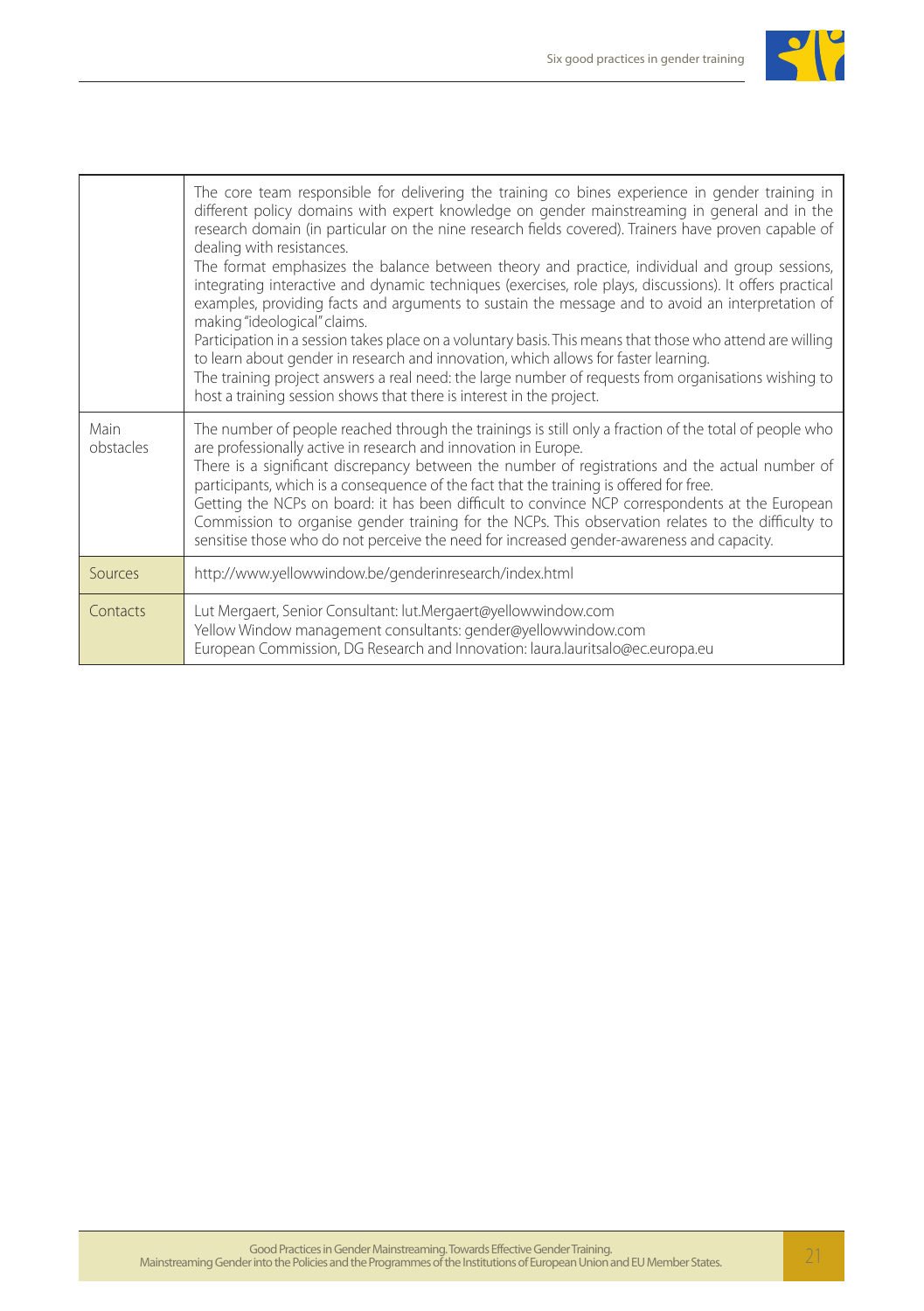

#### Training for local authorities by the Swedish Association of Local Authorities and Regions (SALAR)

#### *Background and general information*

| Name of the<br>Organisation | Swedish Association of Local Authorities and Regions (SALAR). The association represents the<br>governmental, professional and employer-related interests of Sweden's 290 municipalities and 20<br>county councils. In order to contribute to the improvement of the conditions of Swedish municipalities,<br>county councils and regions with regard to their functions as employers, service providers, supervisory<br>authorities and community developers, SALAR works proactively with the Swedish government as<br>well as European institutions.                                                                                                                                                                                                                                                                                                                                                                                                                                                                                                                                                                                                                                                                                                                                                                                                                                                                                                                                                                                                                                                                                                                                                                                                                                                                                                                                                                                                                                                                                                                                                                                                                                                                                                                                                                               |
|-----------------------------|---------------------------------------------------------------------------------------------------------------------------------------------------------------------------------------------------------------------------------------------------------------------------------------------------------------------------------------------------------------------------------------------------------------------------------------------------------------------------------------------------------------------------------------------------------------------------------------------------------------------------------------------------------------------------------------------------------------------------------------------------------------------------------------------------------------------------------------------------------------------------------------------------------------------------------------------------------------------------------------------------------------------------------------------------------------------------------------------------------------------------------------------------------------------------------------------------------------------------------------------------------------------------------------------------------------------------------------------------------------------------------------------------------------------------------------------------------------------------------------------------------------------------------------------------------------------------------------------------------------------------------------------------------------------------------------------------------------------------------------------------------------------------------------------------------------------------------------------------------------------------------------------------------------------------------------------------------------------------------------------------------------------------------------------------------------------------------------------------------------------------------------------------------------------------------------------------------------------------------------------------------------------------------------------------------------------------------------|
| <b>Timelines</b>            | 2007 (2010) 2013                                                                                                                                                                                                                                                                                                                                                                                                                                                                                                                                                                                                                                                                                                                                                                                                                                                                                                                                                                                                                                                                                                                                                                                                                                                                                                                                                                                                                                                                                                                                                                                                                                                                                                                                                                                                                                                                                                                                                                                                                                                                                                                                                                                                                                                                                                                      |
| Overview                    | In December 2007, the Government decided to grant the Swedish Association of Local Authorities<br>and Regions (SALAR) SEK 125 million (around EUR12 million) through the Programme for Sustainable<br>Gender Equality for the period 2007-2010 to support the work of integrating the gender equality<br>perspective as a natural part of all decision-making i.e. gender mainstreaming. The funds have<br>largely been used for training politicians and managers and for mainstreaming gender in decisions,<br>steering documents and managerial systems. The funds specifically target efforts to develop gender<br>mainstreaming in the country's municipalities and county councils. The main innovations are the<br>scope and the ambition of the programme.<br>Many of Sweden's municipalities and county councils have received funds for development of gender<br>equality in their services to residents and patients. The programme also generates research on gender<br>equality work.<br>The funds specifically target efforts to develop gender mainstreaming in the country's municipalities<br>and county councils. This includes training key staff in organisations, building up a web-based<br>knowledge bank for the on-going dissemination of experience and instructive examples, and<br>developing managerial systems.<br>The programme covers the whole country, all its citizens and the main part of all public services. It is<br>not just a question of gender equality but also of the quality of services.<br>There is a strong link, before, during and after the implementation, between the project and the<br>European Charter for Equality between Women and Men in local life http://www.ccre.org/docs/list_<br>local_and_regional_governments_cemr_charter.pdf, bringing together 1060 local administrations in<br>adopting a shared view on how to implement gender mainstreaming at all levels in their activities<br>and policies.<br>A book presenting approaches on how to implement gender mainstreaming will soon be developed<br>and made available.<br>The project provided training to 66,000 people representatives in decision-making bodies and<br>managers.<br>87 local projects (involving Regions, Municipalities and private companies) were supported by<br>Programme Funding. |
| <b>Evaluation criteria</b>  |                                                                                                                                                                                                                                                                                                                                                                                                                                                                                                                                                                                                                                                                                                                                                                                                                                                                                                                                                                                                                                                                                                                                                                                                                                                                                                                                                                                                                                                                                                                                                                                                                                                                                                                                                                                                                                                                                                                                                                                                                                                                                                                                                                                                                                                                                                                                       |

| <b>1. "WORKS WELL"</b>             |                                                                                                                                                                                                                                                                                                                                                                                                                                                |  |
|------------------------------------|------------------------------------------------------------------------------------------------------------------------------------------------------------------------------------------------------------------------------------------------------------------------------------------------------------------------------------------------------------------------------------------------------------------------------------------------|--|
| (Gender<br>Equality)<br>Objectives | The aim of the programme is to achieve concrete and durable improvements in the activities of<br>municipalities, county councils and private companies (schools, health care centres and hospitals)<br>through mainstreaming gender in all decisions and activities.                                                                                                                                                                           |  |
| Target<br>groups                   | Municipalities and county councils throughout Sweden                                                                                                                                                                                                                                                                                                                                                                                           |  |
| Methods<br>and tools<br>used       | The programme has adopted a comprehensive approach, which combined various types of training<br>with other initiatives including:<br>Distributing funds for gender mainstreaming to municipalities, county councils, regional autonomous<br>bodies and municipal collaboration bodies.<br>Training on gender mainstreaming for representatives in decision-making bodies and managers<br>Training programme targeting Gender Equality Officers |  |

Good Practices in Gender Mainstreaming. Towards Effective Gender Training.<br>22 Mainstreaming Gender into the Policies and the Programmes of the Institutions of European Union and EU Member States.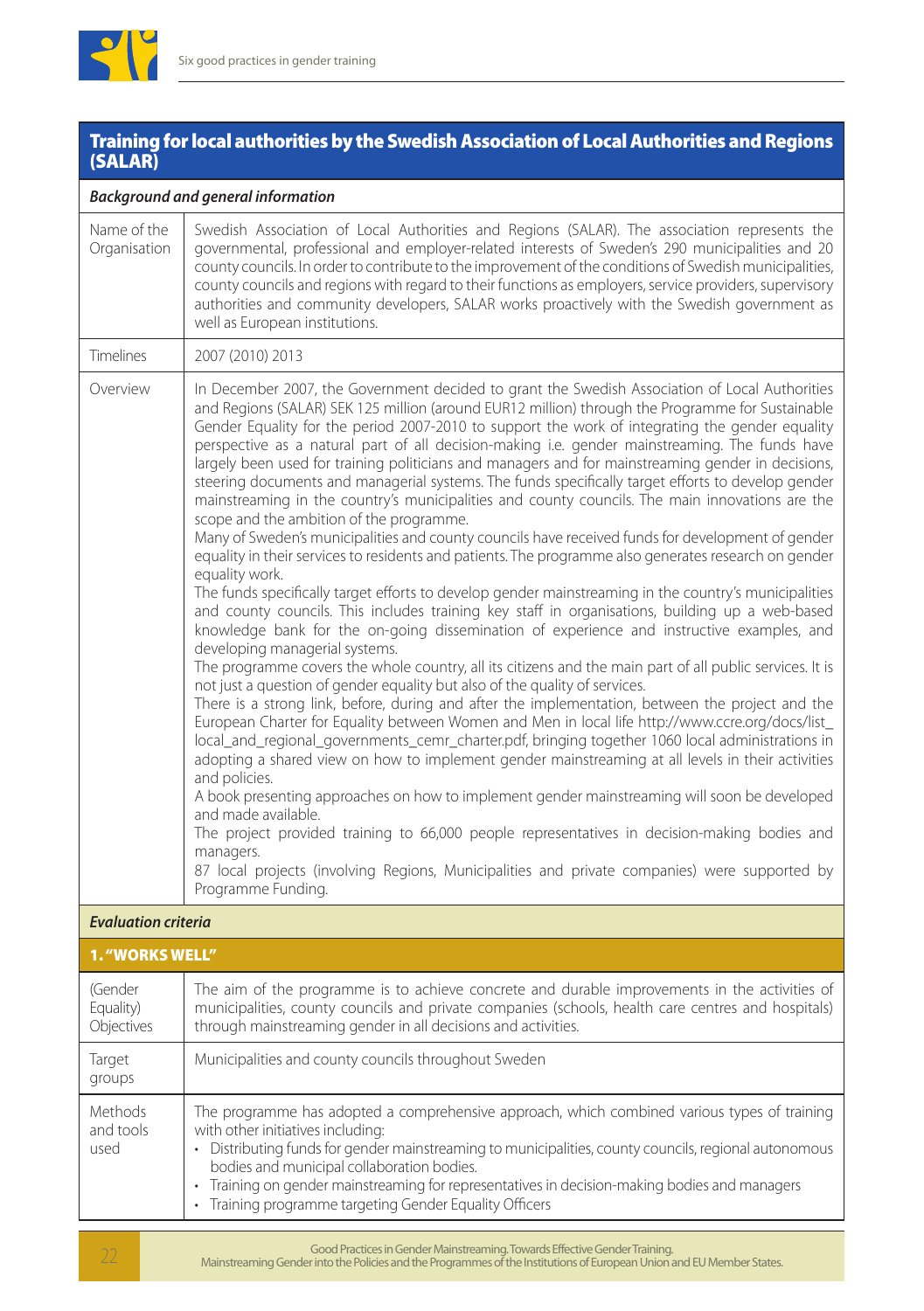

|                                                                                                                                                             | • Create a forum for exchange of experiences in gender mainstreaming<br>• Establish the website www.Jämställ.nu, providing a methodological platform for experts aiming to<br>implement project tools and approaches for gender mainstreaming<br>• Develop existing management system, methods and tools for organisation and quality development<br>in order to incorporate gender mainstreaming<br>• Development work in order to produce models for gender mainstreaming of publicly financed<br>activities which are carried out by private companies<br>• Project management and project secretariat in SALAR<br>• Running interactive research executed by APeL Forskning och Utveckling.<br>• Systematic review of projects by gender unit<br>• Creation of a gender equality infrastructure<br>• Research<br>• Awareness raising<br>• Evaluation<br>• Networking |
|-------------------------------------------------------------------------------------------------------------------------------------------------------------|--------------------------------------------------------------------------------------------------------------------------------------------------------------------------------------------------------------------------------------------------------------------------------------------------------------------------------------------------------------------------------------------------------------------------------------------------------------------------------------------------------------------------------------------------------------------------------------------------------------------------------------------------------------------------------------------------------------------------------------------------------------------------------------------------------------------------------------------------------------------------|
| Gender<br>equality<br>results (long<br>term and<br>short term).<br>Outcome/<br>specific<br>changes as<br>an actual<br>result of the<br>process/<br>activity | Evaluation reports show that the activities resulted in the following long and short term changes:<br>• Changes in an organisation's structures, policies and procedures, and in its culture<br>• Enhancing gender disaggregated data and gender analytical information<br>• Influencing the policy agenda and institutional framework<br>• Organisational capacity-building/change<br>• Enhancing gender mainstreaming capacity within the organisation/institution<br>• Increasing visibility of and advocacy for gender issues<br>· Systematic integration of gender issues in planning and implementation of activities/project/<br>measure<br>• Increasing gender expertise<br>• Recognising and addressing practical gender needs/problems                                                                                                                         |
| Evaluation<br>of good<br>practice.                                                                                                                          | The research team has - through interviews, web-based questionnaire and final reports - identified<br>some activities as developing work, which lead to results. Research and evaluation show that the<br>programme is a well thought-out and structured programme, which has achieved good results in a<br>limited time period.<br>Research seminar (twice per year) to monitor and assess projects results.<br>Project Evaluation was developed by Contigo, a private evaluation company, APeL Forskning och<br>Utveckling provided research reports on the main findings of the project.<br>In some municipalities, external evaluators were involved.                                                                                                                                                                                                                |
| Plans to<br>gather<br>financial<br>resources<br>and/or<br>institutional<br>arrangements                                                                     | SALAR has asked for and received more resources from the Government; so far SALAR has altogether<br>received SEK 225 million (around EUR 22 million) and the time period has been prolonged to 2013.                                                                                                                                                                                                                                                                                                                                                                                                                                                                                                                                                                                                                                                                     |
| <b>TRANSFERABILITY</b>                                                                                                                                      |                                                                                                                                                                                                                                                                                                                                                                                                                                                                                                                                                                                                                                                                                                                                                                                                                                                                          |
| Potential/<br>constraints<br>in relation<br>to moving<br>forward                                                                                            | • http://en.makequality.eu/ - a web site has been developed as a management system to monitor the<br>implementation of gender mainstreaming<br>• A survey has been provided on how to apply gender perspective in procurement                                                                                                                                                                                                                                                                                                                                                                                                                                                                                                                                                                                                                                            |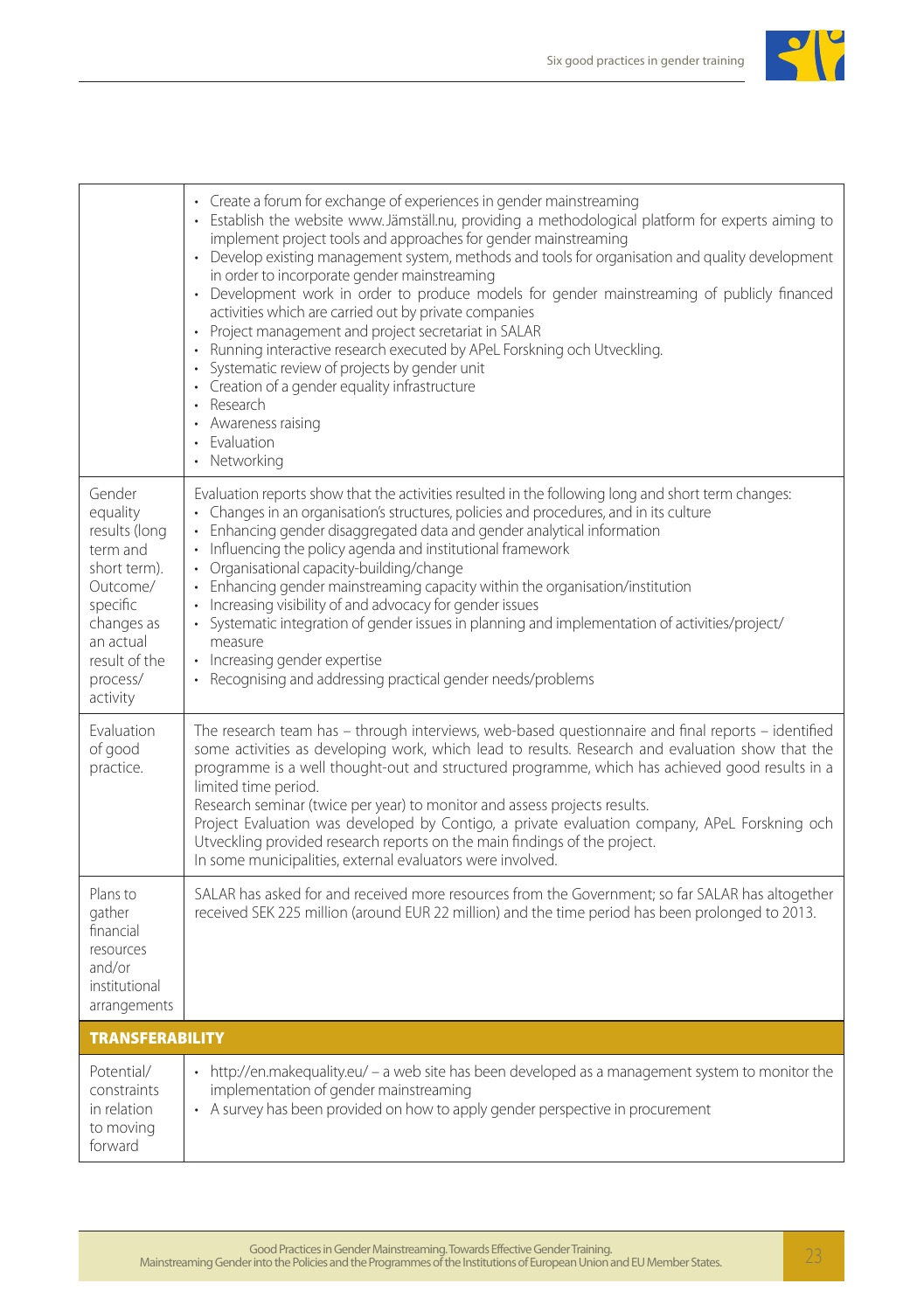

| <b>LEARNING</b>                        |                                                                                                                                                                                                                                                                                                                                                                                                                                                                                                                                                                                                                                                                         |
|----------------------------------------|-------------------------------------------------------------------------------------------------------------------------------------------------------------------------------------------------------------------------------------------------------------------------------------------------------------------------------------------------------------------------------------------------------------------------------------------------------------------------------------------------------------------------------------------------------------------------------------------------------------------------------------------------------------------------|
| Lessons<br>learned from<br>the process | To connect gender equality to quality management development.<br>To involve a decision-making level in the design and implementation of gender mainstreaming<br>strategies to promote gender equality policies.<br>To activate management levels.<br>To make use of sex disaggregated statistics.                                                                                                                                                                                                                                                                                                                                                                       |
| Success<br>factors                     | Success is due to the systematic and strategic work by programme management.<br>Success was achieved where right priorities brought the programme forward.<br>SALAR has created legitimacy and designed a coherent programme.                                                                                                                                                                                                                                                                                                                                                                                                                                           |
| Main ob-<br>stacles                    | Lack of engagement among management (partial or total opinion of half of respondents). According<br>to SALAR the training for persons responsible for steering systems did work well, while management<br>training was more difficult. One reason was that it had not been anchored clearly and not everyone<br>was convinced of the need to work with gender equality. Gender equality objectives are perceived as<br>unclear if the projects are unable to reinterpret and transfer more overarching gender equality goals to<br>their own activities. The challenge is to develop objectives and indicators, which are possible to steer<br>towards and to evaluate. |
| Sources                                | www salar eu<br>Kontigo (2010) Utvärdering av Program Jämi och Program för Hållbar Jämställdhet (Evaluation of<br>Programme Jämi and Programme Sustainable Gender Equality); SALAR (2008) Active work for Gender<br>Equality - a challenge for municipalities and county councils. A Swedish perspective (http://brs.skl.se/<br>brsbibl/kata_documents/doc39566_1.pdf)                                                                                                                                                                                                                                                                                                  |
| Contacts                               | E-mail: info@skl.se<br>Trollvik Marie Marie.Trollvik@skl.se                                                                                                                                                                                                                                                                                                                                                                                                                                                                                                                                                                                                             |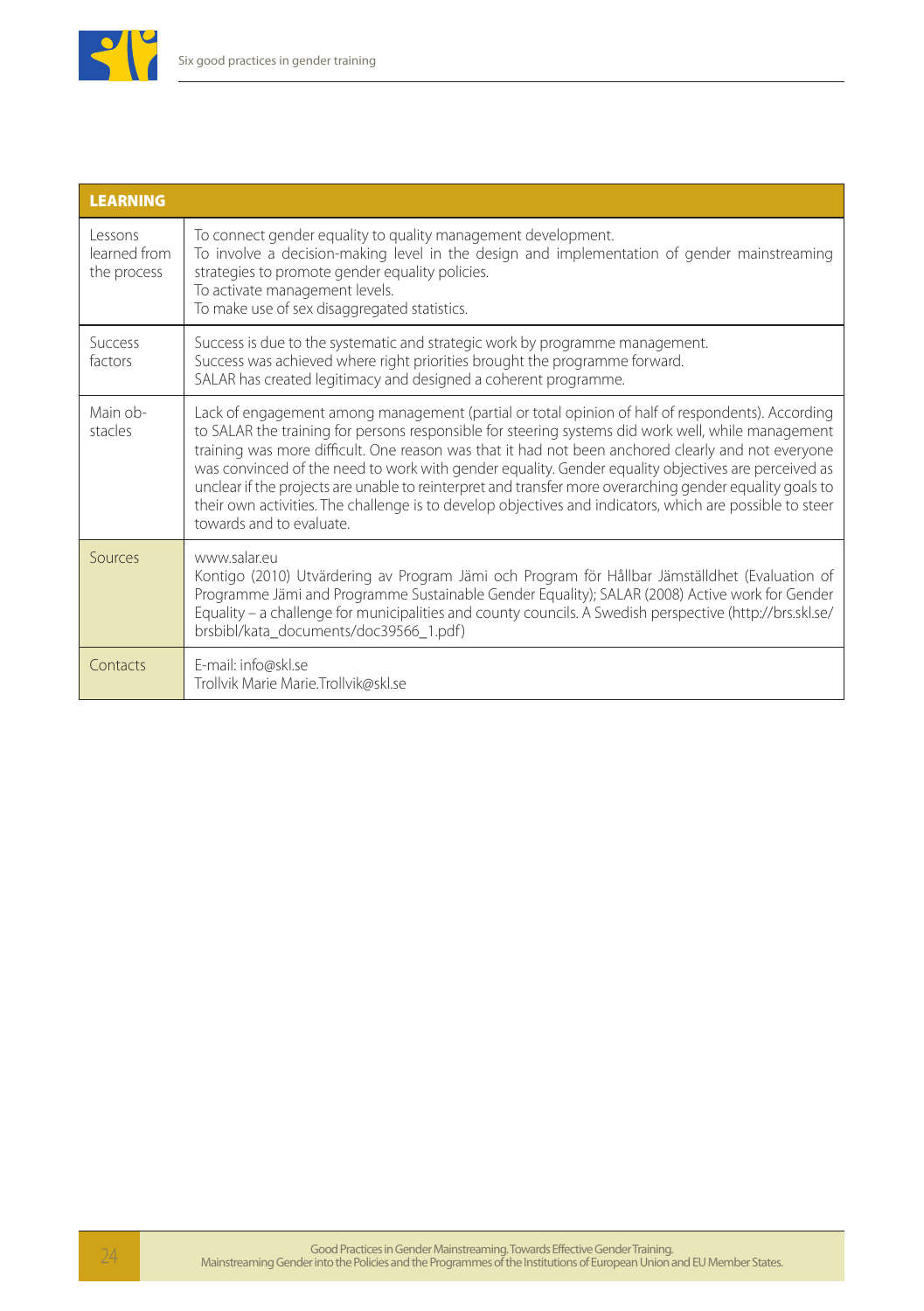

#### Capacity Development and Training for Gender Mainstreaming and Gender Equality eLearning Programme

#### *Background and general information*

| Name of the<br>Organisation | UNESCO. Division for Gender equality. Bureau of Strategic Planning in the Office of the Director-General                                                                                                                                                                                                                                                                                                                                                                                                                                                                                                                                                                                                                                                                                                                                                                                                                                                                                                                                                                                                                                                                                                                                                                                                                                                                                                                                                                                                                                                                                                                                                                                                                                                                                                                                                     |
|-----------------------------|--------------------------------------------------------------------------------------------------------------------------------------------------------------------------------------------------------------------------------------------------------------------------------------------------------------------------------------------------------------------------------------------------------------------------------------------------------------------------------------------------------------------------------------------------------------------------------------------------------------------------------------------------------------------------------------------------------------------------------------------------------------------------------------------------------------------------------------------------------------------------------------------------------------------------------------------------------------------------------------------------------------------------------------------------------------------------------------------------------------------------------------------------------------------------------------------------------------------------------------------------------------------------------------------------------------------------------------------------------------------------------------------------------------------------------------------------------------------------------------------------------------------------------------------------------------------------------------------------------------------------------------------------------------------------------------------------------------------------------------------------------------------------------------------------------------------------------------------------------------|
| <b>Timelines</b>            | 2005 (2010 2nd Ed.). The programme is ongoing                                                                                                                                                                                                                                                                                                                                                                                                                                                                                                                                                                                                                                                                                                                                                                                                                                                                                                                                                                                                                                                                                                                                                                                                                                                                                                                                                                                                                                                                                                                                                                                                                                                                                                                                                                                                                |
| Overview                    | UNESCO has developed a "Capacity Development and Training in Gender Mainstreaming Programme"<br>which sustains the overall gender mainstreaming strategy of the organisation. The training framework<br>includes both face-to-face training, delivered at Headquarters and in country and an e-Learning<br>Programme available for staff at Headquarters and field offices via intranet and CD-ROMs. Every<br>module includes, in addition to the core content, quizzes, links to relevant documents or web sites<br>and references for further reading to expand learning in each topic area.<br>Personnel in the Division for Gender Equality deliver the training internally. Contributions by consultants<br>are subordinated to the use of internal resources. The Director of the Division or other Division staff<br>open the sessions or participate.<br>The training is complemented by other activities and resources An online Gender-Mainstreaming<br>Resource Centre has been created on the Women and Gender Equality website to support the better<br>use of internal knowledge and know-how, reinforce training efforts and sustain their impact. This<br>Centre provides direct access to documents, guidebooks, good practices in gender mainstreaming<br>and self-learning tools that have been developed by or with UNESCO.<br>The "Priority-Gender electronic discussion group" contributes to this effort by supporting the sharing of<br>knowledge and experiences between UNESCO staff members working from HQ and in the field. The<br>Priority-Gender electronic discussion group was created by the Section for Women and Gender Equality<br>to foster the exchange of views, resources and information on gender among UNESCO staff members.<br>To date there are 82 subscribers: 25 working in Headquarters and 57 in the field |
|                             |                                                                                                                                                                                                                                                                                                                                                                                                                                                                                                                                                                                                                                                                                                                                                                                                                                                                                                                                                                                                                                                                                                                                                                                                                                                                                                                                                                                                                                                                                                                                                                                                                                                                                                                                                                                                                                                              |

#### *Evaluation criteria*

| 1. "WORKS WELL"                    |                                                                                                                                                                                                                                                                                                                                                                                                                                                                                                                                                                                                                                                                                                                                                                                                                                                                                                                                 |  |
|------------------------------------|---------------------------------------------------------------------------------------------------------------------------------------------------------------------------------------------------------------------------------------------------------------------------------------------------------------------------------------------------------------------------------------------------------------------------------------------------------------------------------------------------------------------------------------------------------------------------------------------------------------------------------------------------------------------------------------------------------------------------------------------------------------------------------------------------------------------------------------------------------------------------------------------------------------------------------|--|
| (Gender<br>Equality)<br>Objectives | The objectives of the Programme are to:<br>• Improve all staff's understanding of gender concepts and gender equality issues in relation to<br>UNESCO's domains;<br>Ensure the integration of women's empowerment and gender equality perspectives in programme<br>$\bullet$<br>and project implementation, monitoring and evaluation with a view to promoting gender equality in<br>all UNESCO activities and programmes;<br>Enhance the capacity of all staff to contribute towards the achievement of gender-related EFA and<br>$\bullet$<br>Millennium Development Goals (MDG).                                                                                                                                                                                                                                                                                                                                             |  |
| Target<br>groups                   | All staff in UNESCO. The need to achieve a 100% rate of staff trained in gender mainstreaming has been<br>recently emphasized by the Director-General in order to overcome resistances and delays                                                                                                                                                                                                                                                                                                                                                                                                                                                                                                                                                                                                                                                                                                                               |  |
| Methods<br>and tools<br>used       | The training is mandatory for all UNESCO staff.<br>Both the face-to-face training modules and the eLearning Programme have a knowledge and<br>competence content. They focus on allowing participants to understand:<br>• Necessity, rationale and legitimacy of gender mainstreaming approach, its aims and relevance in<br>everyday work;<br>• Gender equality as a cross-cutting issue and how it contributes to UNESCO's support to achieving<br>international development goals in Member States;<br>What gender mainstreaming is about and how it actually works at UNESCO;<br>$\bullet$<br>Men's roles and responsibilities towards gender equality<br>$\bullet$<br>Gender-equality issues related to UNESCO's work<br>$\bullet$<br>Face to face training modules differ by target group: for example, the length varies between half a day<br>$\bullet$<br>for top managers and 5 days for field officers (in-country). |  |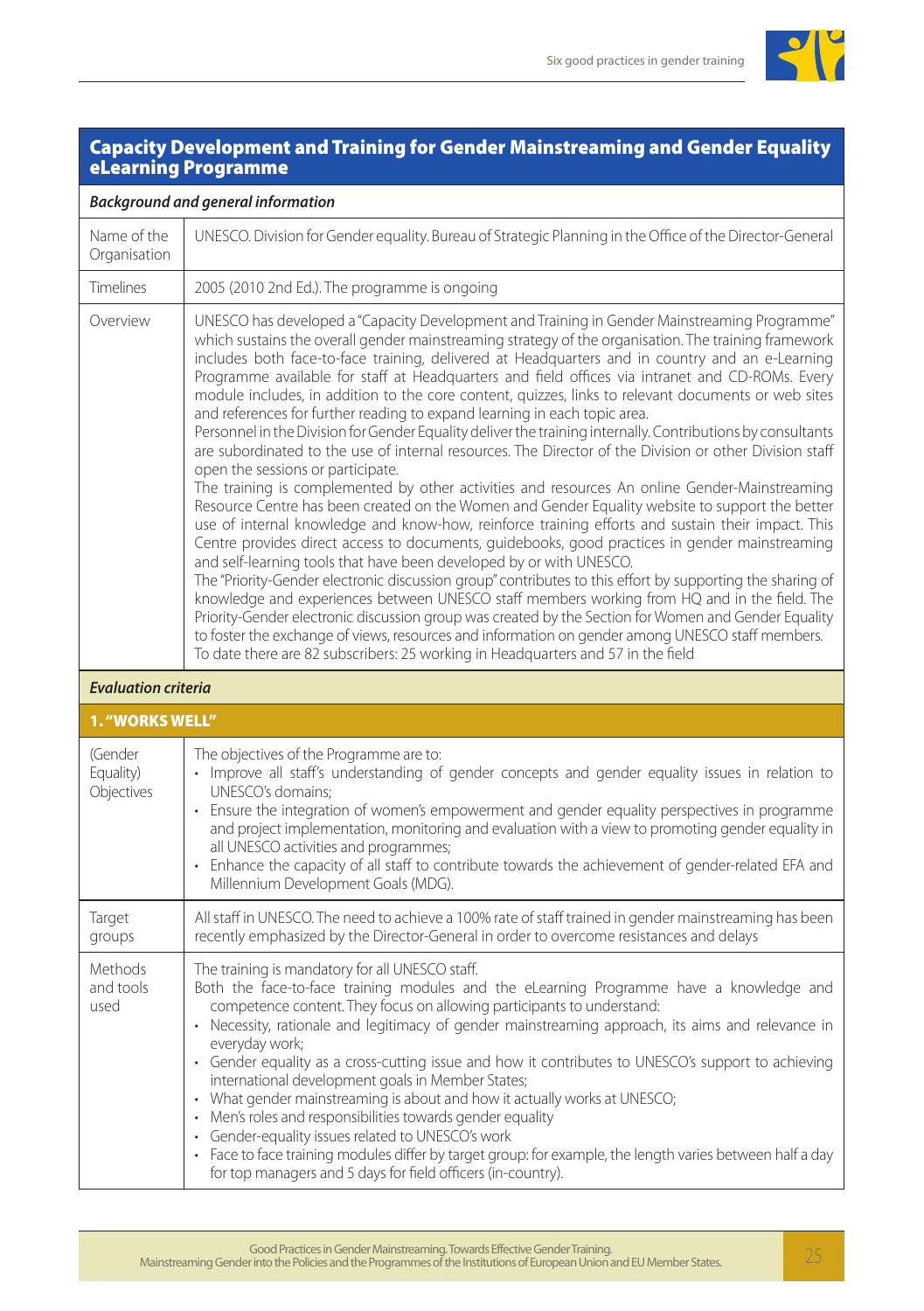

| Gender<br>equality<br>results (long<br>term and<br>short term).<br>Outcome/<br>specific<br>changes as<br>an actual<br>result of the<br>process/<br>activity | UNESCO improved its performance in addressing gender-equality considerations in both policy and<br>strategy documents, reflecting the strategic commitment in the Medium-Term Strategy for 2008-2013,<br>which designated gender equality as a global priority.<br>The Organisation reinforced its actions in favour of women's empowerment and gender equality in its<br>fields of competence, especially at country level. In addition, since 2008-2009 the UNESCO Secretariat<br>renewed its high-level commitment to strengthening gender parity.<br>Through the analysis it performs of all UNESCO projects every other year, the Division for Gender equality<br>has observed an improvement in the way gender equality issues are integrated in project work.                                                                                                                                                                                                                                                                                                                                                                                                                                                                                                                                                                                        |
|-------------------------------------------------------------------------------------------------------------------------------------------------------------|-------------------------------------------------------------------------------------------------------------------------------------------------------------------------------------------------------------------------------------------------------------------------------------------------------------------------------------------------------------------------------------------------------------------------------------------------------------------------------------------------------------------------------------------------------------------------------------------------------------------------------------------------------------------------------------------------------------------------------------------------------------------------------------------------------------------------------------------------------------------------------------------------------------------------------------------------------------------------------------------------------------------------------------------------------------------------------------------------------------------------------------------------------------------------------------------------------------------------------------------------------------------------------------------------------------------------------------------------------------|
| Evaluation<br>of good<br>practice.                                                                                                                          | Every training module has been assessed by participants through final evaluation forms. For the<br>eLearning resource, an online survey has been set up for this purpose for each module, accessible on<br>the web page.<br>The training has been evaluated internally. There is no special evaluation system for the Gender Division<br>training activities. They are subject to the general UNESCO Planning, monitoring and reporting system<br>(UNESCO has several evaluation mechanisms). In this system, there are specific questions about<br>gender equality and on the results of UNESCO projects. The database is fed by UNESCO project staff.<br>Every six months the Division for Gender Equality uses the data from the monitoring and reporting<br>system to produce a monitoring report addressed to governing bodies. The division also assesses<br>results when staff goes on mission for training, by talking to various stakeholders. In addition, each<br>UNESCO sector evaluation has to look at gender equality results (among other issues).<br>Outcomes appear in line with the goals, fulfilling the effectiveness criterion.                                                                                                                                                                                                       |
| Plans to<br>gather<br>financial<br>resources<br>and/or<br>institutional<br>arrangements                                                                     | Gender equality is one of UNESCO's global priorities. This ensures continued support for gender<br>training initiatives.                                                                                                                                                                                                                                                                                                                                                                                                                                                                                                                                                                                                                                                                                                                                                                                                                                                                                                                                                                                                                                                                                                                                                                                                                                    |
| <b>TRANSFERABILITY</b>                                                                                                                                      |                                                                                                                                                                                                                                                                                                                                                                                                                                                                                                                                                                                                                                                                                                                                                                                                                                                                                                                                                                                                                                                                                                                                                                                                                                                                                                                                                             |
| Actual<br>replication<br>or spin-off<br>effects                                                                                                             | Gender equality is one of UNESCO's global priorities. This ensures continued support for gender training<br>initiatives.                                                                                                                                                                                                                                                                                                                                                                                                                                                                                                                                                                                                                                                                                                                                                                                                                                                                                                                                                                                                                                                                                                                                                                                                                                    |
| <b>LEARNING</b>                                                                                                                                             |                                                                                                                                                                                                                                                                                                                                                                                                                                                                                                                                                                                                                                                                                                                                                                                                                                                                                                                                                                                                                                                                                                                                                                                                                                                                                                                                                             |
| Lessons<br>learned from<br>the process                                                                                                                      | • In order to obtain results, there is the need for a fully-fledged strategy connecting a clear, yet ambitious<br>goal (100% of staff trained), with a number of diverse and complementary tools and organisational<br>activities within a realistic time-frame.<br>• Internal resources should be closely involved in the development and delivery of training for ensuring<br>relevance of training material and content to the actual work of the organisation.<br>• Men should be encouraged to take part in the training. Their participation is necessary to promote<br>the integration of gender issues in the work of the organisation and it brings new perspectives to the<br>issues being addressed.<br>• The experience of working in small groups to review a UNESCO project from a gender perspective<br>proved especially useful in workshops. This exercise appeared to be one of self-discovery for many<br>participants. Several seemed surprised that there was so much to consider and equally surprised that<br>'they got it and got it so quickly'.<br>• Gender training increases demands and expectations for the work of the staff responsible for gender<br>issues within an organization. Resources need to be foreseen to respond to the demands for gender<br>technical assistance that gender training and advocacy generate. |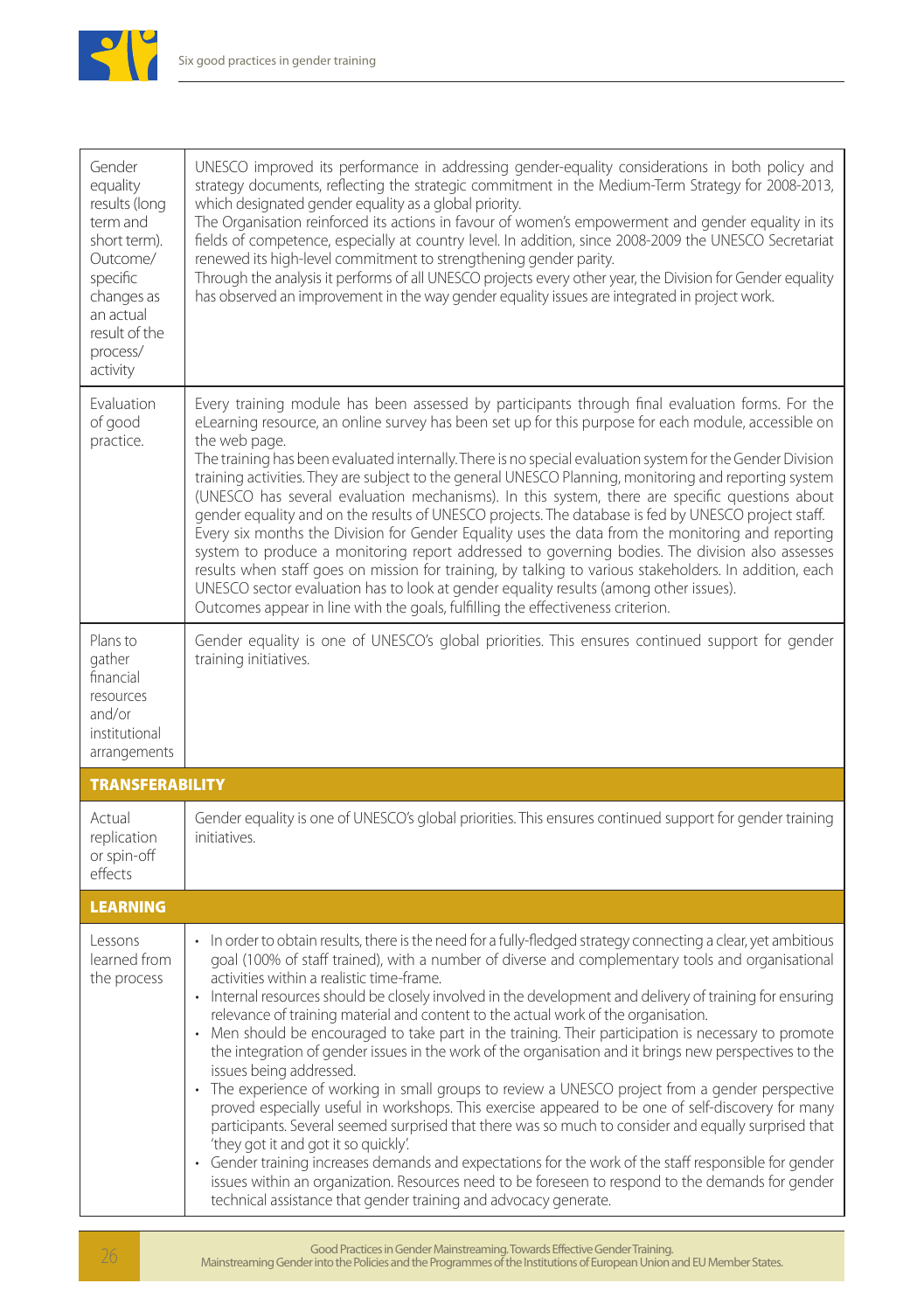

| <b>Success</b><br>factors | Support from the UNESCO Director is crucial in ensuring attendance.<br>Having the Division for Gender Equality facilitate the workshop legitimises the training in the eyes<br>of participants and ensures that content of training is at all times relevant to day-to-day work. (As in<br>other organisations) staff value learning from other staff more highly when the group is composed of<br>staff from several offices or different Sectors and Services and when the group delivering the training<br>includes other UNESCO staff. |
|---------------------------|--------------------------------------------------------------------------------------------------------------------------------------------------------------------------------------------------------------------------------------------------------------------------------------------------------------------------------------------------------------------------------------------------------------------------------------------------------------------------------------------------------------------------------------------|
|                           | External gender expertise has proven useful to both facilitate and plan the training sessions.<br>The project is one example of UNESCO's efforts to contribute to the process of creating open learning<br>communities by developing ICT based content for community learning.                                                                                                                                                                                                                                                             |
| Main<br>obstacles         | Involvement of decision-making levels.<br>Use of external gender expertise.                                                                                                                                                                                                                                                                                                                                                                                                                                                                |
| Sources                   | http://www.unesco.org/new/index.php?id=34592                                                                                                                                                                                                                                                                                                                                                                                                                                                                                               |
| Contacts                  | Division for Gender Equality<br>gender.equality@unesco.org<br>sq.corat@unesco.org                                                                                                                                                                                                                                                                                                                                                                                                                                                          |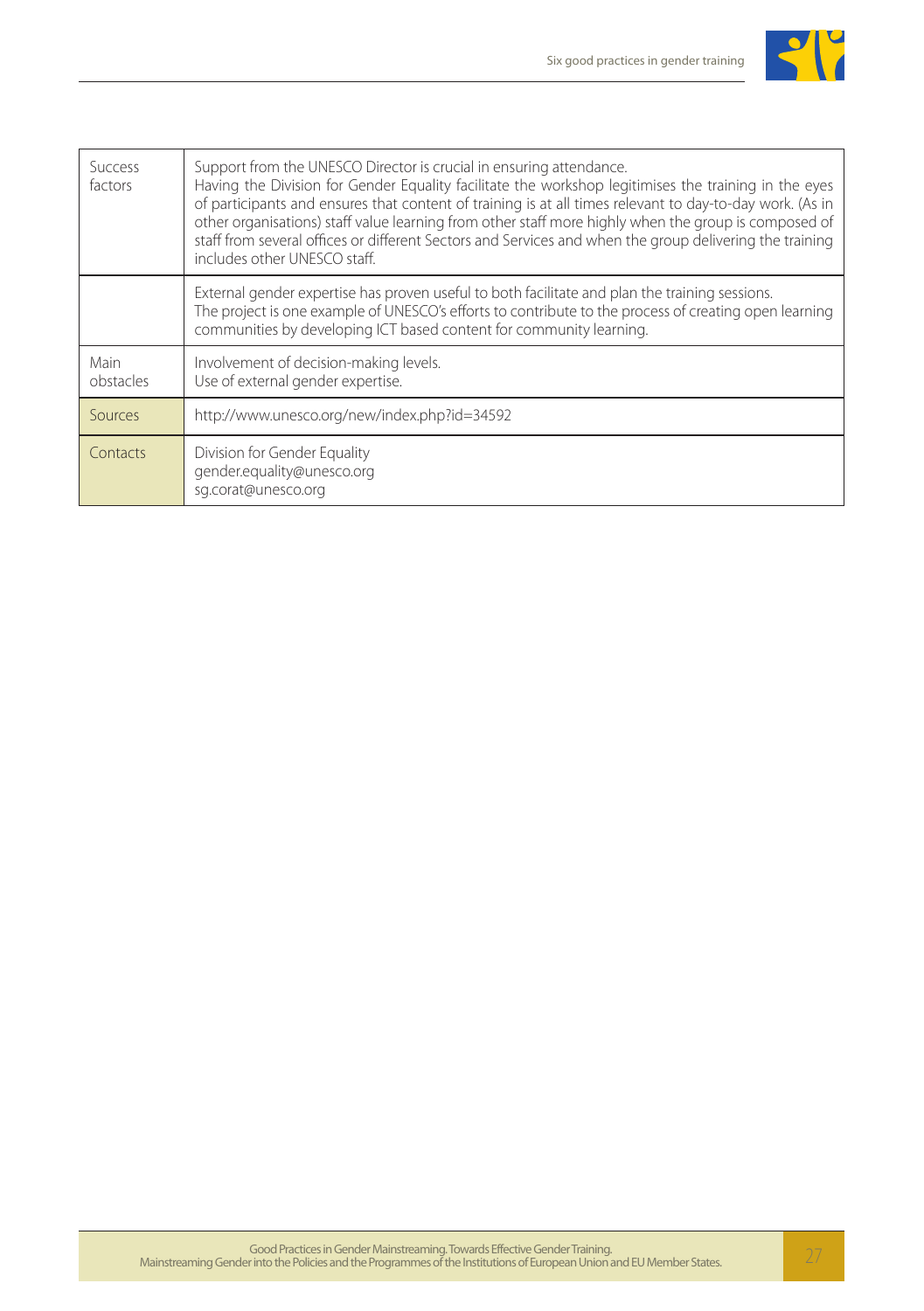

### G+ Program: A methodology for using public budgeting to improve gender equality

#### *Background and general information*

| Name of the<br>Organisation | Andalusian Regional Government (Junta de Andalucía):<br>Gender Budgeting Programme of the Directorate General of Budget<br>Regional Ministry for Finance and Public Administration                                                                                                                                                                                                                                                                                                                                                                                                                                                                                                                                                                                                                                                                                                                                                                                                                                                                                                                                                                                                                                                                                                                                                                                                                                                                                                                                                                                                                                                                                                                                                                                                                                                                                                                                                                                                                                                                                                                                                                                                                                                                                                                                                                                                                                                                                                                                                                                                                                                                                                                                                                                                                                                                                                                                                                                                                                                                                                                                                                                                                                                             |
|-----------------------------|------------------------------------------------------------------------------------------------------------------------------------------------------------------------------------------------------------------------------------------------------------------------------------------------------------------------------------------------------------------------------------------------------------------------------------------------------------------------------------------------------------------------------------------------------------------------------------------------------------------------------------------------------------------------------------------------------------------------------------------------------------------------------------------------------------------------------------------------------------------------------------------------------------------------------------------------------------------------------------------------------------------------------------------------------------------------------------------------------------------------------------------------------------------------------------------------------------------------------------------------------------------------------------------------------------------------------------------------------------------------------------------------------------------------------------------------------------------------------------------------------------------------------------------------------------------------------------------------------------------------------------------------------------------------------------------------------------------------------------------------------------------------------------------------------------------------------------------------------------------------------------------------------------------------------------------------------------------------------------------------------------------------------------------------------------------------------------------------------------------------------------------------------------------------------------------------------------------------------------------------------------------------------------------------------------------------------------------------------------------------------------------------------------------------------------------------------------------------------------------------------------------------------------------------------------------------------------------------------------------------------------------------------------------------------------------------------------------------------------------------------------------------------------------------------------------------------------------------------------------------------------------------------------------------------------------------------------------------------------------------------------------------------------------------------------------------------------------------------------------------------------------------------------------------------------------------------------------------------------------------|
| <b>Timelines</b>            | Experience in practice since 2003 when Law 18/2003 created the Gender Impact Commission that is<br>responsible for issuing the gender impact Report.<br>In 2004 the First Gender Impact Evaluation Report for the Draft Budget for the Autonomous Region of<br>Andalusia for 2005, was produced but not published.<br>In 2005 the Gender Impact Evaluation Report for the Draft Budget for the Autonomous Region of<br>Andalusia relative 2006 was published for the first time.<br>The Report has been published and improved every year since 2005.<br>In 2007 a strategy for gender mainstreaming in budget policy was launched-Programme G+ that<br>continues to the present.                                                                                                                                                                                                                                                                                                                                                                                                                                                                                                                                                                                                                                                                                                                                                                                                                                                                                                                                                                                                                                                                                                                                                                                                                                                                                                                                                                                                                                                                                                                                                                                                                                                                                                                                                                                                                                                                                                                                                                                                                                                                                                                                                                                                                                                                                                                                                                                                                                                                                                                                                              |
| Overview                    | The Andalusian government has been implementing a gradual, systematic and coherent initiative<br>of gender-sensitive budgets, which have become a benchmark experience both nationally and<br>internationally. This model is based on one hand, in the publication of the Gender Impact Evaluation<br>Report from the draft Budget by the Gender Impact Commission, and, on the other hand, in the<br>implementation of a strategy for mainstreaming gender in the public budget.<br>The Andalusian GB initiative is characterised by an important regulatory anchor, which began with the<br>passage of Law 18/2003 creating the Commission Impact of Gender and the Gender Impact Report<br>on the Regional budget. Subsequently, there have been numerous legislative developments in this<br>regard, pointing to Article 114 of the Statute of Autonomy, which entails taking into account the<br>impact of gender on the development of laws and regulations of the Autonomous Community, Law<br>12/2007 promoting Gender Equality in Andalusia, the Legislative Decree 1/2010 of March 2, which<br>placed the Gender Impact Report among the Budget's documentation attached, and Decree 20/2010<br>of 2 February, which regulates the Gender Impact Commission for the budget of the Autonomous<br>Community of Andalusia as a specific advisory body.<br>Noteworthy is the promotion and development, since 2007 and by the Andalusian executive, of<br>Programme G +, a long-term strategy for planning, management and evaluation of the public<br>budget taking into account the different opportunities, needs and interests of men and women in<br>the Andalusian context. This initiative has resulted in the identification and classification of budget<br>programmes according to the Scale G +, into four classes (G +, G, g1 and g0) in relation to its greater<br>importance and relevance to gender equality: meaning, programmes $G +$ are the most relevant and<br>g0 having little or none importance and relevance.<br>Depending on the classification of programmes, commitments expressed in the Strategic Directions<br>Paper (DOE.G+) take place, and these provide significant improvements in knowledge of the reality<br>of men and women in Andalusia budgetary policies and the implementation of measures to correct<br>existing inequalities. The third phase for the monitoring and evaluation of results is currently being<br>developed.<br>The initiative helps in devising plans from a gender perspective; develops a methodology with tools<br>to assess the consequences of public policies in terms of gender equality, and supports training. It<br>adopts a multi-level approach to ensure gender equality policy throughout the Andalucía regional<br>public administration. The Programme supports and encourages, in the short -and medium-term, the<br>design and implementation of initiatives with a positive gender impact and the evaluation of policies<br>from a gender perspective. All these elements are intertwined with training in order to develop a<br>Strategic Orientation Document (DOE) that is used as a guide to tackle gender initiatives in public<br>administration. |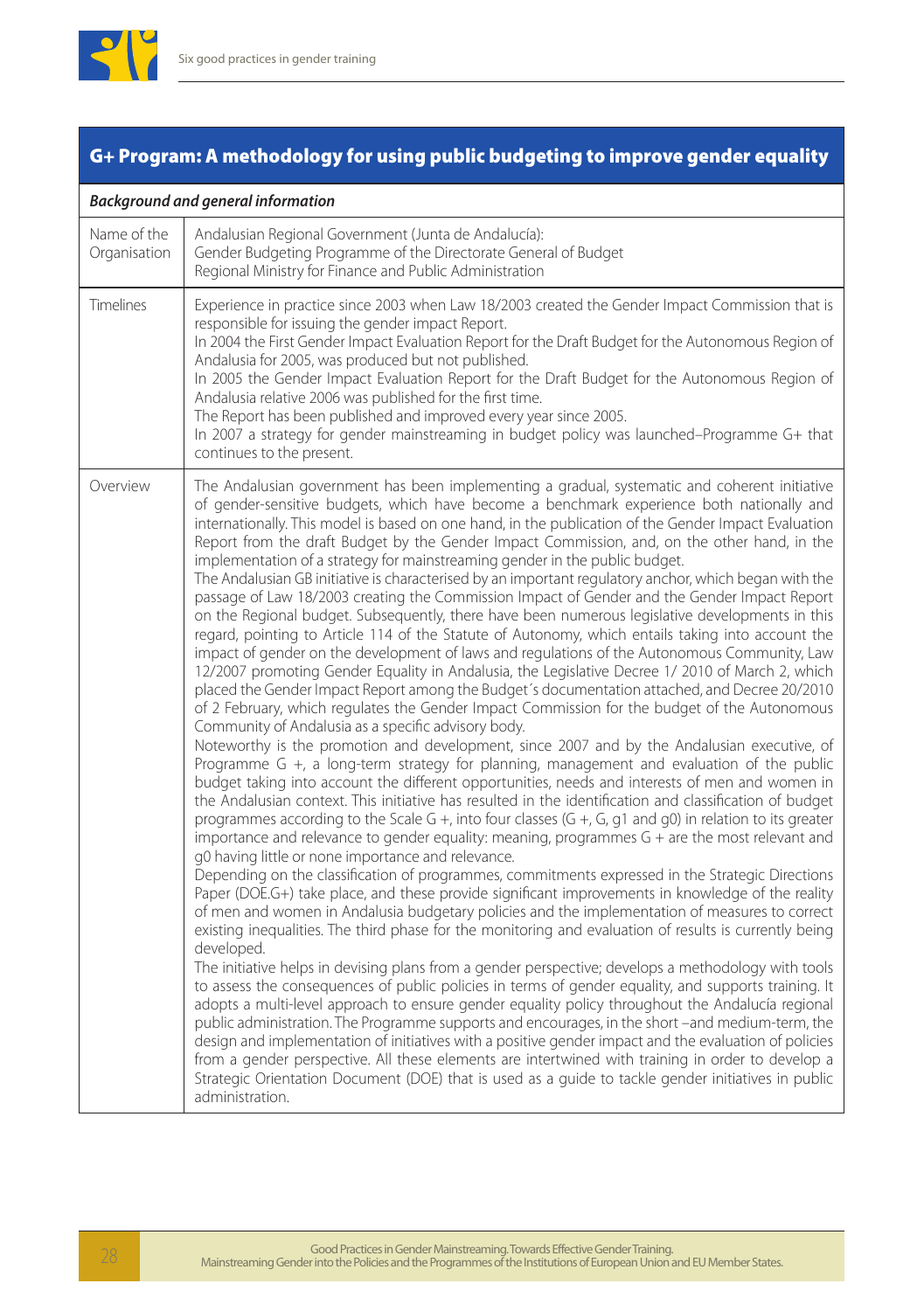

The training courses were launched in 2006: they train officials from the Andalusia Regional Government in understanding the implications of public expenditure on gender equality. The training process includes several courses about gender mainstreaming and budgeting. Special training sessions are included for those policymakers responsible for programmes with strong gender impacts in the framework of the G+ Project. Training either face-to-face or online. In 2010 within Programme G+, the Fund G+, was launched, which constitutes financial support aimed at carrying out projects that strengthen gender mainstreaming.

It helps reinforce capacity building, knowledge and links between gender issues and budgeting processes. In sum, 22 Projects were financed from all Regional Ministries expect two. Furthermore 10 of them were developed in collaboration with two or more directive centres.

#### *Evaluation criteria*

| <b>1. "WORKS WELL"</b>                                                                                                                                      |                                                                                                                                                                                                                                                                                                                                                                                                                                                                                                                                                                                                                                                                                                                                        |
|-------------------------------------------------------------------------------------------------------------------------------------------------------------|----------------------------------------------------------------------------------------------------------------------------------------------------------------------------------------------------------------------------------------------------------------------------------------------------------------------------------------------------------------------------------------------------------------------------------------------------------------------------------------------------------------------------------------------------------------------------------------------------------------------------------------------------------------------------------------------------------------------------------------|
| (Gender<br>Equality)<br>Objectives                                                                                                                          | Support the introduction of gender budgeting in Andalusia regional government practices.<br>Mainstream gender equality and introduce the gender dimension in the adoption of public<br>programmes and policies, by enabling public managers to assess the gender equality implications of<br>public choices related to the budgeting process.<br>• Achieve a cultural change in the public administration whereby policymakers apply new methodologies<br>and formulas integrating gender mainstreaming.<br>• Lead every policymaker to be aware of the gender impact of policies.                                                                                                                                                     |
| Target<br>groups                                                                                                                                            | Public officials working in Andalusia regional government departments (Consejerías).                                                                                                                                                                                                                                                                                                                                                                                                                                                                                                                                                                                                                                                   |
| Methods<br>and tools<br>used                                                                                                                                | Courses include both specific gender topics and issues related to the gender impact of each budget<br>unit (for example, urbanism, social services, employment, etc.).<br>The training process involved the development of new methods and tools for learning, awareness<br>raising on gender issues related to budgeting and fighting against stereotypes.                                                                                                                                                                                                                                                                                                                                                                            |
| Gender<br>equality<br>results (long<br>term and<br>short term).<br>Outcome/<br>specific<br>changes as<br>an actual<br>result of the<br>process/<br>activity | • A positive influence of the whole process in the development of an equality policy agenda, of the<br>Regional Government<br>The integration of gender issues in planning and implementing policies, from a budgetary view<br>The improvement of organisational capacity building, and cultural changes among policymakers, such<br>as diffusion of the realization that gender mainstreaming is a part of the political process of developing<br>plans and programmes by policymakers, and not only an issue to be dealt with by technical staff in<br>order to match the needs of women.<br>• Improvement of the capacity building of the public administration in terms of gender equality focused<br>on drafting a gender budget. |
| Fvaluation<br>of good<br>practice.                                                                                                                          | Internal evaluation is taking place. Preliminary results showed that it is necessary to continue on this<br>actual track, with a view to be kept on training and the delivery of more tools for information.                                                                                                                                                                                                                                                                                                                                                                                                                                                                                                                           |
| Plans to<br>gather<br>financial<br>resources<br>and/or<br>institutional<br>arrangements                                                                     | In the first quarter of 2010, the regional Ministry for Finance and Public Administration launched the<br>Fund G+ with the goal to encourage the management centres of the Government of Andalusia to<br>create specific projects to reinforce gender budgeting.                                                                                                                                                                                                                                                                                                                                                                                                                                                                       |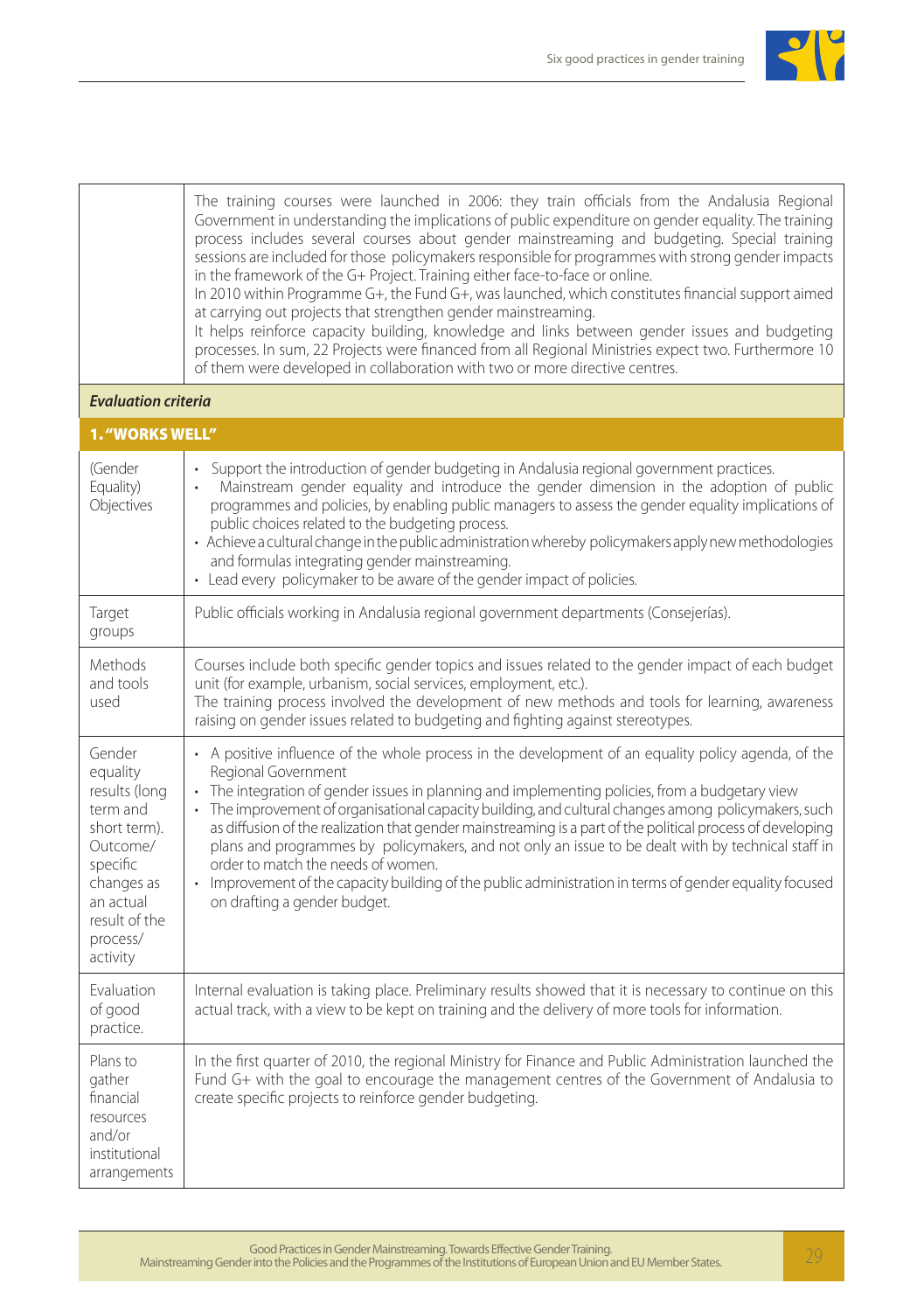

| <b>TRANSFERABILITY</b>                          |                                                                                                                                                                                                                                                                                                                                                                                                                                                                                                                                                                                                                                                                                                                                                                                                                                                                                                                                                                                                                                                                                                                                                                                                                                                                                                                                                                                                                                                      |
|-------------------------------------------------|------------------------------------------------------------------------------------------------------------------------------------------------------------------------------------------------------------------------------------------------------------------------------------------------------------------------------------------------------------------------------------------------------------------------------------------------------------------------------------------------------------------------------------------------------------------------------------------------------------------------------------------------------------------------------------------------------------------------------------------------------------------------------------------------------------------------------------------------------------------------------------------------------------------------------------------------------------------------------------------------------------------------------------------------------------------------------------------------------------------------------------------------------------------------------------------------------------------------------------------------------------------------------------------------------------------------------------------------------------------------------------------------------------------------------------------------------|
| Actual<br>replication<br>or spin-off<br>effects | Montevideo City Council and Bilbao Local Council.<br>Other experiences to date are Granada Provincial Council and the methodology used in the Gender<br>Impact Evaluation Report for the Draft Budget at the State level (2011) Malaga Provincial Council (2011)<br>and La Rioja Regional Government (2011).                                                                                                                                                                                                                                                                                                                                                                                                                                                                                                                                                                                                                                                                                                                                                                                                                                                                                                                                                                                                                                                                                                                                         |
| <b>LEARNING</b>                                 |                                                                                                                                                                                                                                                                                                                                                                                                                                                                                                                                                                                                                                                                                                                                                                                                                                                                                                                                                                                                                                                                                                                                                                                                                                                                                                                                                                                                                                                      |
| <b>Success</b><br>factors                       | The initiative chose to target public managers with responsibility in designing, implementing and<br>evaluating the public budget. This helped "normalise" gender issues and generated a sustainable training<br>demand that accompanied a slow cultural change among people responsible for assigning budget<br>headings.<br>Common features in the content of training programmes ensured a minimum level of gender<br>empowerment according to the state of gender relations in the social and political contexts where they<br>were applied.<br>A new organisational culture involving gender issues was introduced. This facilitated the efforts in<br>achieving multi-level coordination-training processes require the participation of many different levels<br>and the creation of a common "language" in gender terms.<br>The improvement of the efficacy of the gender budgeting process can be attributed to the extent that<br>the programme was able to tackle the main concerns of the policymakers. The initiative managed to<br>engage policymakers, looking for their involvement as they are the responsible for the adoption of the<br>plans and programmes with more gender impact.<br>Awareness raising was perceived as a crucial tool to tackle the impacts of budgeting from a gender<br>perspective. It also helped reinforce organisational capacity building and democratic quality, visualising<br>gender inequalities. |
| Main<br>obstacles                               | It proved difficult to change habits in some of the regional government departments. The removal of<br>gender stereotypes implies strong efforts and it is not easy to break cultural patterns.                                                                                                                                                                                                                                                                                                                                                                                                                                                                                                                                                                                                                                                                                                                                                                                                                                                                                                                                                                                                                                                                                                                                                                                                                                                      |
| Lessons<br>learned from<br>the process          | • The training and awareness-raising experiences in gender budgeting in Andalusia prove the flexibility and<br>adaptability of the gender mainstreaming approach. Awareness raising and training processes were linked<br>with other organisational objectives such as increasing the quality of democratic processes and capacity<br>building.<br>In order to mainstream and "normalise" gender issues it is necessary to involve public managers with actual<br>responsibility in key processes, such as the design, implementation, and evaluation of public budget.<br>• Training works best when it supports and is supported by complementary activities                                                                                                                                                                                                                                                                                                                                                                                                                                                                                                                                                                                                                                                                                                                                                                                       |
| <b>Sources</b>                                  | http://www.juntadeandalucia.es/haciendayadministracionpublica/planif_presup/genero/genero.htm                                                                                                                                                                                                                                                                                                                                                                                                                                                                                                                                                                                                                                                                                                                                                                                                                                                                                                                                                                                                                                                                                                                                                                                                                                                                                                                                                        |
| Contacts                                        | Ana Isabel Escobar<br>Head of Monitoring, evaluation and budget policy Service. Directorate General for Budget<br>Regional Ministry of Finance and Public Administration- Junta de Andalucía<br>anai.escobar@juntadeandalucia.es                                                                                                                                                                                                                                                                                                                                                                                                                                                                                                                                                                                                                                                                                                                                                                                                                                                                                                                                                                                                                                                                                                                                                                                                                     |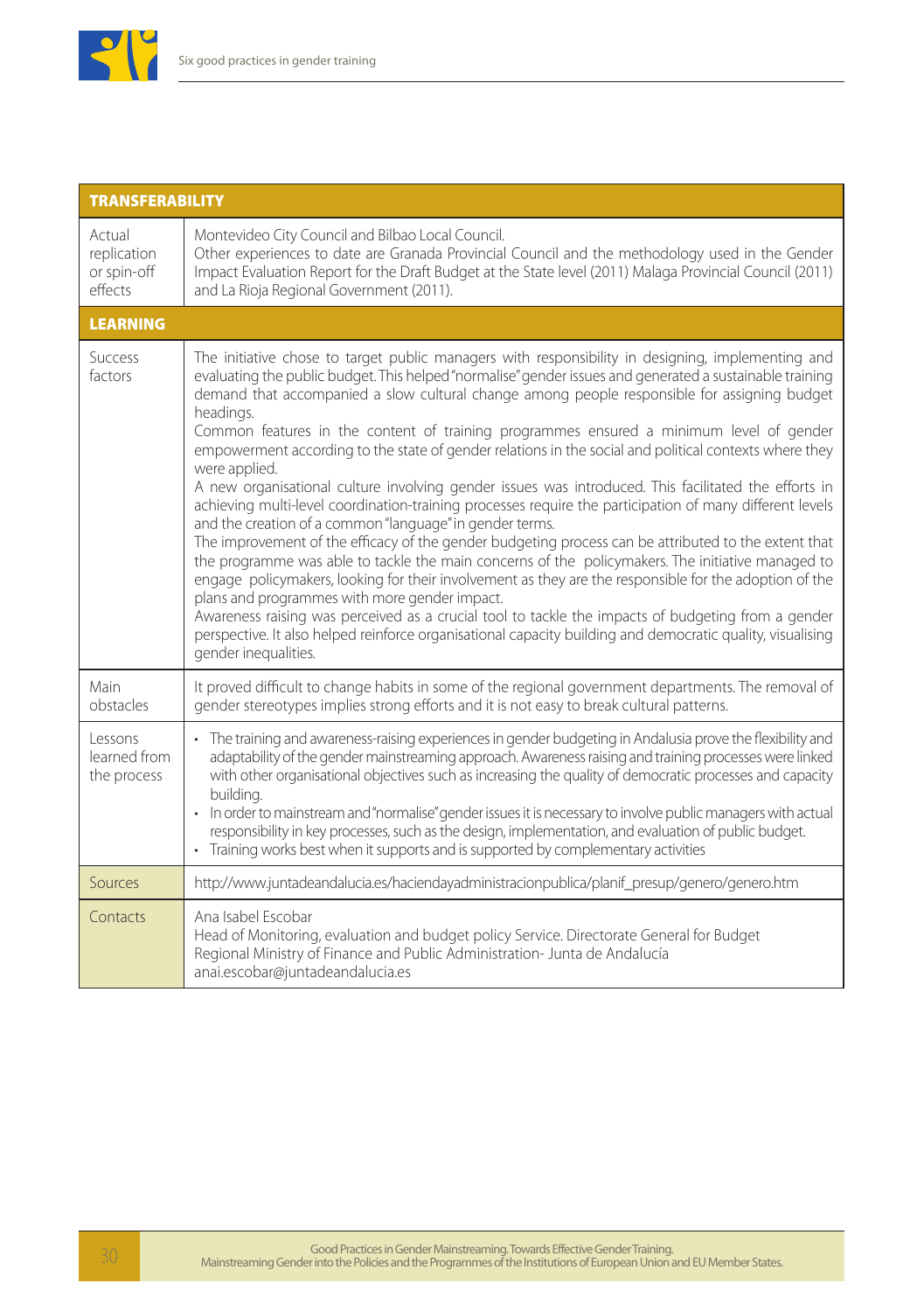

### Internal Training and Toolkit on Mainstreaming gender equality in EC Development Cooperation

#### *Background and general information*

| Name of the<br>Organisation | European Commission Directorates Generals (DG's) Relex, DEV and AIDCO, now unified in DG DEVCO                                                                                                                                                                                                                                                                                                                                                                                                                                                                                                                                                                                                                                                                                                                                                                                                                                                                                                                                                                                                                                                                                                                                                                                                                                                                                                                                                                                                                                                                                                                                                                                                                                                                                                                                                                                                                                                                                                                                                                                                                                                                                                                                                                                                                                                                                                                                                                                                                                                                                                                                                                                                                                                                                                                                                                                                                                                                                                                                                                                                                                                 |
|-----------------------------|------------------------------------------------------------------------------------------------------------------------------------------------------------------------------------------------------------------------------------------------------------------------------------------------------------------------------------------------------------------------------------------------------------------------------------------------------------------------------------------------------------------------------------------------------------------------------------------------------------------------------------------------------------------------------------------------------------------------------------------------------------------------------------------------------------------------------------------------------------------------------------------------------------------------------------------------------------------------------------------------------------------------------------------------------------------------------------------------------------------------------------------------------------------------------------------------------------------------------------------------------------------------------------------------------------------------------------------------------------------------------------------------------------------------------------------------------------------------------------------------------------------------------------------------------------------------------------------------------------------------------------------------------------------------------------------------------------------------------------------------------------------------------------------------------------------------------------------------------------------------------------------------------------------------------------------------------------------------------------------------------------------------------------------------------------------------------------------------------------------------------------------------------------------------------------------------------------------------------------------------------------------------------------------------------------------------------------------------------------------------------------------------------------------------------------------------------------------------------------------------------------------------------------------------------------------------------------------------------------------------------------------------------------------------------------------------------------------------------------------------------------------------------------------------------------------------------------------------------------------------------------------------------------------------------------------------------------------------------------------------------------------------------------------------------------------------------------------------------------------------------------------------|
| <b>Timelines</b>            | Toolkit on mainstreaming gender equality in EC Development Cooperation: at the end of 2004, Europe<br>Aid consulted the Gender Group on the draft text of the EC toolkit, which was finalized in early 2005<br>and revised in 2007 and 2009. The first implementation was conducted by ILO (2004-2007) - Training:<br>2008-2010                                                                                                                                                                                                                                                                                                                                                                                                                                                                                                                                                                                                                                                                                                                                                                                                                                                                                                                                                                                                                                                                                                                                                                                                                                                                                                                                                                                                                                                                                                                                                                                                                                                                                                                                                                                                                                                                                                                                                                                                                                                                                                                                                                                                                                                                                                                                                                                                                                                                                                                                                                                                                                                                                                                                                                                                                |
| Overview                    | Until June 2011, Within DG Europe Aid, a structure to provide quality support to cooperation existed:<br>Directorate "Quality Support" and in particular its UNIT 4 "Governance, Security, Human Rights<br>and Gender" had the task of dealing with gender issues. UNIT E4 provided support to all actors of<br>Development Cooperation, with specific concern to gender issues, and the tool kit stands as one<br>the main tools developed to provide guidance and coherent methodological approaches. Directorate<br>E has now been merged - in the new DG DEVCO Europaid - with a thematic directorate in the<br>new Directorate D 'Human and Society Development' which is providing quality support but also<br>managing thematic programmes related to the so called 'cross cutting issues', among which gender.<br>Quality Support Groups (QSG) have been established to assess the gender dimension of proposed<br>programmes. The reflections from QSG, both during identification and formulation phases have to be<br>taken into consideration, concerning the effective and real contribution provided by the initiatives to<br>gender equality and gender mainstreaming.<br>Since 2005, gender mainstreaming has been considered a cross-cutting issue in the identification,<br>formulation and evaluation of cooperation projects and programmes. In the monitoring process,<br>within a Result Oriented Monitoring system, gender is one of the selected criteria, to assess coherence,<br>quality and effectiveness of achievements. The toolkit is, then, part of a wider and long-time standing<br>gender mainstreaming strategy, aimed at inspiring and supporting the gender equality perspective<br>among actors and institutions in all policy and project life cycles.<br>The DG's responsible for development cooperation at the European Commission (EC) have developed and<br>have been using tools (face-to-face and internet-based training, a helpdesk, and the toolkit) for enabling<br>both gender and non-gender specialists to incorporate gender equality in all aspects of their work.<br>The Toolkit specifically illustrates how gender can be mainstreamed with different sectors such as food<br>security, health, education, and trade. It is distributed within the European Commission, to Delegations<br>and partners, and it is published on the DG internet and intranet websites.<br>Building upon official EU Policy Commitments and material contained in the Toolkit on Mainstreaming<br>Gender Equality in EC Development Cooperation (3rd Edition - 2009), a series of Gender Briefing Notes<br>has been designed to help EU staff working in development cooperation to easily identify and account<br>for gender equality issues in specific sectors and thematic areas. Briefing Notes have been prepared<br>on the following themes: Gender and Trade; Mainstreaming Gender Equality in Decentralisation and<br>Public Administration Reform; Women's Human Rights; Gender Equality and Technical and Vocational<br>Training; Gender Budgeting in Programming Based Approaches to Aid. |

#### *Evaluation criteria*

| <b>1. "WORKS WELL"</b>             |                                                                                                                                                                                                                                                                                                                                                                                                                                                                                                                                                                                                         |
|------------------------------------|---------------------------------------------------------------------------------------------------------------------------------------------------------------------------------------------------------------------------------------------------------------------------------------------------------------------------------------------------------------------------------------------------------------------------------------------------------------------------------------------------------------------------------------------------------------------------------------------------------|
| (Gender<br>Equality)<br>Objectives | Disseminate gender specific knowledge in the DG beyond the staff that already specialises in gender<br>issues, in order to mainstream gender equality issues in all operations.                                                                                                                                                                                                                                                                                                                                                                                                                         |
| Target<br>groups                   | European Commission staff working in development cooperation both in Headquarters and in<br>Delegations.<br>National partners (government and non-governmental), and other donors, as well as by experts<br>engaged to provide technical assistance in the design and implementation of development<br>programmes represent the targeted audience for the training.<br>The training has been opened to NGO's and project promoters in partner countries.<br>One training module targets external experts who review projects during implementation within the<br>DG Results-Oriented Monitoring scheme. |

Good Practices in Gender Mainstreaming. Towards Effective Gender Training. Mainstreaming Gender into the Policies and the Programmes of the Institutions of European Union and EU Member States. 31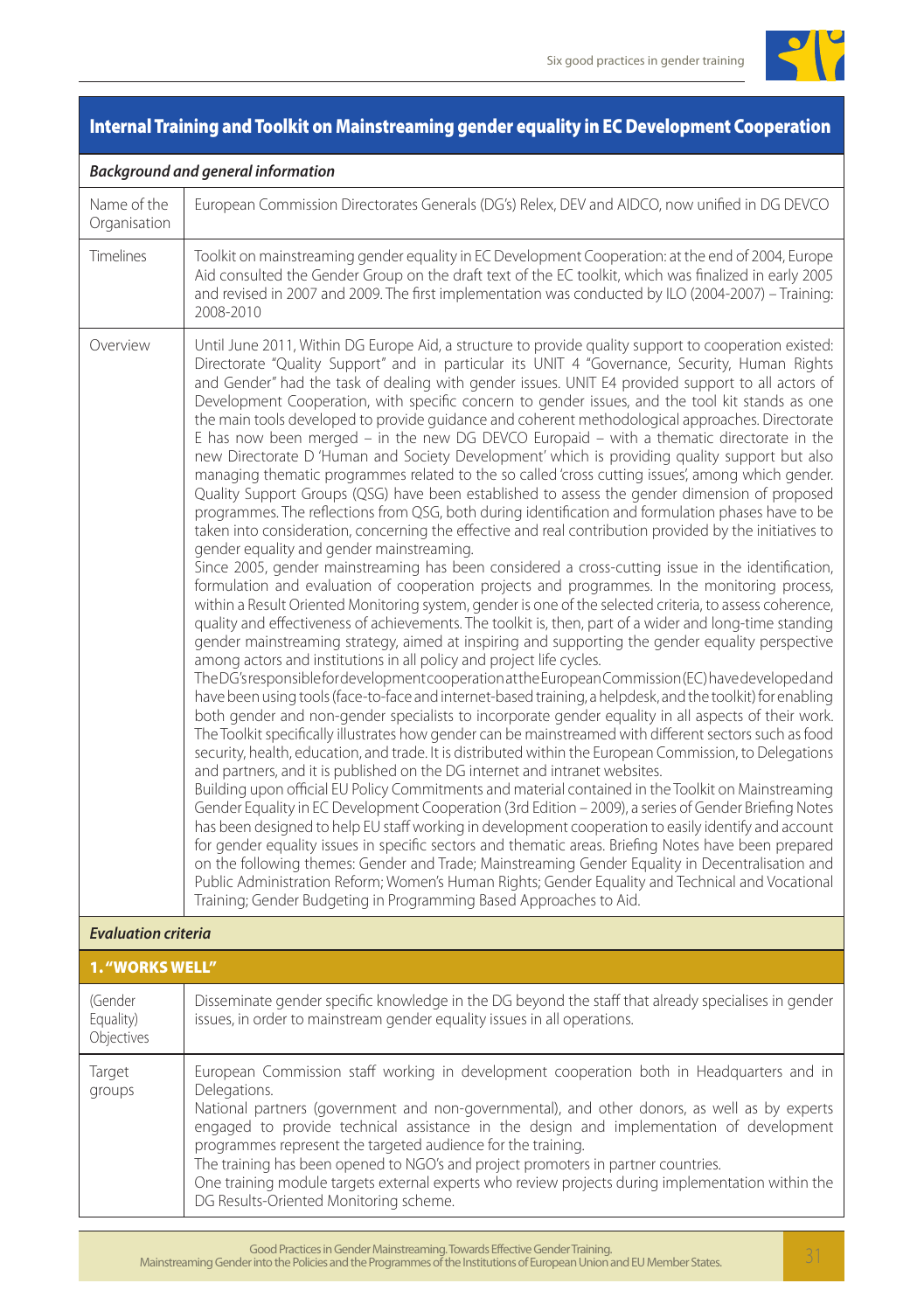

| Methods,<br>tools, and<br>aims                                                                                                                              | The training focuses on how to mainstream gender equality in the Cycle of Operations, in the project<br>approach and in budget support. The contents of the online and face-to-face courses are based on<br>the "Toolkit on mainstreaming gender equality in EC development cooperation". Additional content<br>is developed by the training team. The training was introduced in order to overcome the limitations<br>to gender mainstreaming arising from the rule in the review system for programme proposals which<br>confines the intervention of the gender unit to programmes already earmarked for gender.<br>A helpdesk aims at assisting EC officials think through how to use the training and toolkit in actual<br>programming situations.<br>The toolkit pursues a dual-track approach: it deals with both measures specifically designed to tackle<br>gender inequalities, and with how to incorporate gender issues into all aspects of development policy<br>(mainstreaming).<br>The training is knowledge- and competence-based: it aims at providing participants with the knowledge<br>necessary to integrate gender in their work. It is organised around a number of modules, varying from<br>very basic to more advanced and includes both face-to-face (in loco) training and online courses. The<br>range of modules includes both courses aimed at staff who act as Gender Focal Points within their units<br>and at staff who have no specific gender responsibility.<br>The training uses a practical and interactive approach, based on case studies and group work.<br>Participants' sharing their knowledge, experience and skills is an integral part of the learning process.<br>Knowledge about the training is spread through Syslog (the internal system of the European<br>Commission through which EC staff may obtain information about and access to training), in<br>newsletters and leaflets distributed within the EC, Member States and EU delegations. The online<br>course was delivered through Blackboard, a website created by EuropeAid to enable the sharing of<br>knowledge and distance learning. AIDCO (unit E4 and G4) coordinated the Blackboard course with<br>the support of the EU Gender Advisory Services (GAS) in Brussels. A coordinator and tutors proactively<br>supported participants. The Blackboard courses aim at providing both a learning opportunity to<br>those, particularly in Delegations, who are not able to attend face-to-face courses; and at offering the<br>possibility to further develop knowledge and skills to those who have already attended face-to-face<br>training. Each of the online training courses required approximately 10 hours learning time. |
|-------------------------------------------------------------------------------------------------------------------------------------------------------------|-----------------------------------------------------------------------------------------------------------------------------------------------------------------------------------------------------------------------------------------------------------------------------------------------------------------------------------------------------------------------------------------------------------------------------------------------------------------------------------------------------------------------------------------------------------------------------------------------------------------------------------------------------------------------------------------------------------------------------------------------------------------------------------------------------------------------------------------------------------------------------------------------------------------------------------------------------------------------------------------------------------------------------------------------------------------------------------------------------------------------------------------------------------------------------------------------------------------------------------------------------------------------------------------------------------------------------------------------------------------------------------------------------------------------------------------------------------------------------------------------------------------------------------------------------------------------------------------------------------------------------------------------------------------------------------------------------------------------------------------------------------------------------------------------------------------------------------------------------------------------------------------------------------------------------------------------------------------------------------------------------------------------------------------------------------------------------------------------------------------------------------------------------------------------------------------------------------------------------------------------------------------------------------------------------------------------------------------------------------------------------------------------------------------------------------------------------------------------------------------------------------------------------------------------------------------------------------------------------------------------------------------------------------------------------------------------------------------------------------------------------|
| Gender<br>equality<br>results (long<br>term and<br>short term).<br>Outcome/<br>specific<br>changes as<br>an actual<br>result of the<br>process/<br>activity | Evaluations show that participants (from data in the evaluations available online mostly women and<br>equally distributed between Headquarters and Delegations) have increased their gender specific<br>knowledge, especially in relation to EU Commitments and Policies on gender equality and women's<br>rights in development cooperation.<br>The toolkit and the helpdesk have increased the way gender equality issues are taken into account<br>within the practice of the DG.                                                                                                                                                                                                                                                                                                                                                                                                                                                                                                                                                                                                                                                                                                                                                                                                                                                                                                                                                                                                                                                                                                                                                                                                                                                                                                                                                                                                                                                                                                                                                                                                                                                                                                                                                                                                                                                                                                                                                                                                                                                                                                                                                                                                                                                                |
| Evaluation<br>of good<br>practice.                                                                                                                          | Yes, by the Gender Advisory Services. Report of the monitoring will be available at a later stage.                                                                                                                                                                                                                                                                                                                                                                                                                                                                                                                                                                                                                                                                                                                                                                                                                                                                                                                                                                                                                                                                                                                                                                                                                                                                                                                                                                                                                                                                                                                                                                                                                                                                                                                                                                                                                                                                                                                                                                                                                                                                                                                                                                                                                                                                                                                                                                                                                                                                                                                                                                                                                                                  |
| Plans to<br>gather<br>financial<br>resources<br>and/or<br>institutional<br>arrangements                                                                     | In 2010, in "Council conclusions on the Millennium Development Goals for the United Nations<br>High-Level Plenary meeting in New York and beyond" (2010), the "Gender Equality and Women's<br>Empowerment in Development EU Plan of Action 2010-2015" was developed. In the actions foreseen,<br>the Toolkit is mentioned as one of the tools to strengthen skills and approaches on gender equality in<br>development cooperation, for the period 2010-2015, so extending the potential impact of the Toolkit<br>to the next 5 years period.                                                                                                                                                                                                                                                                                                                                                                                                                                                                                                                                                                                                                                                                                                                                                                                                                                                                                                                                                                                                                                                                                                                                                                                                                                                                                                                                                                                                                                                                                                                                                                                                                                                                                                                                                                                                                                                                                                                                                                                                                                                                                                                                                                                                       |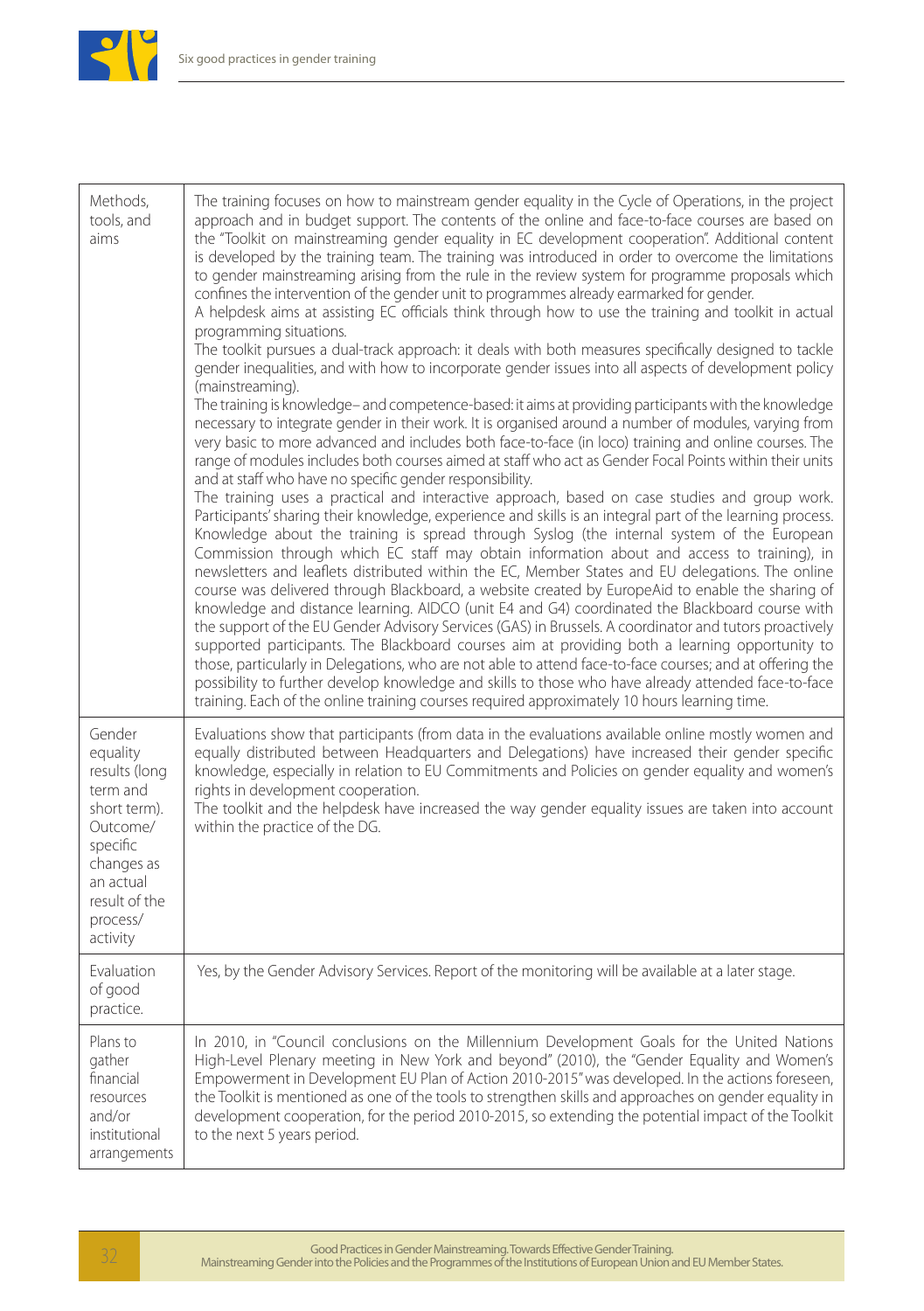

| <b>TRANSFERABILITY</b>                                           |                                                                                                                                                                                                                                                                                                                                                                                                                                                                                                                                                                                                                                                                                                                                                                                                                                                                                                                                                                                                                                                                    |
|------------------------------------------------------------------|--------------------------------------------------------------------------------------------------------------------------------------------------------------------------------------------------------------------------------------------------------------------------------------------------------------------------------------------------------------------------------------------------------------------------------------------------------------------------------------------------------------------------------------------------------------------------------------------------------------------------------------------------------------------------------------------------------------------------------------------------------------------------------------------------------------------------------------------------------------------------------------------------------------------------------------------------------------------------------------------------------------------------------------------------------------------|
| Actual<br>replication<br>or spin-off<br>effects                  | The 'GDA'Training Package (EC/UN Partnership on Gender Equality for Development and Peace)<br>EC/UN Partnership on Gender Equality for Development and Peace, a joint programme of the European<br>Commission (EC), the United Nations Development Fund for Women (UNIFEM), and the International<br>Training Centre of the International Labour Organisation (ITC/ILO). The EC Delegations in the 12 pilot<br>countries will be fully involved in the project. The ITC-ILO has offered the Partnership training and<br>knowledge-sharing expertise for developing quidelines.                                                                                                                                                                                                                                                                                                                                                                                                                                                                                     |
| Potential/<br>constraints<br>in relation to<br>moving<br>forward | Generalised budget cuts may jeopardise the scope of the activities without continuation of organisational<br>support and management priority.                                                                                                                                                                                                                                                                                                                                                                                                                                                                                                                                                                                                                                                                                                                                                                                                                                                                                                                      |
| <b>LEARNING</b>                                                  |                                                                                                                                                                                                                                                                                                                                                                                                                                                                                                                                                                                                                                                                                                                                                                                                                                                                                                                                                                                                                                                                    |
| Lessons<br>learned from<br>the process                           | Training is part of a strategy utilizing complementary instruments (the toolkit, the helpdesk, and additional<br>material, such as the Gender Briefing Notes) all aiming at assisting EC officials think through how to<br>integrate gender issues in their work. The development and delivery of these instruments has been<br>strategically timed. Cooperation with organisations operating in other countries and with international<br>organisations has permitted the acquisition of valuable instruments                                                                                                                                                                                                                                                                                                                                                                                                                                                                                                                                                     |
| <b>Success</b><br>factors                                        | The toolkit and trainings are tailored to the specific needs and work expertise of users and participants.<br>Gender advocates make analyses and proposals, which are accessible to and can applied by policy-<br>makers.<br>Co-ordination is sought between ministries of planning, finance, statistical services, women's<br>organisations, and gender machineries, in order to ensure effective gender planning and programming,<br>including gender budgeting and implementation. The Toolkit and guidelines for the programming<br>process on gender equality address this need. The European Commission strategically timed the<br>complementary development of the toolkit, the delivery of training, and the creation of the help desk.<br>A proactive and flexible approach has been taken to implement the online courses: tutors and the<br>coordinator communicated with the enrolled staff and provided support in a number of ways (e.g., by<br>liaising with the technical support staff or by extending deadlines to overcome technical problems). |
| Main ob-<br>stacles                                              | The analyses claim that little progress has been made in integrating gender equality and justice<br>indicators in Country Strategy Papers (CSP's) and National Indicative Programmes (NIP's) to make sure<br>that the EU's gender equality goals are implemented. Analysis of existing and proposed Financing<br>Agreements so far indicates that there are only a few indicators for gender in place to monitor<br>outcomes related to gender justice.                                                                                                                                                                                                                                                                                                                                                                                                                                                                                                                                                                                                            |
| Sources                                                          | http://ec.europa.eu/europeaid/sp/gender-toolkit/index.htm - www.gendermatters.eu/                                                                                                                                                                                                                                                                                                                                                                                                                                                                                                                                                                                                                                                                                                                                                                                                                                                                                                                                                                                  |
| Contacts                                                         | Marina Marchetti marina.marchetti@ec.europa.eu                                                                                                                                                                                                                                                                                                                                                                                                                                                                                                                                                                                                                                                                                                                                                                                                                                                                                                                                                                                                                     |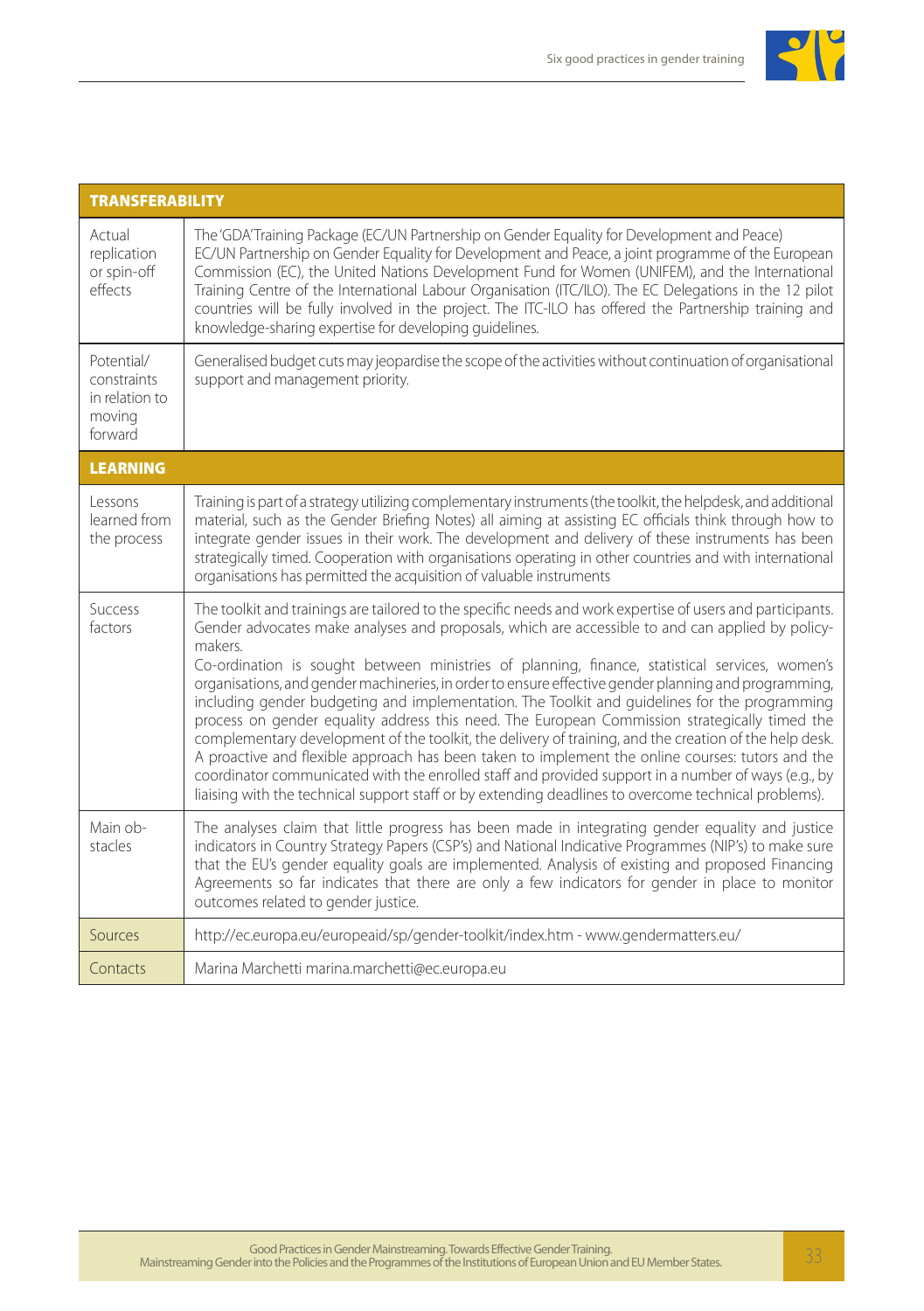

# **Endnotes**

<sup>1</sup> See § 4.1 for an explanation of the features of gender mainstreaming policy which underpin the choice of these countries.

<sup>2</sup> Dubel, I. (2002) "Challenges for Gender Mainstreaming. The Experiences of Hivos", Paper presented at Women's Worlds 2002, Kampala, 21–26 July 2002

Council of Europe (1998: 16-18) *Conceptual framework, methodology and presentation of good practices: Final Report of Activities of the Group of Specialists on Mainstreaming* [EG-S-MS (98) 2]. Strasbourg. http://www.dhdirhr.coe.fr/equality/Eng/Final%20Report%20Mainstreaming. html

Levy, C. (1992):6, "Gender and the environment: The challenge of cross-cutting issues in development policy and planning". In *Environment and Urbanization*, 4(1): 134–149

Hannan, C. (2000). "Gender Mainstreaming in Economic Development in the United Nations", Paper at Gender Mainstreaming, Competitiveness and Growth, at Paris, 23-24 November 2000

<sup>3</sup> The term effect here refers to the transformative nature of gender mainstreaming and is not, therefore, limited by a mere quantitative balance between genders. The term is utilised in general, to indicate outcomes, impacts, and results (see)

<sup>4</sup> A *mechanism* is the process bringing about a change—for example the process through which an individual modifies her behaviour, utilizing the resources she has or that a public action provides her with. The *context* is given by the situation in which individuals, groups, and organisations finds themselves, by the bunch of (physical, spatial, economic, social, cultural, normative, cognitive, legal, and financial) resources they can resort to, and that may (or may not) be activated by the mechanisms. Naturally, only some of these resources are relevant for each specific situation, and, therefore, for the analysis. *Outcomes* are the changes which emerge from the interaction between contexts and mechanisms. This framework permits to identify in which conditions a specific *mechanism*, triggered within a specific *context*, produces a specific *outcome*. It lets policy makers, project/program developers, and actors form an idea of how specific features of a good practice may interact in their specific situation, with a given configuration of resources that can be activated, interested groups, and potential contrasting forces. (Pawson and Tilley, 1997)

<sup>5</sup> Each good practice might have a variety of objectives and employ different tactics and methods.

<sup>6</sup> Some of the trainings identified as good practices include also private organisations.

 $7$  GEcel (2005): 36 distinguishes three fundamental concepts in gender training: knowledge (possessing information about gender relationships and how they are developed and construed, as well as about strategies to implement gender mainstreaming); attitudes (dealing with one's own gender role, analysis of one's own way or relating with other people, organisational structures, and power from the gender point of view); and capabilities (being able to act in a gender sensitive role, being able to utilize strategies to improve gender equality). Sangiuliano (2010) refers to a knowledge-based and a transformative trainingwhose model appears to be the gender+ QUING-OPERA training, involving reflexivity and active involvement of trainees. From the observation of the case studies, we utilize a concept of competencies (ability to integrate gender issues in one's work by developing a different way of thinking about policies and/or by utilizing tools and procedures). The study examples show that competencies may be acquired also through knowledge-based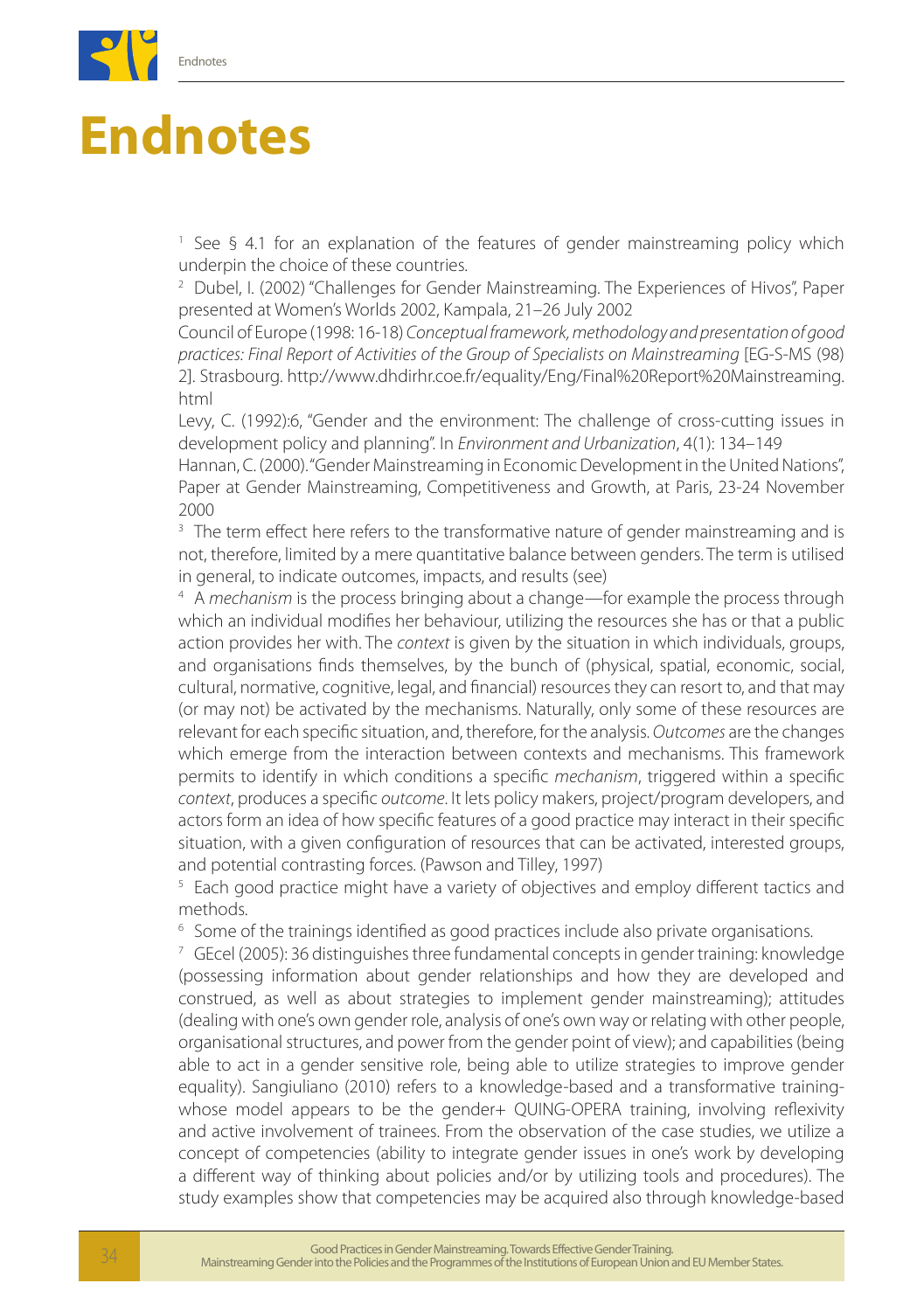

trainings.

<sup>8</sup> Bacchi, C. (2011) "Gender mainstreaming and reflexivity: Asking some hard questions" Keynote speech at the Advancing Gender+ Training in Theory and Practice Conference. Madrid, February 3 http://www.quing.eu/files/opera/conference\_programme\_final.pdf <sup>9</sup> Sangiuliano, M. (2010). *Background Paper on Gender Training for Gender Mainstreaming*. EIGE.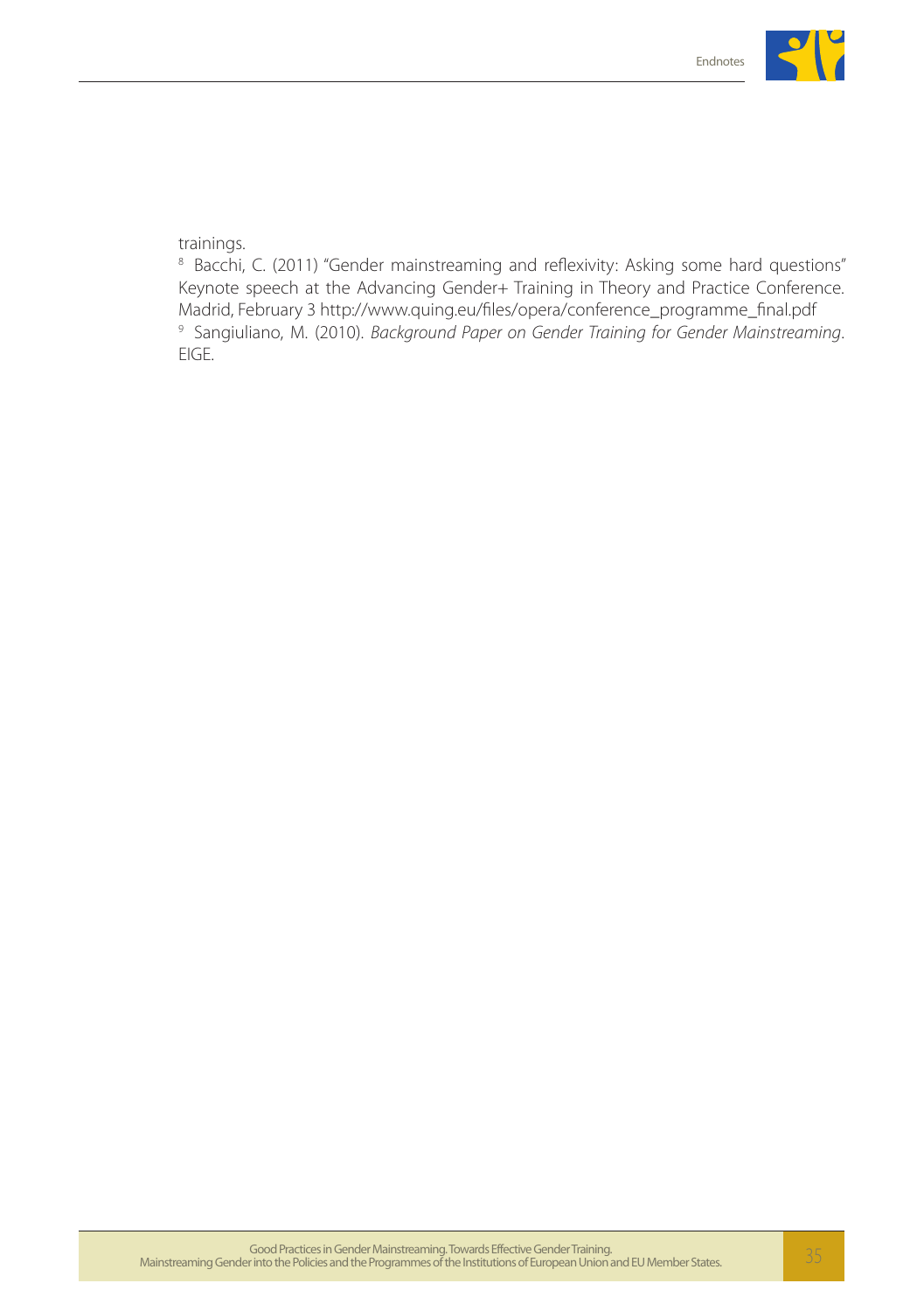European Institute for Gender Equality

#### **Good Practices in Gender Mainstreaming**

Towards Effective Gender Training

Mainstreaming Gender into the Policies and the Programmes of the Institutions of European Union and EU Member States

Lithuania: European Institute for Gender Equality, 2011

2011 - 26pp.- 17,6x25cm

ISBN 978-92-9218-019-5

doi: 10.2839/24110